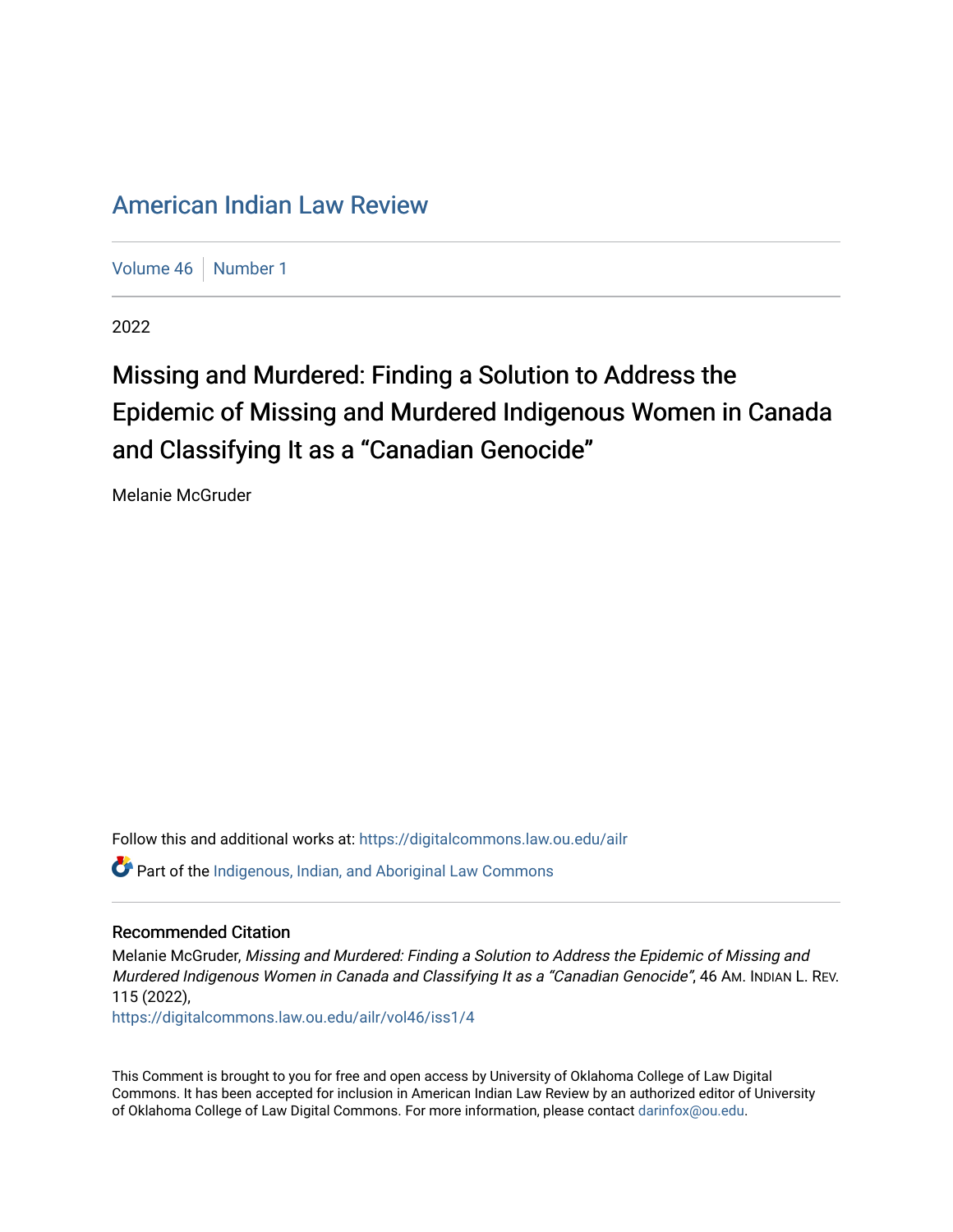### **MISSING AND MURDERED: FINDING A SOLUTION TO ADDRESS THE EPIDEMIC OF MISSING AND MURDERED INDIGENOUS WOMEN IN CANADA AND CLASSIFYING IT AS A "CANADIAN GENOCIDE"**

#### *Melanie McGruder\**

#### *I. Introduction*

Native communities across the world are facing a human rights crisis. In Canada, alarming numbers of indigenous<sup>1</sup> women and girls are being murdered or have been missing for a substantial amount of time, with no justice being served. Currently, indigenous women in Canada make up 16% of homicide victims and 11% of missing women, even though they only make up  $4.3\%$  of the population.<sup>2</sup> Inquiries into this epidemic have shown that human rights abuses "historically . . . maintained today by the Canadian state," have led to indigenous women facing levels of violence that should be classified as a genocide. $3$ 

Between 2001 and 2014, the rate of female homicide among indigenous women was four times higher than that for non-indigenous women.<sup>4</sup> This epidemic continues to rise due to a pattern of racial and gender discrimination that is "designed to displace Indigenous Peoples from their lands, social structure and governance."<sup>5</sup> Without proper solutions in place, these historic human rights abuses will continue to worsen. The issue of murdered and missing indigenous women should be considered a "Canadian genocide," which will require the international community to come together to find a collaborative solution.

This Comment serves a dual purpose. First, it will discuss the history of violence and discrimination against indigenous communities in Canada and

 <sup>\*</sup> Third-year student, University of Oklahoma College of Law.

<sup>1.</sup> The terms "indigenous" and "aboriginal" are used interchangeably to describe First Nations, Metis, and Inuit peoples in Canada.

<sup>2.</sup> *MMIWG: Missing and Murdered Indigenous Women and Girls and Ending Violence*, ASSEMBLY OF FIRST NATIONS, https://www.afn.ca/policy-sectors/mmiwg-endviolence/ (last visited Nov. 21, 2021) [hereinafter *MMIWG*].

<sup>3.</sup> Merrit Kennedy, *'Genocide' Has Been Committed Against Indigenous Women and Girls, Canadian Panel Says*, NPR (June 3, 2019), https://www.npr.org/2019/06/03/ 729258906/genocide-has-been-committed-against-indigenous-women-and-girls-canadianpanel-sa.

<sup>4.</sup> *MMIWG*, *supra* note 2.

<sup>5.</sup> Kennedy, *supra* note 3.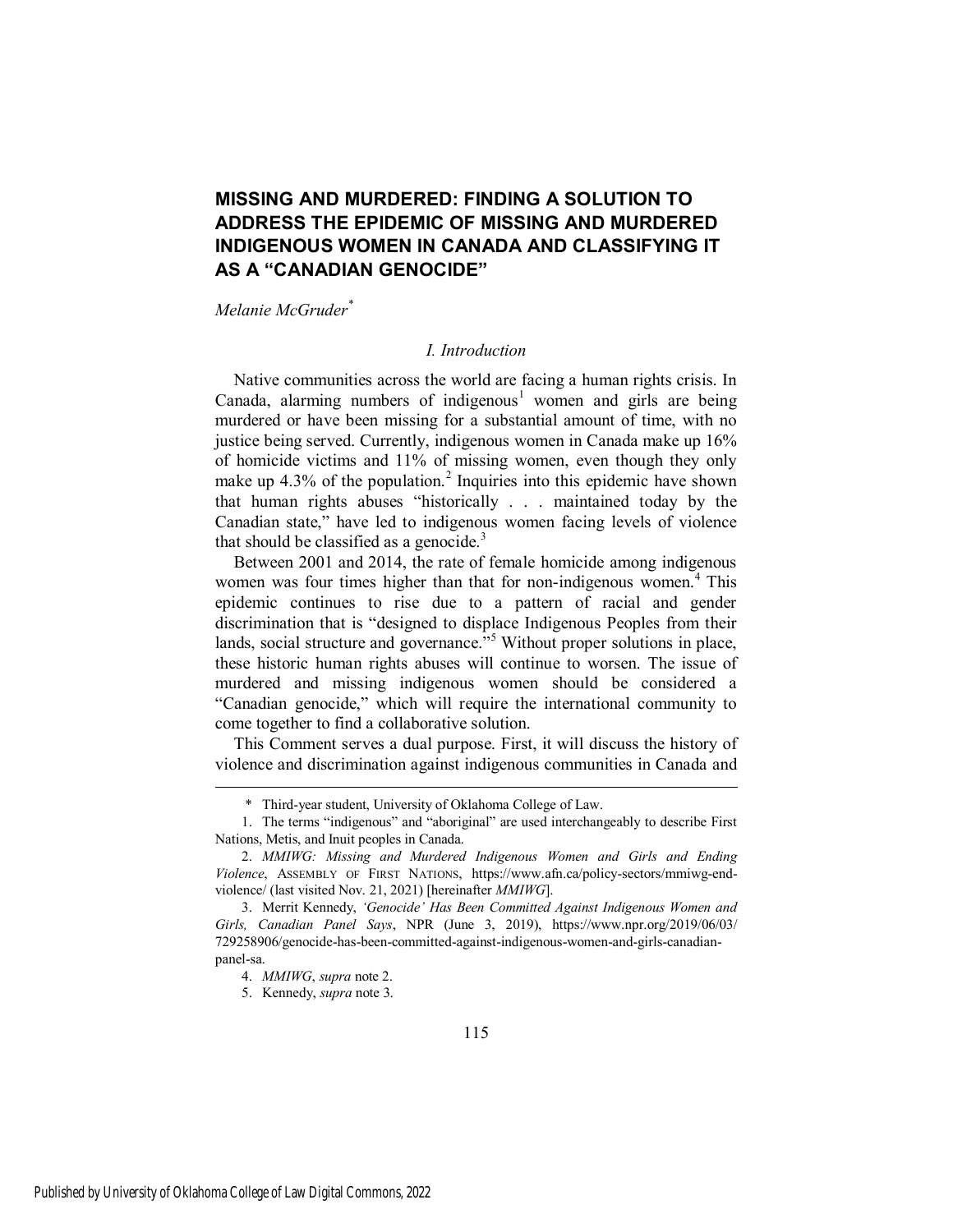how it has subsequently played a role in missing and murdered indigenous women. Furthermore, it will inquire into actions taken thus far to investigate and understand the epidemic. Second, this Comment will discuss various solutions to address the issue of murdered and missing indigenous women, which should be considered a human rights violation due to the circumstances leading to a substantial amount of indigenous women being murdered in Canada.

Part I broadly introduces the epidemic of murdered and missing indigenous women in Canada. Part II details the history of the indigenous population in Canada. Additionally, Part II discusses the role that sexual violence and human trafficking have played in the rate of murdered and missing indigenous women in Canada. Lastly, Part II outlines the current state of murdered and missing Canadian indigenous women and the initial inquiries that have been put forth to bring attention to this issue. Part III discusses international law and the role that human rights plays in situations like this. Part IV places the problems that Canada is facing within the context of similar problems facing indigenous communities all over the world, indicating that this is developing into a global crisis. Part V highlights legislation that Canada has enacted to protect basic human rights for all Canadian citizens; however, the lack of rights specifically addressed to aboriginal people is apparent. Part VI illustrates the complicated jurisdictional issues facing Canada and how this intersects with tribal interests. Part VII discusses the various solutions that could be put in place to combat this epidemic as well as the ramifications of classifying it as a human rights violation. Lastly, Part VIII summarizes the injustices that indigenous women in Canada are facing and how the international community can collaborate to find a meaningful solution.

#### *II. History*

The Canadian aboriginal community has a long and rich history spanning thousands of years. Indigenous communities in Canada have experienced a long uphill battle to secure property, political, and social rights. Along with this extensive record of indigenous people fighting for their rights, there has been a long struggle of sexual violence and human trafficking within the indigenous communities of Canada. Combined, all of these factors have led to a daunting epidemic of murdered and missing indigenous women spreading across Canada.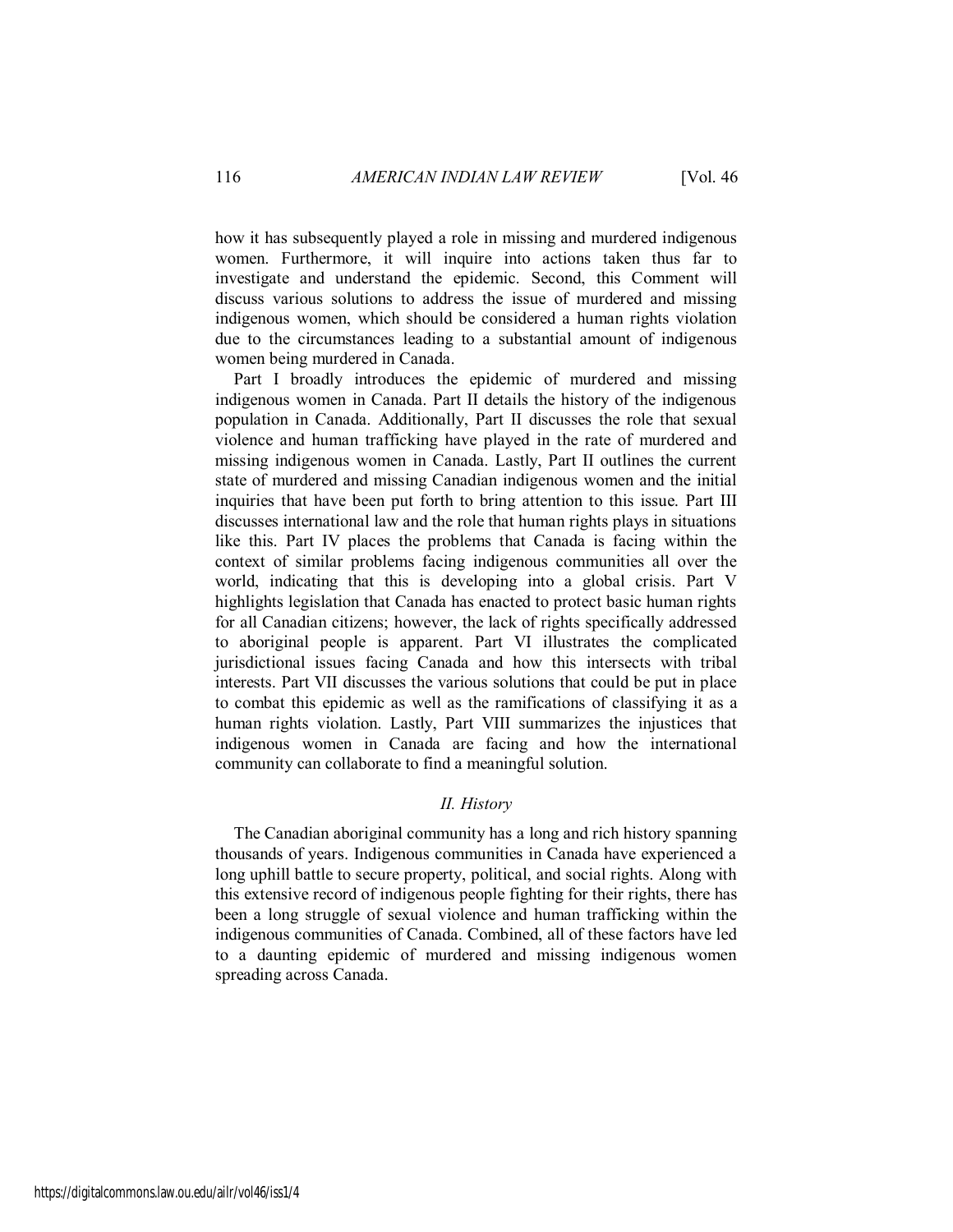#### *A. History of the Canadian Indigenous People*

 According to ancestors, Canadian Native people appeared in the country "at a time when the land was covered in water, and animals were the only living creatures."<sup>6</sup> Canada's indigenous communities are believed to have crossed the Bering Land Bridge that connected Siberia and Alaska approximately "forty thousand . . . years ago."<sup>7</sup> Canadian indigenous people developed their own language, learned to create pottery, honed hunting and fishing techniques, and made many other adaptations to live off the glacial terrain.<sup>8</sup> Their first encounter with European settlers is shrouded in mystery;<sup>9</sup> however, evidence shows that initial settlers traded fur with the Natives to send back to Europe.<sup>10</sup> When European settlers arrived, native communities in Canada faced the same trials and conflicts presented by European settlement that threatened native communities in the United States.

Similar to the native population in the United States, the Canadian Native population dealt with issues such as reservation development, allotment, and racism, which led to serious socio-economic impacts that are ongoing.<sup>11</sup> Eventually, treaties were developed between European settlers and aboriginal Canadian tribes. One consequential royal decree, the Proclamation of 1763, advanced property rights for Canadian tribes.<sup>12</sup> Some argue that the treaty is still valid in Canada since no law has overruled it.<sup>13</sup> However, while the Proclamation of 1763 did not grant any legal status to indigenous territorial rights, it did recognize that territorial rights exist and can be acquired by treaty.<sup>14</sup>

In 1867, Canada was recognized as a federal state and was awarded jurisdiction over indigenous peoples and their land, which was stated in

<sup>6.</sup> ARTHUR J. RAY, AN ILLUSTRATED HISTORY OF CANADA'S NATIVE PEOPLE: I HAVE LIVED HERE SINCE THE WORLD BEGAN 2 (4th ed. 2016).

<sup>7.</sup> *Id*.

<sup>8.</sup> *Id.* at 5.

<sup>9.</sup> *Id.* at 46.

<sup>10.</sup> *Id.* at 46–47.

<sup>11.</sup> Michael D. Mason, *Canadian and United States Approaches to Indian Sovereignty*, 21 OSGOODE HALL L.J. 422, 425, 432 (1983).

<sup>12.</sup> DAVID H. GETCHES ET AL., CASES AND MATERIALS ON FEDERAL INDIAN LAW 98 (7th ed. 2017); *see also* Johnson v. M'Intosh, 21 U.S. (8 Wheat.) 543, 549–50 (1823).

<sup>13.</sup> JOHN L. STECKLEY & BRYAN D. CUMMINS, FULL CIRCLE: CANADA'S FIRST NATIONS 122 (2d ed. 2008); *see also* Constitution Act, 1982, *being* Schedule B to the Canada Act, 1982, c 11, s 25 (U.K.) (later reaffirmed treaty rights).

<sup>14.</sup> GETCHES ET AL., *supra* note 12, at 1050.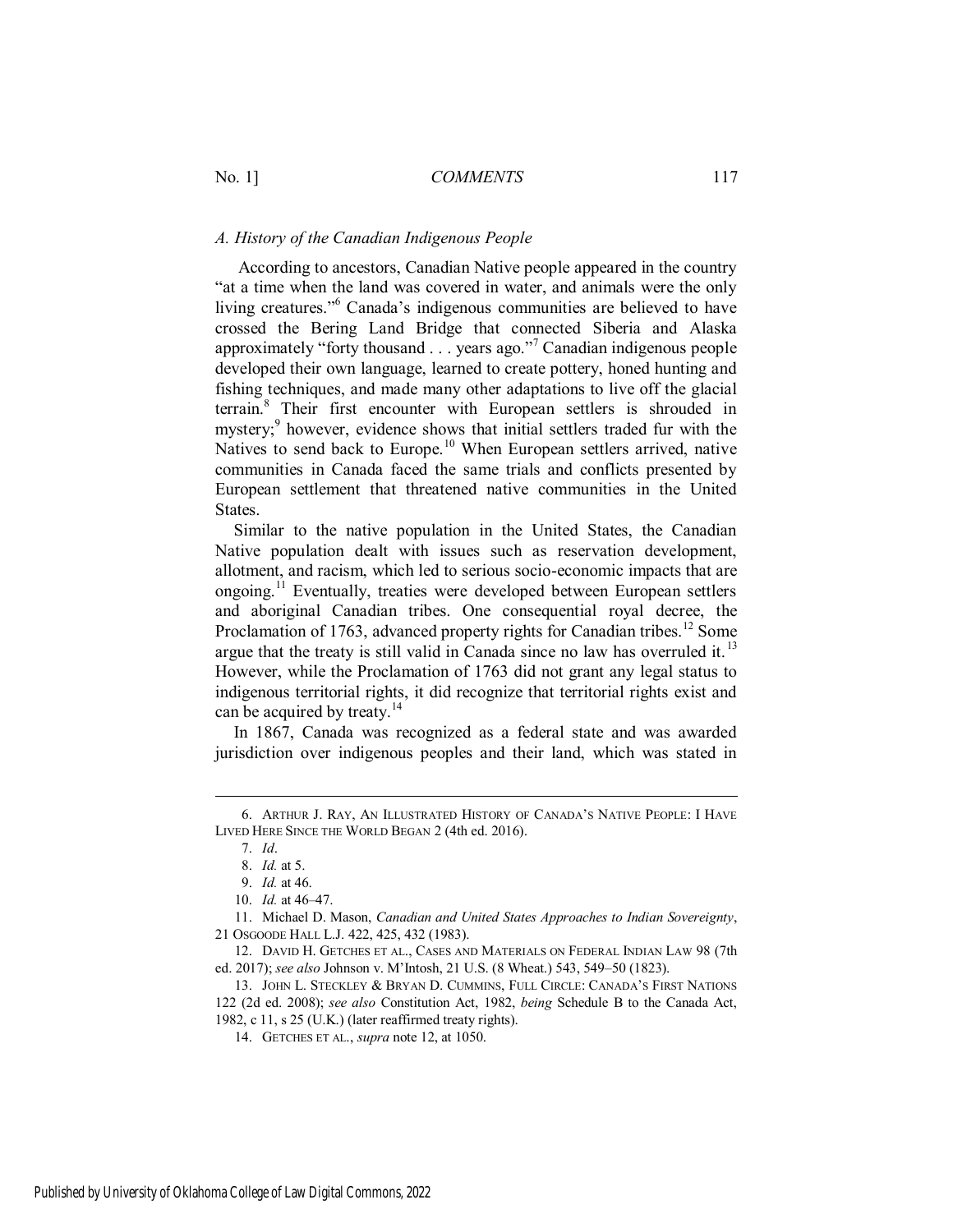section 91(24) of the Constitution.<sup>15</sup> Just like the United States, with the implementation of the "Indian New Deal" and its termination in the 1950s, Canada was "gradually rediscovering its indigenous peoples."<sup>16</sup> The Canadian Constitution Act of 1982 refers to indigenous people as "aboriginal peoples of Canada"<sup>17</sup> and recognizes and affirms existing aboriginal rights, but does not define them.<sup>18</sup> However, the Indian Act, which was originally introduced in 1876 and amended in 1985, recognized Indian status.<sup>19</sup> Additionally, through the Indian Act, three distinct indigenous groups have been identified: (1) the First Nations, (2) the Metis, and  $(3)$  the Inuit.<sup>20</sup> The Indian Act also recognized any other individual who is registered or recognized by treaty as indigenous.<sup>21</sup> Under the Indian Act, tribes or bands have "one or more 'reserves' for their use . . . . intended to be an agricultural land base for Indian communities."<sup>22</sup> Through this "variant reserve system," reserves were established throughout the west coast of Canada.<sup>23</sup> Towns were developed for indigenous fishing posts in such a manner that "British Columbia [had] more reserves than the rest of Canada."<sup>24</sup> These legislative actions are essential to understanding Canadian indigenous peoples' rights because they highlight the wellestablished Canadian legislative history of the recognition of aboriginal status.

In addition to initiatives undertaken by the legislature, the Canadian judiciary, particularly the Supreme Court, has also attempted to address injustices against native communities. However, these decisions are just the starting point in an effort to remedy a long history of oppression faced by the indigenous population. One landmark case, *R. v. Sparrow,* attempted to address the rights of the aboriginal people.<sup>25</sup> In *Sparrow*, a man was fishing with a net longer than the permitted length, but claimed that he was allowed to do so under an aboriginal right to fish and that the net length requirement is inconsistent with section 35 of the Constitution Act.<sup>26</sup> Section 35 requires

<sup>15.</sup> *Id.*

<sup>16.</sup> *Id.* at 1051.

<sup>17.</sup> Generally, aboriginal and indigenous are used interchangeably.

<sup>18.</sup> Constitution Act, 1982, *being* Schedule B to the Canada Act, 1982, at s 35.

<sup>19.</sup> Indian Act, R.S.C. 1985, c I–5 (Can.).

<sup>20.</sup> *Id.*

<sup>21.</sup> *Id.* 

<sup>22.</sup> GETCHES ET AL., *supra* note 12, at 1050.

<sup>23.</sup> *Id.*

<sup>24.</sup> *Id.*

<sup>25. [1990] 1</sup> S.C.R. 1075 (Can.).

<sup>26.</sup> *Id.* at 1085.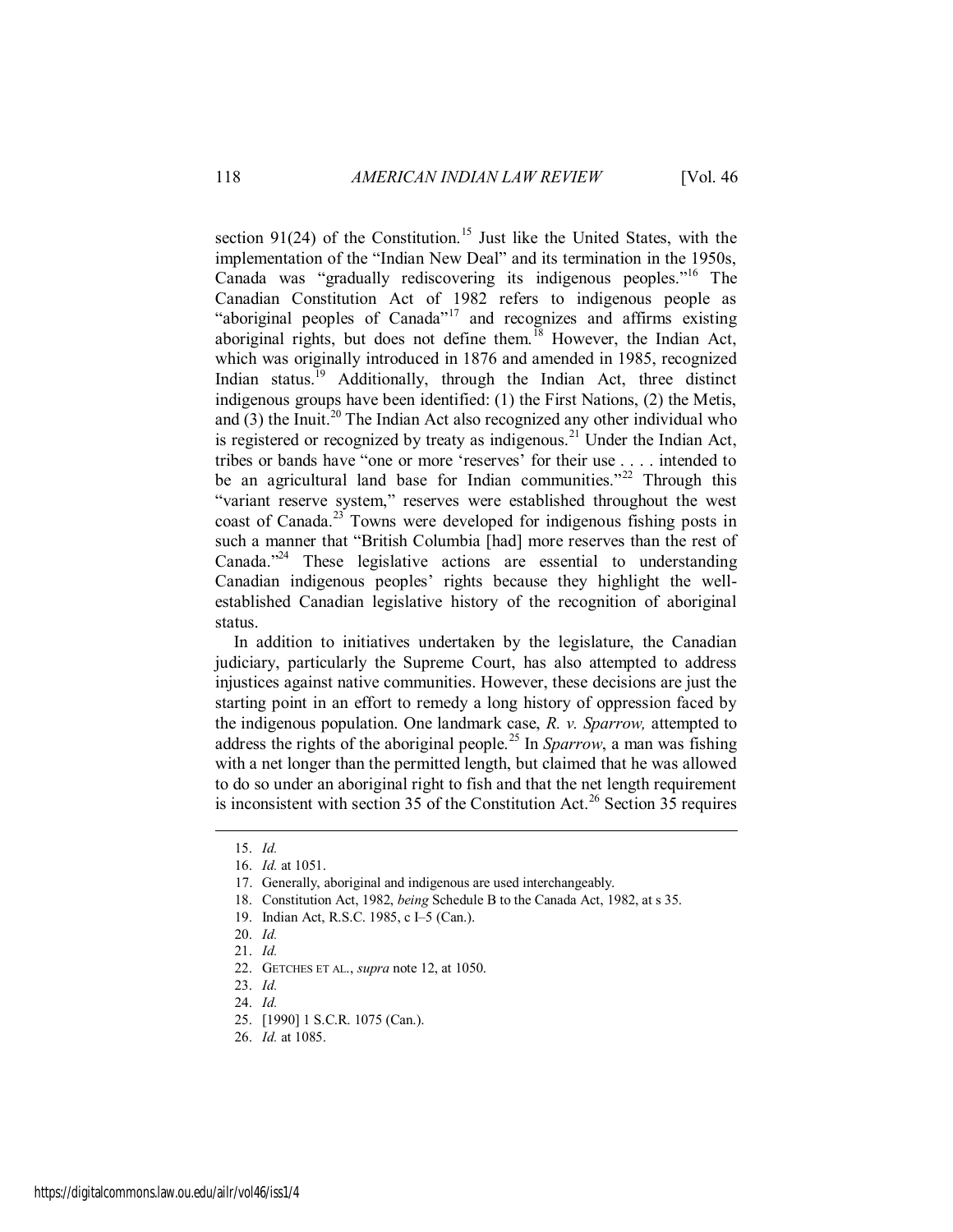the Crown to allocate priority of resources through regulation and guarantees that those regulations "treat aboriginal peoples in a way ensuring that their rights are taken serious."<sup>27</sup>

In this case, the Court found that, even without the enactment of section 35 of the Constitution Act, the government policy concerning British Columbia fisheries still protects aboriginal rights as it "already dictates that, in allocating the right to take fish, Indian food fishing is to be given priority over the interest of other user groups."<sup>28</sup> This highlights the Court's efforts to protect aboriginal rights. However, these rights remain hazy and indigenous people themselves have only a miniscule role in the Canadian government.

Following *Sparrow*, in 1997, the Supreme Court of Canada decided *Delgamuukw v. British Columbia*. <sup>29</sup> In this case, two hereditary chiefs of the Gitksan and Wet'suwet'en aboriginal tribes brought suit for ownership and jurisdiction over territory that British Columbia claimed they had no right to and no interest in.<sup>30</sup> The provincial government argued that even if the Tribes did have such an interest, it should be the Canadian government's problem, not the province of British Columbia. <sup>31</sup> The Tribes alleged that their historical use of the territory constituted ownership over the territory.<sup>32</sup> They asserted that the erection of "totem poles with the Houses' crest carved" on them, or other distinctive tribal regalia, established ownership over the territory.<sup>33</sup> Further, the Gitksan Houses practiced "adaawk," which is a "sacred oral tradition about their ancestors, histories and territories."<sup>34</sup> Similarly, the Wet'suwet'en House practiced "kungax," a spiritual song or dance tying the tribe to their land.<sup>35</sup> Lastly, the "most significant evidence" presented by the tribes was their use of a feast hall (which, until 1951, was illegal in the Criminal Code) to gather and "retell their stories and identify their territories to remind themselves of the sacred connections that they have with their lands." $36$ 

- 27. *Id.* at 1079.
- 28. *Id.*

- 29. [1997] 3 S.C.R. 1010 (Can.).
- 30. *Id.* at 1011.
- 31. *Id.* at 1029.
- 32. *Id.* at 1031.
- 33. *Id.*
- 34. *Id.*
- 35. *Id.*
- 36. *Id.* at 1031–32.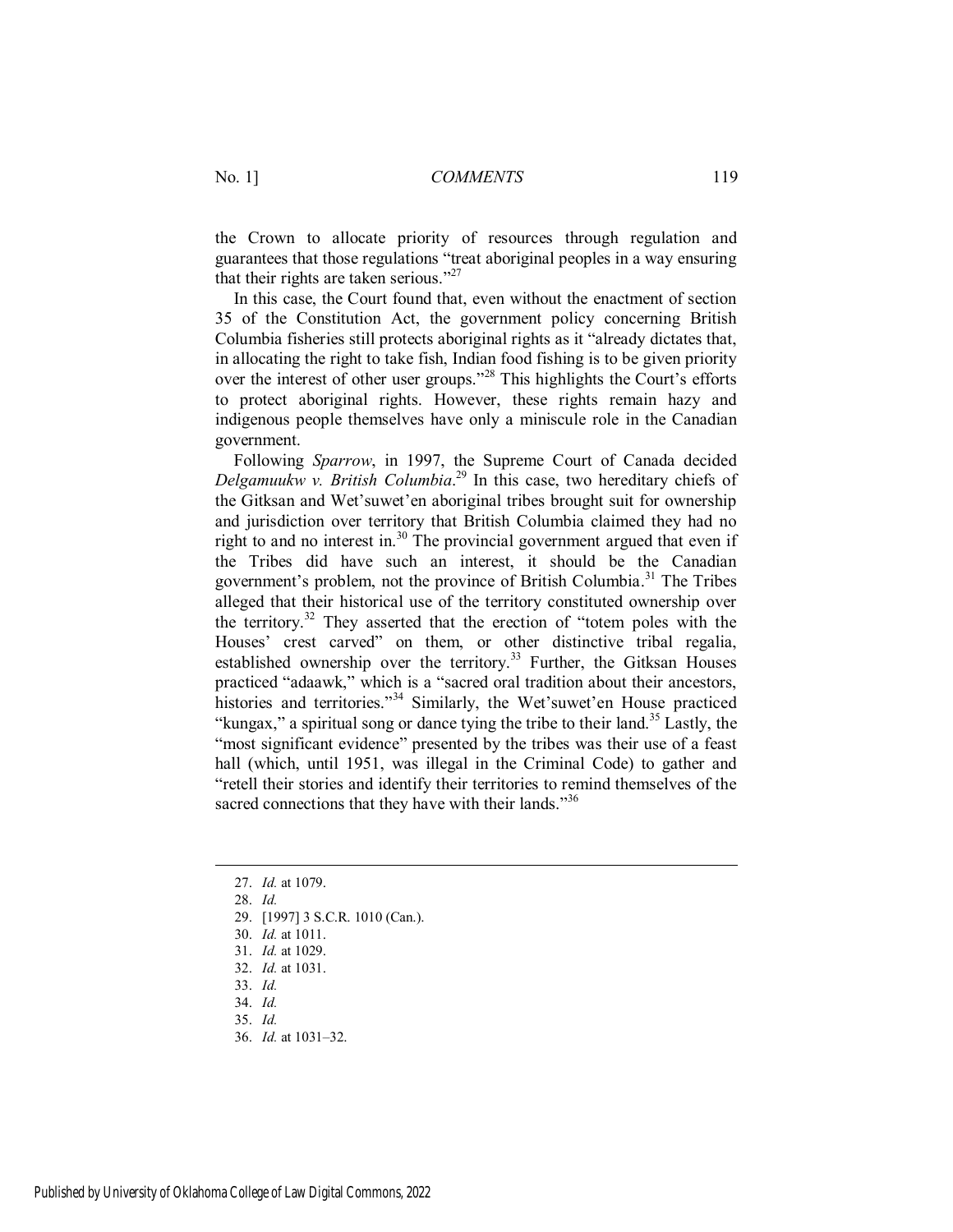The trial court did not give these oral histories any "independent weight" when rendering its opinion; however, the Supreme Court of Canada disagreeing with the trial court, did consider the historical accounts.<sup>37</sup> The Court held that the Tribes' historical traditions and practices on the territory "are relevant to the proof of aboriginal title."<sup>38</sup> Thus, the Court remanded this case and established a precedent that oral histories of aboriginal peoples should be highly persuasive in legal proceedings.<sup>39</sup>

*Delgamuukw* highlights the inequality that indigenous people in Canada face in the legal system because "most aboriginal societies 'did not keep written records. Without this written evidence, a failure by the courts to consider oral histories of the aboriginal peoples would 'impose an impossible burden of proof' on aboriginal peoples."<sup>40</sup> On the other hand, *Delgamuukw* represents a move in the positive direction in the fight for aboriginal rights because the Court recognized the importance of their oral histories and permitted them to be considered in legal disputes. By being able to use oral history as evidence in legal cases, tribes can "demonstrate that current occupations [have]  $\dots$  origins prior to sovereignty."<sup>41</sup>

Lastly, in *Tsilhqot'in Nation v. British Columbia*<sup>42</sup> the Court once again addressed land title of aboriginal tribes in Canada. This issue of land title had been "latent until 1983" when bands of the Tsilhqot'in Nation, the Xeni Gwet'in, brought suit to prohibit "commercial logging" on their land.<sup>43</sup> Eventually this claim was amended to include aboriginal title rights for all Tsilhqot'in peoples.<sup>44</sup> The territory in question was a small, "sparsely populated" piece of land with only "200 Tsilhqot'in people liv[ing] there," along with non-indigenous people.<sup>45</sup> While the trial court found that the Tsilhqot'in people were entitled to the land, the British Columbia Court of Appeal reversed.<sup>46</sup> It concluded that the title to the land was not established, but the Tsilqot' in Tribe still held the rights to hunt, trap, and harvest.<sup>47</sup> The primary issue in *Tsilhqot'in Nation* was how title land rights are afforded to

- 42. [2014] 2 S.C.R. 257 (Can.).
- 43. *Id.* at 270.
- 44. *Id.*
- 45. *Id.* at 271.
- 46. *Id.* at 319.
- 47. *Id.* at 271.

<sup>37.</sup> *Id.* at 1073.

<sup>38.</sup> *Id.* at 1072.

<sup>39.</sup> *Id.* at 1060.

<sup>40.</sup> *Id.* at 1069 (quoting Simon v. The Queen, [1985] 2 S.C.R. 387, 408 (Can.)).

<sup>41.</sup> *Id.* at 1076.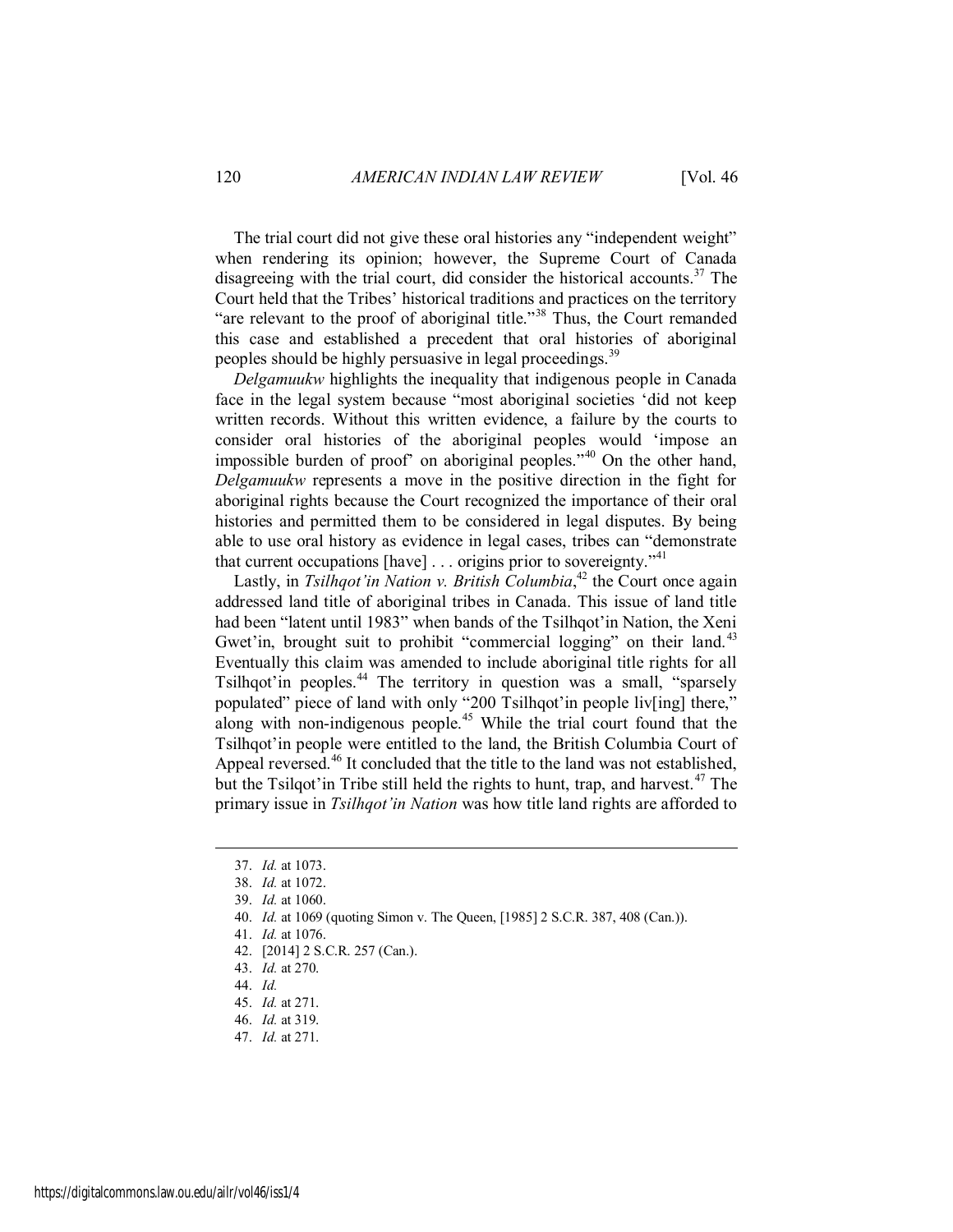semi-nomadic indigenous groups.<sup>48</sup> The Court devised a three-part test detailing the requirements for aboriginal people to have title to the land, stating that their occupation must be: (1) sufficient, (2) continuous, and (3) exclusive.<sup>49</sup>

First, to be considered sufficient occupation, the Court must look at "Aboriginal culture and practices" and compare them to what is "required at common law to establish title on the basis of occupation."<sup>50</sup> Additionally, the Court will examine how the land was used "for hunting, fishing or otherwise exploiting resources . . . which the group exercised effective control at the time of assertion of European sovereignty."<sup>51</sup> Second, the Court will analyze continuous occupation. The continuity requirement does not demand "evidence of an unbroken chain of continuity";<sup>52</sup> rather, "[c]ontinuity simply means that for evidence of present occupation to establish an interference of pre-sovereignty occupation, the present occupation must be rooted in pre-sovereignty times.<sup> $553$ </sup> Lastly, to determine exclusive occupation the Court must determine if the aboriginal group has "the intention and capacity to retain exclusive control."<sup>54</sup> This does not mean that the presence of others occupying the land negates exclusivity, but instead, that exclusivity can be established through proof that others were excluded or allowed access to land by claimant group.<sup>55</sup> Additionally, the Court considers whether permission was granted or refused or if treaties were made as evidence of intention and capacity to control the land.<sup>56</sup>

While determining this test, the Court found that it was important to understand the aboriginal peoples' way of life and to be culturally sensitive of occupation.<sup>57</sup> Additionally, the Court determined the procedural duty set in place by the Crown was to analyze whether the aboriginal title was unproven; if so, then there is a duty to consult and accommodate the unproven indigenous interest.<sup>58</sup> If aboriginal title is established, the Crown must fulfill its procedural duties and comply with section 35 of the Constitution Act, which requires a compelling and substantial governmental

- 48. *Id.* at 281.
- 49. *Id.* at 277.

- 50. *Id.* at 286.
- 51. *Id.*
- 52. *Id.* at 284.
- 53. *Id.*
- 54. *Id.* at 285.
- 55. *Id.* at 294.
- 56. *Id.* at 280–81. 57. *Id.* at 282–83.
- 58. *Id.* at 295.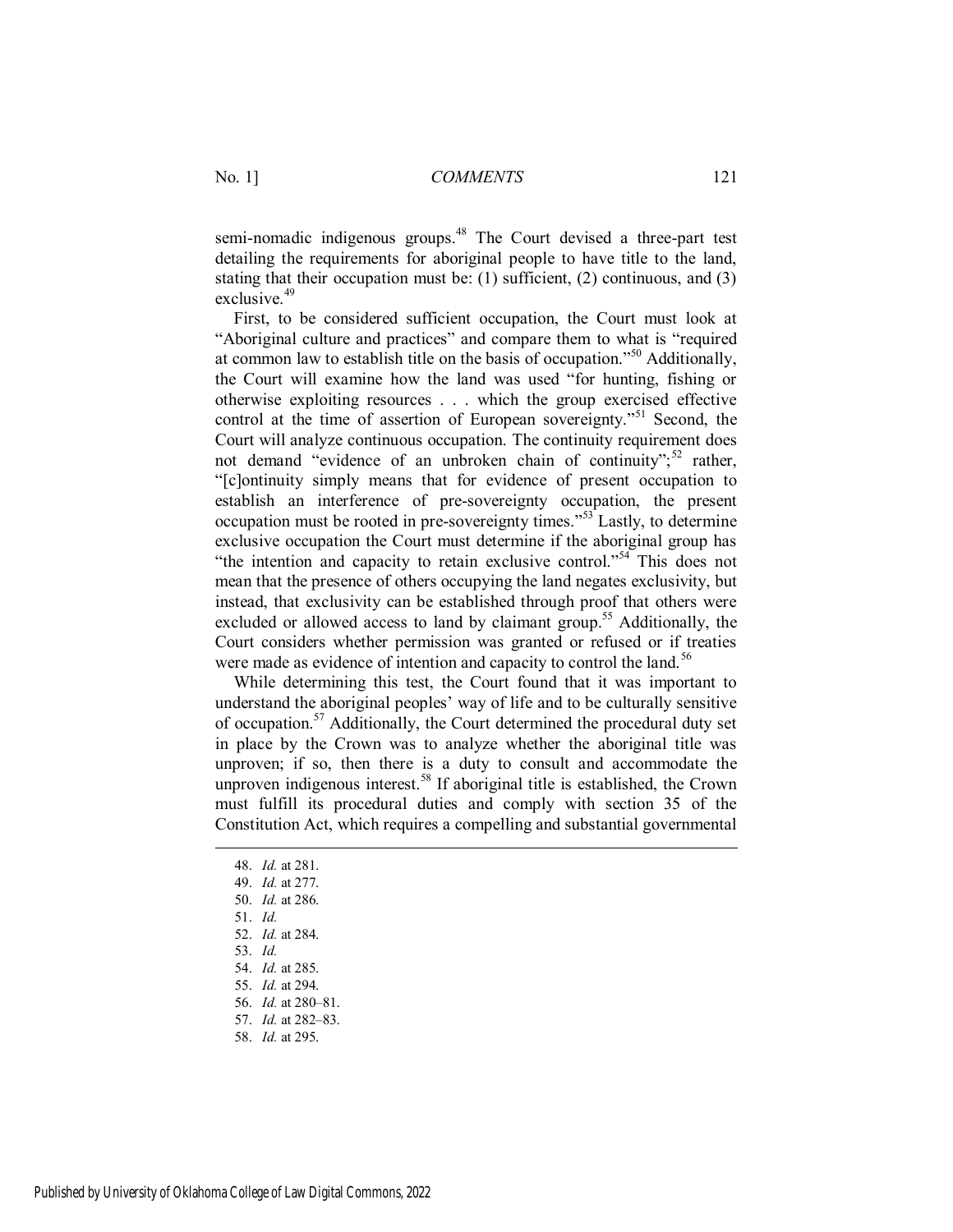objective that is consistent with fiduciary duties owed to aboriginal people.<sup>59</sup>

First, the *Tsilhqot'in Nation* Court held that since aboriginal title was unproven, there was a breach of duty to consult because the Tsilhqot'in held an interest in the land.<sup>60</sup> Because the province of British Columbia neither consulted nor accommodated the Tsilhqot'in people, it breached the duty owed to them. Secondly, the *Tsilhqot'in Nation* Court found that the Tsilhqot'in did hold aboriginal title over the debated territory.<sup>61</sup>

It is important to highlight these cases because they recognize tribal rights in Canada and the sovereignty that indigenous people hold over European settlers in Canada. Furthermore, these court decisions show a step in the right direction by deferring to native people's culture and traditions to determine legal outcomes. Although these decisions are positive steps toward fully recognizing indigenous rights, recognition of the social injustice toward native people in Canada is still lacking.

#### *B. Violence and Sex Trafficking and the Role They Play in Indigenous Communities*

In 2014, the Royal Canadian Mounted Police released a report detailing the problem of murdered and missing indigenous women—the first time any data on this subject was produced—stating that this has been a problem since the  $1980s^{62}$  and that "almost 1,200 Indigenous women and girls have gone missing or have been murdered in Canada since 1980."<sup>63</sup> There is a significant probability that these numbers are much higher due to underreporting of violence and crimes against indigenous peoples.<sup>64</sup> According to the Native Women's Association of Canada (NWAC), "Indigenous women 'are almost three times more likely to be killed by a stranger than non-aboriginal women."<sup>65</sup> Aboriginal women are more likely

 $\overline{a}$ 

64. *Id.*

65. John G. Hanson & Emeka E. Dim, *Canada's Missing and Murdered Indigenous*  People and the Imperative for a More Inclusive Perspective, INT'L INDIGENOUS POL'Y J., Jan. 2019, article 2, at 3, https://ojs.lib.uwo.ca/index.php/iipj/article/view/7560/6204 (citing

<sup>59.</sup> *Id.* at 296.

<sup>60.</sup> *Id.* at 301.

<sup>61.</sup> *Id.* at 319.

<sup>62.</sup> ROYAL CANADIAN MOUNTED POLICE, MISSING AND MURDERED ABORIGINAL WOMEN: A NATIONAL OPERATIONAL OVERVIEW 3 (2014), https://www.rcmp-grc.gc.ca/wam/ media/460/original/0cbd8968a049aa0b44d343e76b4a9478.pdf.

<sup>63.</sup> Jenna Walsh, *The National Inquiry into the Missing and Murdered Indigenous Women and Girls in Canada: A Probe in Peril*, INDIGENOUS L. BULL., July-Sept. 2017, at 6, 6.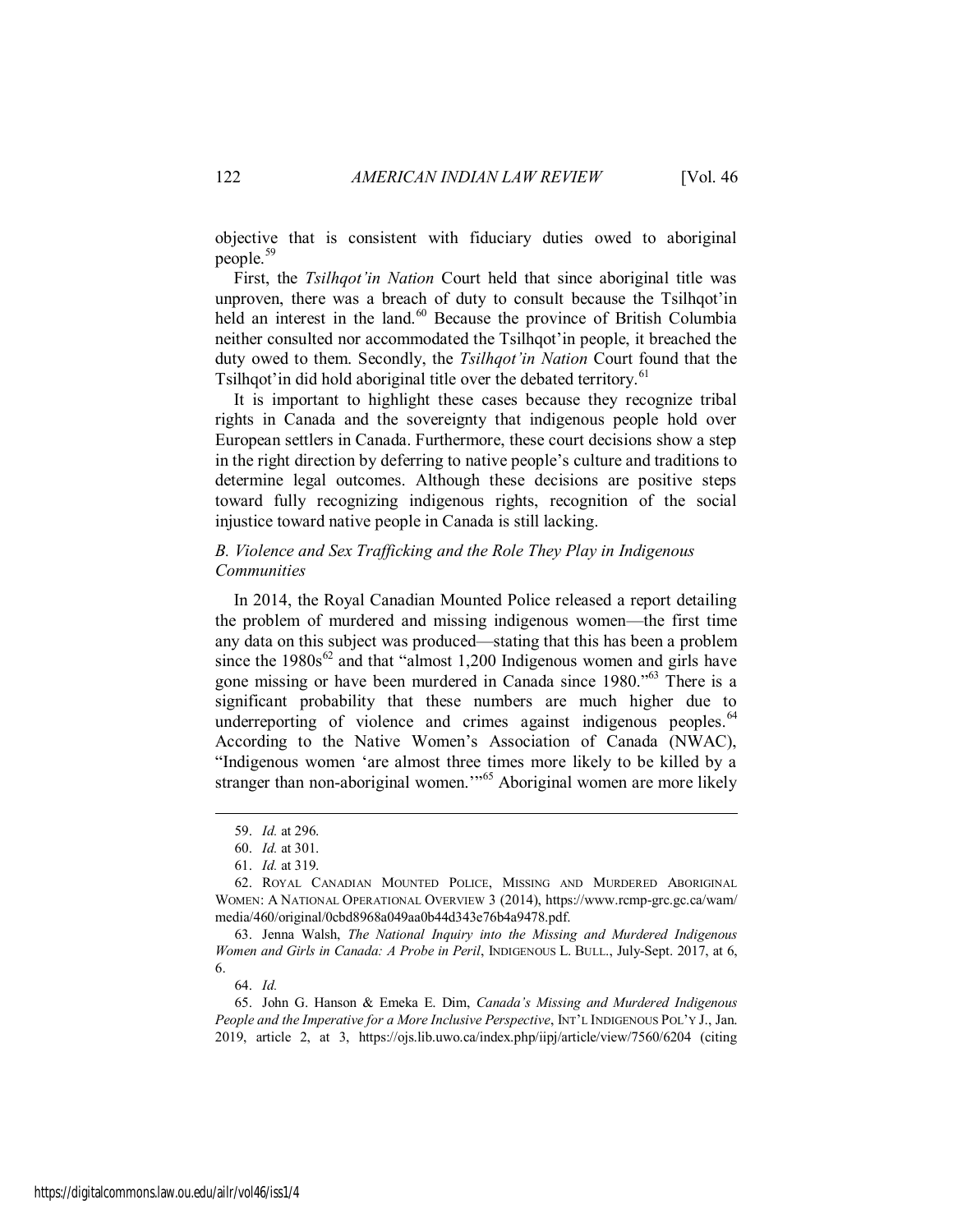to suffer from poverty, unemployment, or incarceration than non-aboriginal Canadians.<sup>66</sup> An additional reason for this statistic is sex trafficking; however, even if indigenous women are not victims of sex trafficking, they are still more likely to be victims of violence when compared to nonindigenous women.<sup>67</sup>

Violence in native communities—especially against native women—is nothing new. In Canada, there has been little consideration of the ongoing violence in native communities or the indigenous peoples' individual perspectives regarding this continuing problem.<sup>68</sup> For instance, Helen Betty Osborne, an indigenous Canadian woman, was brutally murdered in 1971, and it took "sixteen years for the Crown to sentence one man."<sup>69</sup> This man was given life imprisonment but ended up serving only "ten years of . . . [his] term. $10^{70}$  This is just one of many instances of the government overlooking violence against indigenous women and failing to secure them the justice they deserve.

Another danger that indigenous women in Canada are facing is sex trafficking and other sex related crimes. Sex trafficking is the "recruitment and exploitation of an individual" by using "threats, force, coercion, deception, or abuse of power."<sup>71</sup> Ontario has been identified as a "major" hub for sex trafficking, with 75% of Ontario's cases occurring within the Greater Toronto Area."<sup>72</sup> Additionally, according to the *Toronto Star*, a "disproportionate number of Great Lake sex slaves are impoverished First

67. *Id.*

 $\overline{a}$ 

NATIVE WOMEN'S ASS'N OF CAN., FACT SHEET: MISSING AND MURDERED ABORIGINAL WOMEN AND GIRLS (2015)).

<sup>66.</sup> Jane Gerster, *Aboriginal Women Overrepresented Among Missing, Murdered in Canada; More than 25% of Female Murders Investigated in 2013-14 Were of Aboriginals*, WALL ST. J. (June 19, 2015), https://www.wsj.com/articles/aboriginal-women-overrepre sented-among-missing-murdered-in-canada-1434749914.

<sup>68.</sup> *See* Lacy Bateman, Stories of Violence Against Indigenous Women in Canada: Understanding Helen Betty Osborne's Story (July 21, 2015) (M.A. dissertation, Nipissing University) (ProQuest) (telling the story of the murdered Helen Betty Osborne); *see also* AMNESTY INT'L, AMNESTY INTERNATIONAL REPORT 2020/21: THE STATE OF THE WORLD'S HUMAN RIGHTS 111 (2020), https://www.amnesty.org/en/wp-content/uploads/2021/06/POL 1032022021ENGLISH.pdf.

<sup>69.</sup> Bateman, *supra* note 68, at 4.

<sup>70.</sup> *Id.*

<sup>71.</sup> Kyla Baird et al., *Sex Trafficking of Women and Girls in a Southern Ontario Region: Police File Review Exploring Victim Characteristics, Trafficking Experiences, and the Intersection with Child Welfare*, 52 CAN. J. BEHAV. SCI. 8, 8 (2020); *see also* 18 U.S.C. § 1591.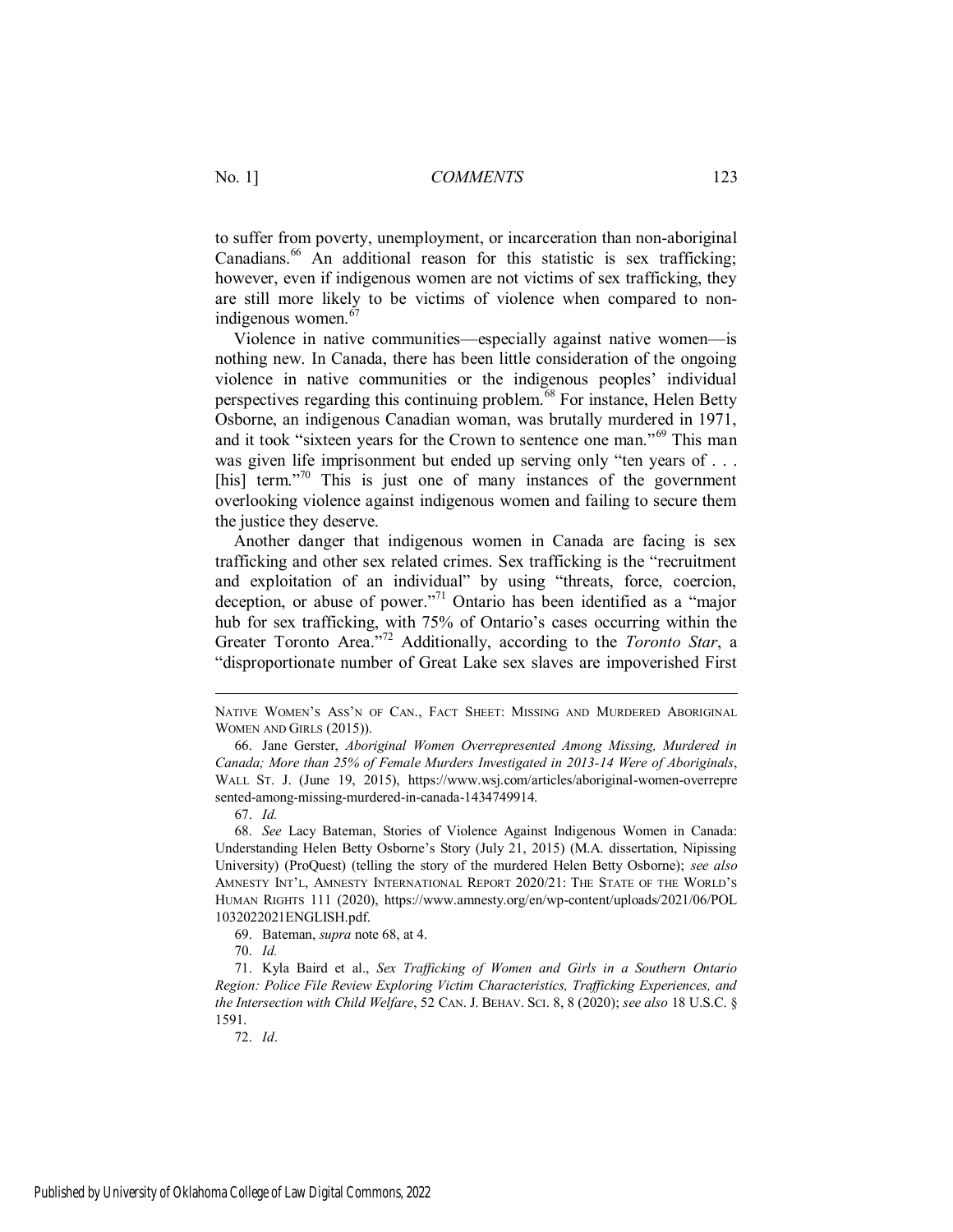Nation women and girls."<sup>73</sup> Sex trafficking between the United States and Canada is rooted in "poverty and discrimination."<sup>74</sup> However, most "victims are often reluctant to report crimes,"<sup>75</sup> thus, it is hard to fully understand the ramifications of sex trafficking and its correlation within the indigenous populations. Instead of addressing the issue of specific exploitation of indigenous women, Canada has merely portrayed the issue as a general problem of "prostitution or sex workers."<sup>76</sup>

#### *C. Current Issue of Missing and Murdered Indigenous Women in Canada*

In 2015, Canada announced its plan for a national inquiry into the crisis of murdered and missing indigenous women.<sup>77</sup> In Canada, indigenous women comprise only three percent of the total population, but have disappeared and been murdered "at a rate disproportionate to their population." <sup>78</sup> Reports have also found that "unlike their non-Indigenous female counterparts, the rate of Indigenous women as homicide victims remained constant throughout the years."<sup>79</sup> These reports have actually showed the decline of female homicide in Canada, but the "rate among Aboriginal women remains unchanged from year to year."<sup>80</sup> Additionally, one report lists possible reasons for this trend such as "employment status, use of intoxicant, and involvement in the sex trade.<sup>881</sup> The Royal Canadian Mounted Police found that "12% of Indigenous women victims at the time of the violence were involved in the sex trade compared to 5% of their non-Indigenous counterparts."<sup>82</sup>

<sup>73.</sup> Peter Edwards, *Aboriginal Women Exploited in Great Lakes Sex Trade*, TORONTO STAR (Aug. 24, 2013), https://www.thestar.com/news/crime/2013/08/23/aboriginal\_women\_ exploited in great lakes sex trade.html.

<sup>74.</sup> *Id.*

<sup>75.</sup> *Id.*

<sup>76.</sup> *Id.*

<sup>77.</sup> Kirsten Patrick, *Not Just Justice: Inquiry into Missing and Murdered Aboriginal Women Needs Public Health Input from the Start*, 188 CAN. MED. ASS'N. J. E78 (2016).

<sup>78.</sup> Lorimer Shenher, Where Did That Come From? Indigenous Activist Discuss the Creation of Canada's National Missing and Murdered Indigenous Women Inquiry (June 2017) (M.A. thesis, Royal Roads University); *see also* Tsilhqot'in Nation v. British Columbia, [2014] 2 S.C.R. 257 (Can.).

<sup>79.</sup> Kiera E. Royle, Murdered and Missing Indigenous Women in Canada and Governmental Response (Mar. 31, 2017) (undergraduate scholarship, University of Windsor).

<sup>80.</sup> Patrick, *supra* note 77.

<sup>81.</sup> Royle, *supra* note 79.

<sup>82.</sup> *Id.* (citing ROYAL CANADIAN MOUNTED POLICE, *supra* note 62, at 17–18).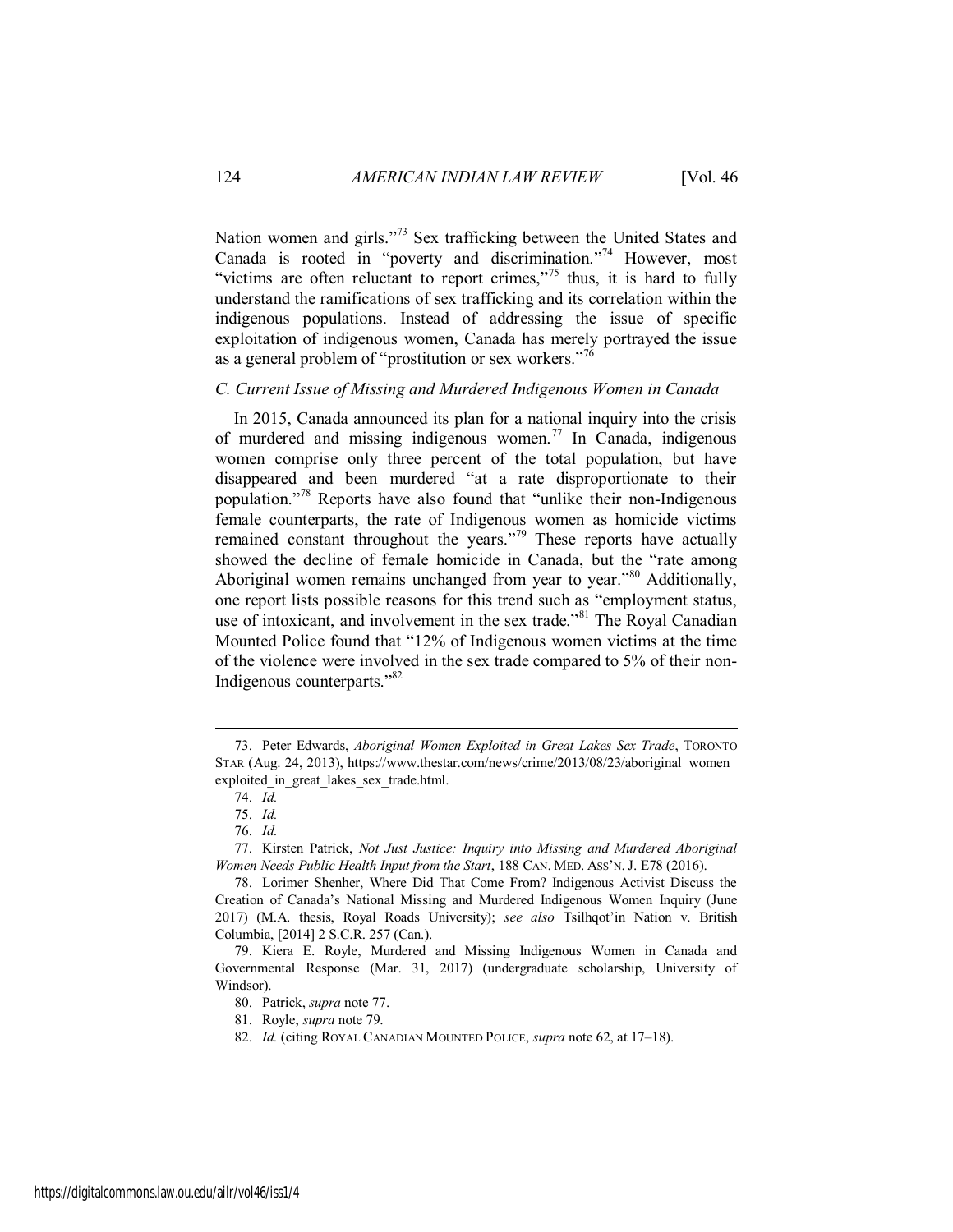Robert William Pickton was one of the most prolific serial killers of aboriginal women in Canada. $83$  During the 1970s, women began to go missing in Vancouver at "an alarming rate" in an area that was "dubbed 'Canada's poorest postal code.'"<sup>84</sup> By the 1990s, about thirty-nine of the "missing women were aboriginal."<sup>85</sup> In 1998, only after growing anger due to the lack of police action toward evidence of a serial killer in the area, the Vancouver Police Department finally investigated the disappearances.<sup>86</sup> Finally, in 2002, the police arrested Pickton after finding evidence on his property linking him to the missing Vancouver women.<sup>87</sup> He admitted to "torturing and killing 49 women," most of whom were sex workers or drug users of aboriginal descent. $88$  Pickton was convicted of second-degree murder and sentenced to life in prison.<sup>89</sup> After Pickton's conviction, the Lieutenant Governor announced a public inquiry into the handling of these cases, naming Wally Oppal, former Canadian Attorney General, as the commissioner.<sup>90</sup>

The Vancouver's Missing Women Commission of Inquiry (MWCI) was created to investigate the police inaction in the cases of the murdered women in the poverty stricken area of downtown Vancouver.<sup>91</sup> However, the MWCI proved to be an unwelcoming place for many women who distrusted the legal system.<sup>92</sup> Sex workers and drug users who were "strategically inculcated as legal outcasts" were suddenly asked to testify about the violence done to them in the presence of those who committed that violence against them "in a space that fundamentally privileged those doers."<sup>93</sup> Consequently, "marginalized" participants began to withdraw "by the dozens" due to their mistrust in the legal system, essentially silencing firsthand accounts.<sup>94</sup> One solution proposed was to allow anonymous testimony.<sup>95</sup> Evidence provided by this anonymous method, however,

<sup>83.</sup> Juliane Collard, *Into the Archive: Vancouver's Missing Women Commission of Inquiry*, 33 ENV'T & PLAN. D: SOC'Y & SPACE 779, 780 (2015).

<sup>84.</sup> *Id.* at 781.

<sup>85.</sup> *Id.*

<sup>86.</sup> *Id.*

<sup>87.</sup> *Id.*

<sup>88.</sup> *Id.* at 782.

<sup>89.</sup> *Id.*

<sup>90.</sup> *Id.* 91. *Id.*

<sup>92.</sup> *Id.* at 785.

<sup>93.</sup> *Id.* at 786.

<sup>94.</sup> *Id.*

<sup>95.</sup> *Id.*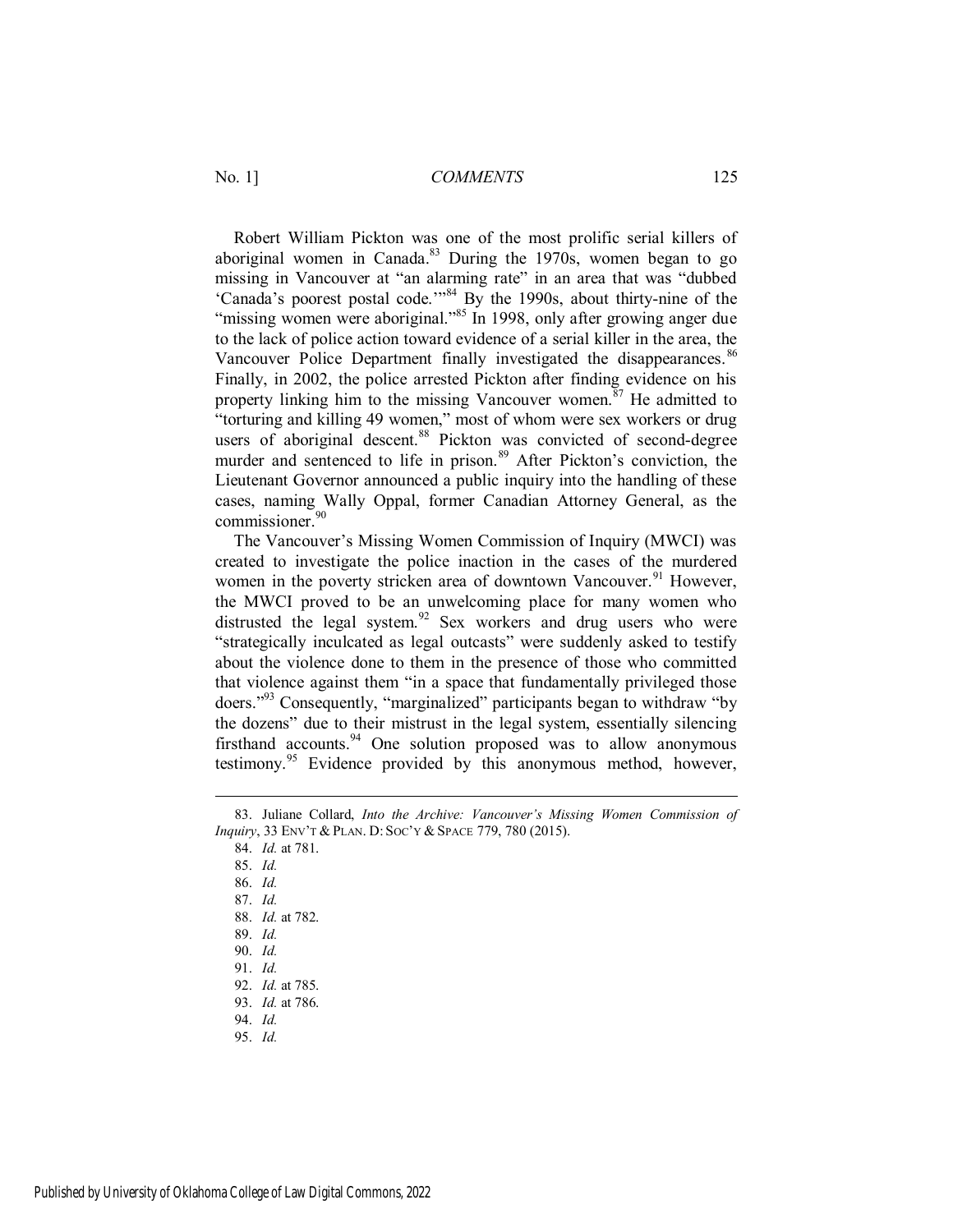"would carry little weight" in determining fault for injustice committed against these women because this type of evidence does not undergo crossexamination or corroboration.<sup>96</sup> However, for the victims, confidentiality is paramount in these cases due to the legal ramifications of these women's histories of drug use, sexual abuse, arrests, prostitution, domestic violence, children removed by social service, and even HIV-status.<sup>97</sup> Thus, without their anonymous testimony deemed valid, finding a meaningful solution to aid in their fight for justice has proven to be an endless battle.

In 2004, the Native Women's Association of Canada launched the Sisters in Spirit campaign to raise awareness concerning the alarming rates of violence against aboriginal women in Canada.<sup>98</sup> One of the main goals of the campaign was to increase public knowledge of the "racialized, sexualized violence" committed against aboriginal women, which ultimately led to their disappearance and murder.<sup>99</sup> Sisters in Spirit is centered on giving aboriginal women voices in a safe space, as compared to other forms that have proven to be less successful, such as the MWCI investigation.<sup>100</sup> Another goal of the campaign is to "empower women" and "force governments, the judiciary and police forces to change [their] attitudes toward Canada's Aboriginal women."<sup>101</sup>

The lack of response from officials regarding the victimization of aboriginal women should be deemed a human rights violation. "When indigenous women are targeted . . . their fundamental human rights are at stake."<sup>102</sup> Numerous human rights treaties have attempted to address these injustices, including the Inter-American Convention on the Prevention of Punishment and Eradication of Violence Against Women (Convention of

<sup>96.</sup> *Id.*

<sup>97.</sup> *Id.*

<sup>98.</sup> Native Women's Ass'n of Can., *Aboriginal Women Too Often the Victims of Racialized Sexualized Violence: Sisters In Spirit Initiative Addresses Alarmingly High Numbers of Missing, Murdered Aboriginal Women in Canada*, CANADIAN WOMEN'S HEALTH NETWORK, Spring/Summer 2007, at 4, 4, https://www.thefreelibrary.com/ Aboriginal+women+too+often+the+victims+of+racialized%2C+sexualized...-a0166093983. 99. *Id.*

<sup>100.</sup> *Id.*; *see also* Collard, *supra* note 83.

<sup>101.</sup> Native Women's Ass'n of Can., *supra* note 98.

<sup>102.</sup> AMNESTY INT'L, STOLEN SISTERS: A HUMAN RIGHTS RESPONSE TO DISCRIMINATION AND VIOLENCE AGAINST INDIGENOUS WOMEN IN CANADA 4 (Oct. 2004), https://www.amnesty.ca/sites/amnesty/files/amr200032004enstolensisters.pdf [hereinafter STOLEN SISTERS].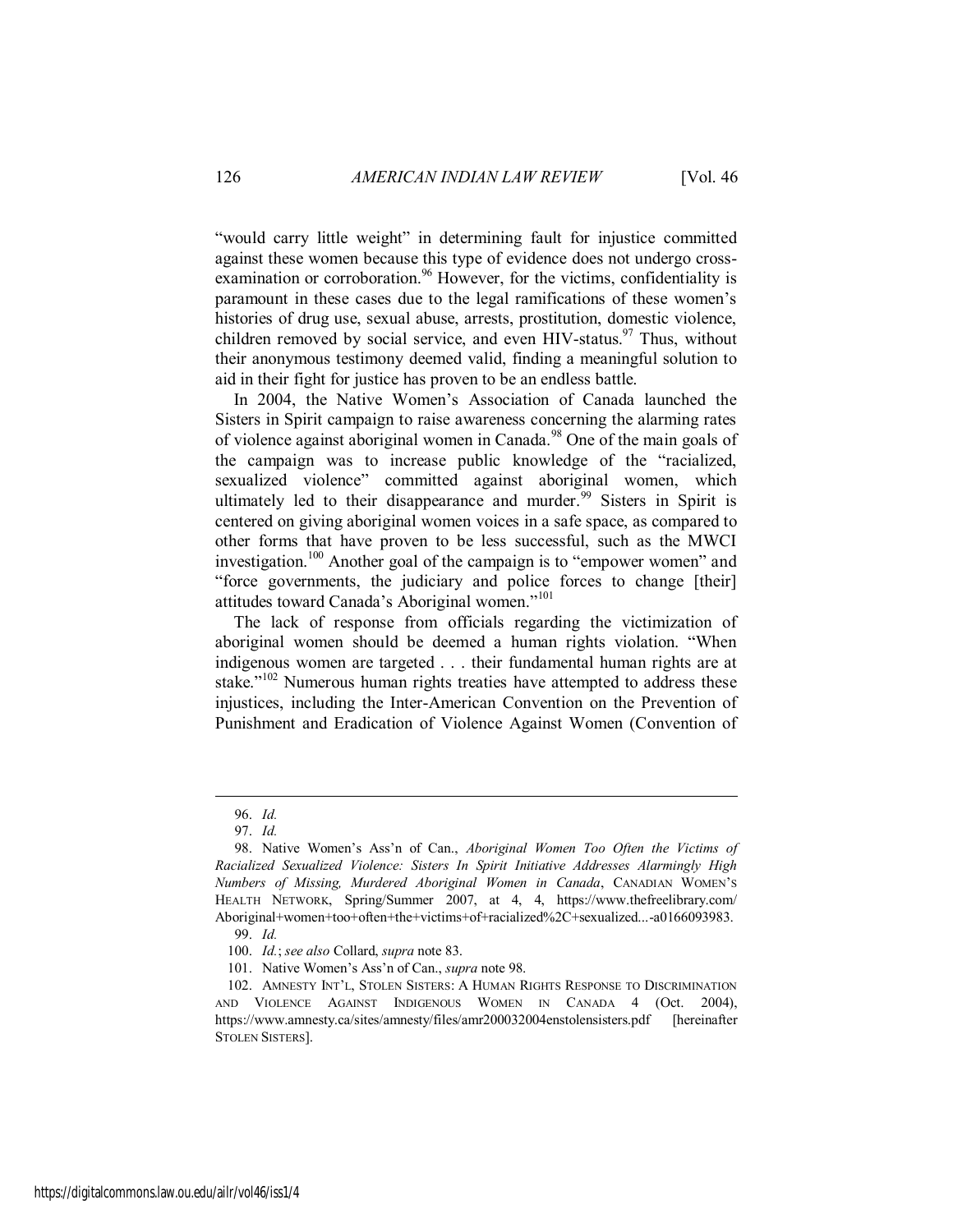Belem do Para).<sup>103</sup> When it was first introduced, Canada had not ratified the Convention of Belem do Para, which was the "only international human rights treaty dealing specifically with the issue of violence against women" and "would strengthen the legal and institutional framework for protecting Indigenous women in Canada."<sup>104</sup> This treaty was ratified by Canada in 1994 and defined violence against women.<sup>105</sup> It established that women have the right to live a life free of violence, and any violence committed against women constitutes a violation of human rights and fundamental freedoms.<sup>106</sup> Finally, in 2018—twenty-four years later—the Prime Minister of Canada, Justin Trudeau, announced that Canada intended to become a State Party to the treaty.<sup>107</sup> Thereafter, in 2019, Prime Minister Trudeau's administration released a report stating that the "widespread killings and disappearances of Indigenous women and girls in Canada is 'genocide'" for which Canada is responsible.<sup>108</sup> This report came after a "three-year inquiry into murdered and missing Indigenous women . . . [in which] more than 1,500 families of victims . . . testified."<sup>109</sup> Additionally, in 2019, a report titled "Reclaiming Power and Place" classified the epidemic of murdered and missing indigenous women as a "Canadian genocide."<sup>110</sup> It argues that all calls for justice have fallen on "deaf ears."<sup>111</sup>

<sup>103.</sup> Inter-American Convention on the Prevention, Punishment, and Eradication of Violence Against Women (Convention of Belém do Pará), June 9, 1994, 33 I.L.M. 1534.

<sup>104.</sup> STOLEN SISTERS, *supra* note 102, at 4.

<sup>105.</sup> Inter-American Convention on the Prevention, Punishment, and Eradication of Violence Against Women (Convention of Belém do Pará), *supra* note 103.

<sup>106.</sup> *Id*.

<sup>107.</sup> *Committee of Experts Celebrates Political Will of Canada To Be Part of the Belém do Pará Convention*, ORG. OF AM. STS., https://www.oas.org/es/mesecvi/docs/CEVI-ComunicadoCanada-2018-EN.pdf (last visited Nov. 27, 2021).

<sup>108.</sup> Ian Austen & Dan Bilefsky, *Canadian Inquiry Calls Killings of Indigenous Women Genocide*, N.Y. TIMES (June 3, 2019), https://www.nytimes.com/2019/06/03/world/canada/ canada-indigenous-genocide.html.

<sup>109.</sup> *Id.*

<sup>110.</sup> NAT'L INQUIRY INTO MISSING & MURDERED INDIGENOUS WOMEN & GIRLS, RECLAIMING POWER AND PLACE:THE FINAL REPORT OF THE NATIONAL INQUIRY INTO MISSING AND MURDERED INDIGENOUS WOMEN AND GIRLS 54 (2019) [hereinafter RECLAIMING POWER AND PLACE].

<sup>111.</sup> *Id.* at 376.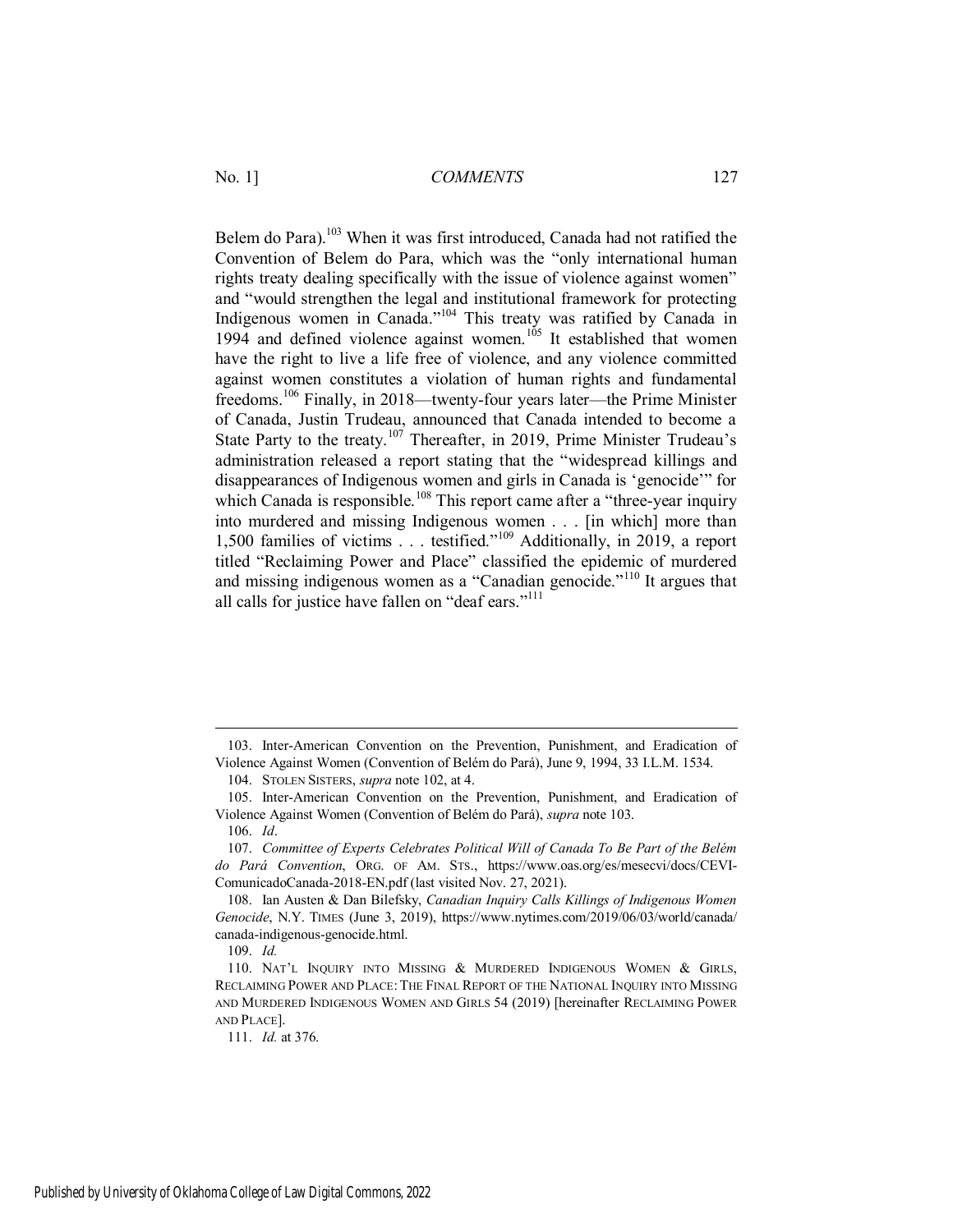#### *III. International Law and Human Rights*

#### *A. The Role of Human Rights in International Law*

To understand the role human rights plays in international law, two key questions must be answered: (1) what is international law and (2) what does it entail? International law encompasses many different areas of law such as contracts, business, and human rights. Generally, international law is defined as rules governing the relationships of nation states, also termed "states," in the international realm.<sup>112</sup> While international law has expanded to incorporate states, it also includes international organizations, substate entities, nonstate actors, multinational corporations, and individuals.<sup>113</sup> There are many sources of international law, but there are two instrumental avenues of international law: treaties and customary international law.<sup>114</sup> Treaties are any written international agreement governed by internal or domestic law, which can be bilateral (a treaty between two countries) or multilateral (a treaty between more than two countries).<sup>115</sup>

Treaties are governed by the Vienna Convention on the Law of Treaties.<sup>116</sup> Canada has been a party to the treaty since 1970.<sup>117</sup> The Vienna Convention on the Law of Treaties sets forth the rules governing the formation, interpretation, and termination of treaties.<sup>118</sup> State parties follow the Convention to maintain peace on a global level.<sup>119</sup> Customary international law is made up of rules that are widely accepted among states, but the rules are not binding on a state that declares its dissent as customary international law develops globally.<sup>120</sup>

One main body of international law is the United Nations (U.N.). The U.N. is a governmental body that "can take action on the issues confronting humanity in the twenty-first century."<sup>121</sup> In 1945, U.N. member states

<sup>112.</sup> BARRY E. CARTER ET AL., INTERNATIONAL LAW 2 (7th ed. 2018).

<sup>113.</sup> *Id.* at 4.

<sup>114.</sup> Anomitra Debnath, *Treaties and Customs as a Source of International Law*, LEGAL PEDIA 2, https://www.legalpedia.co.in/article/Treaties%20and%20Customs\_Anomitra%20 Debnath.pdf (last visited Nov. 21, 2021).

<sup>115.</sup> *Id.* at 2–3.

<sup>116.</sup> *Id.* at 3.

<sup>117.</sup> *Vienna Convention on the Law of Treaties*, UNITED NATIONS TREATY COLLECTION, https://treaties.un.org/doc/Publication/MTDSG/Volume%20II/Chapter%20XXIII/XXIII-1.en.pdf [https://perma.cc/U8GW-3K4B] (last visited Nov. 21, 2021).

<sup>118.</sup> CARTER ET AL., *supra* note 112, at 98.

<sup>119.</sup> *Id.* at 128.

<sup>120.</sup> *Id.* at 123.

<sup>121.</sup> UNITED NATIONS, https://www.un.org/en/ (last visited Oct. 7, 2021).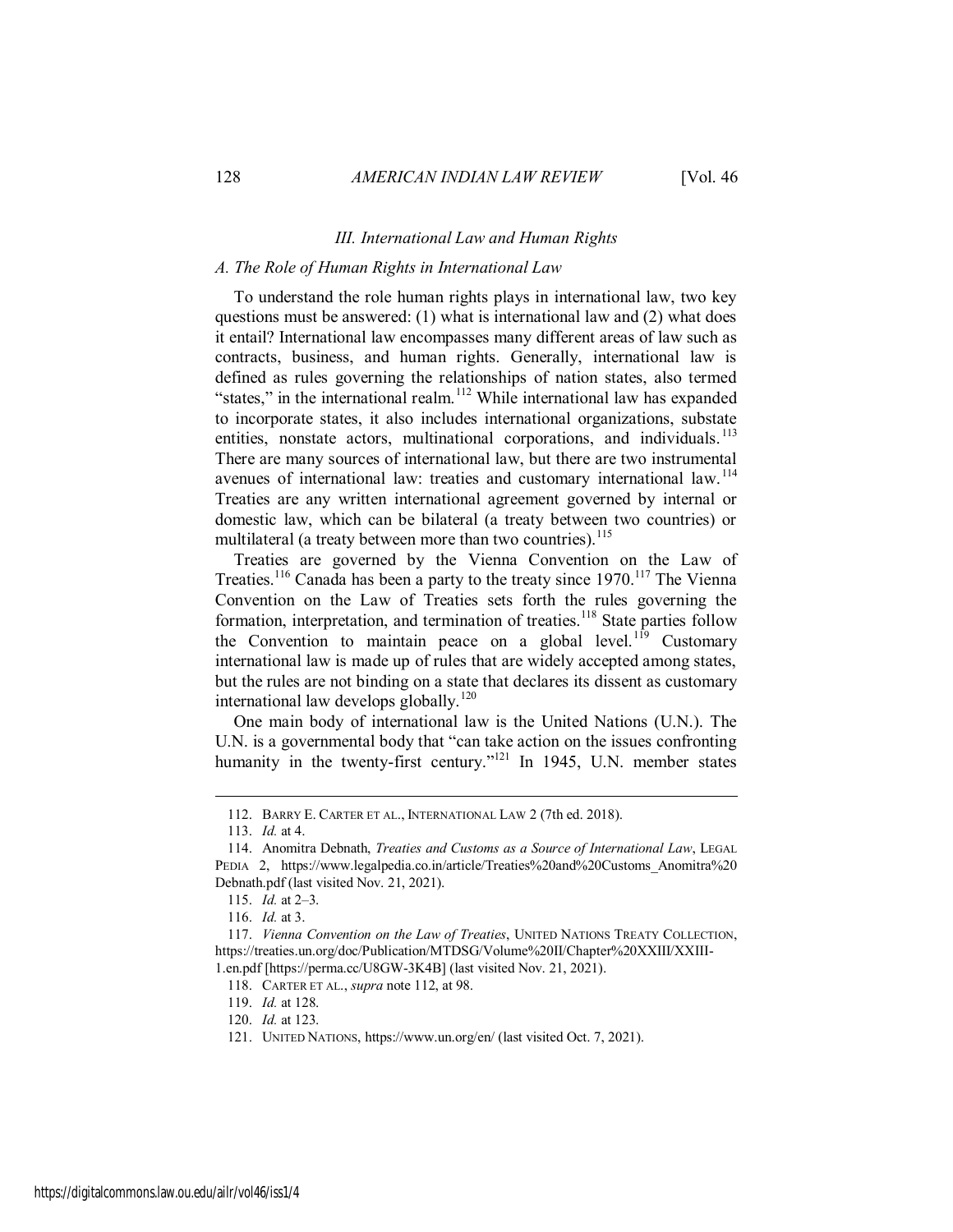ratified the U.N. Charter—an international treaty that addresses U.N. membership, organs, the general assembly, the security council and other means to maintain peace and security on a global stage.<sup>122</sup> The U.N. Charter asks parties to register their treaties with the U.N. to avoid secret treaties and to make international policies public, but it is not mandatory for countries to oblige.<sup>123</sup>

One U.N. treaty that Canada is a party to is the Convention on the Prevention and Punishment of the Crime of Genocide.<sup>124</sup> According to this treaty, genocide is considered any act committed with "intent to destroy . . . a national, ethnical, racial or religious group" such as "killing members of the group."<sup>125</sup> Another important treaty is the Declaration on the Rights of Indigenous Peoples.<sup>126</sup> Canada "officially removed its objector status" to the declaration "almost a decade after it was adopted by the General Assembly."<sup>127</sup> After her election to the Canadian Parliament, Carolyn Bennett "pledged that the new [l]iberal government would implement the UN declaration" in an effort to unite with the indigenous communities of Canada—a sharp contrast to the previous conservative government.<sup>128</sup> This treaty details how indigenous people "have the rights to life, physical and mental integrity . . . and security of person."<sup>129</sup> Additionally, it states that indigenous people "shall not be subjected to any act of genocide or any other act of violence."<sup>130</sup>

123. CARTER ET AL., *supra* note 112, at 78.

128. *Id.*

<sup>122.</sup> *United Nations Charter*, UNITED NATIONS, https://www.un.org/en/about-us/uncharter (last visited Oct. 7, 2021).

<sup>124.</sup> *Human Rights Treaties*, GOV'T OF CAN., https://www.canada.ca/en/canadianheritage/services/canada-united-nations-system/treaties.html (last modified Jan. 25, 2019).

<sup>125.</sup> G.A. Res. 260 A (III), at art. II(a), Convention on the Prevention and Punishment of the Crime of Genocide (Jan. 12, 1951).

<sup>126.</sup> G.A. Res. 61/295, United Nations Declaration on the Rights of Indigenous Peoples (Sept. 13, 2007).

<sup>127.</sup> Tim Fontaine, *Canada Officially Adopts UN Declaration on Rights of Indigenous Peoples*, CBC NEWS (Aug. 2, 2016), https://www.cbc.ca/news/indigenous/canada-adoptingimplementing-un-rights-declaration-1.3575272.

<sup>129.</sup> G.A. Res. 61/295, *supra* note 126, at art. 7.

<sup>130.</sup> *Id.* Canada has also considered several other human rights instruments, including: (1) the International Convention on the Elimination of All Forms of Racial Discrimination (ICERD), (2) the International Covenant on Civil and Political Rights (ICCPR), (3) the International Covenant on Economic, Social, and Cultural Rights (ICESCR), (4) the Convention on the Elimination of All Forms of Discrimination Against Women (CEDAW), (5) the Convention on the Rights of the Child (UNCRC), (6) the Convention against Torture and Other Cruel, Inhuman or Degrading Treatment or Punishment (CAT), and (7) the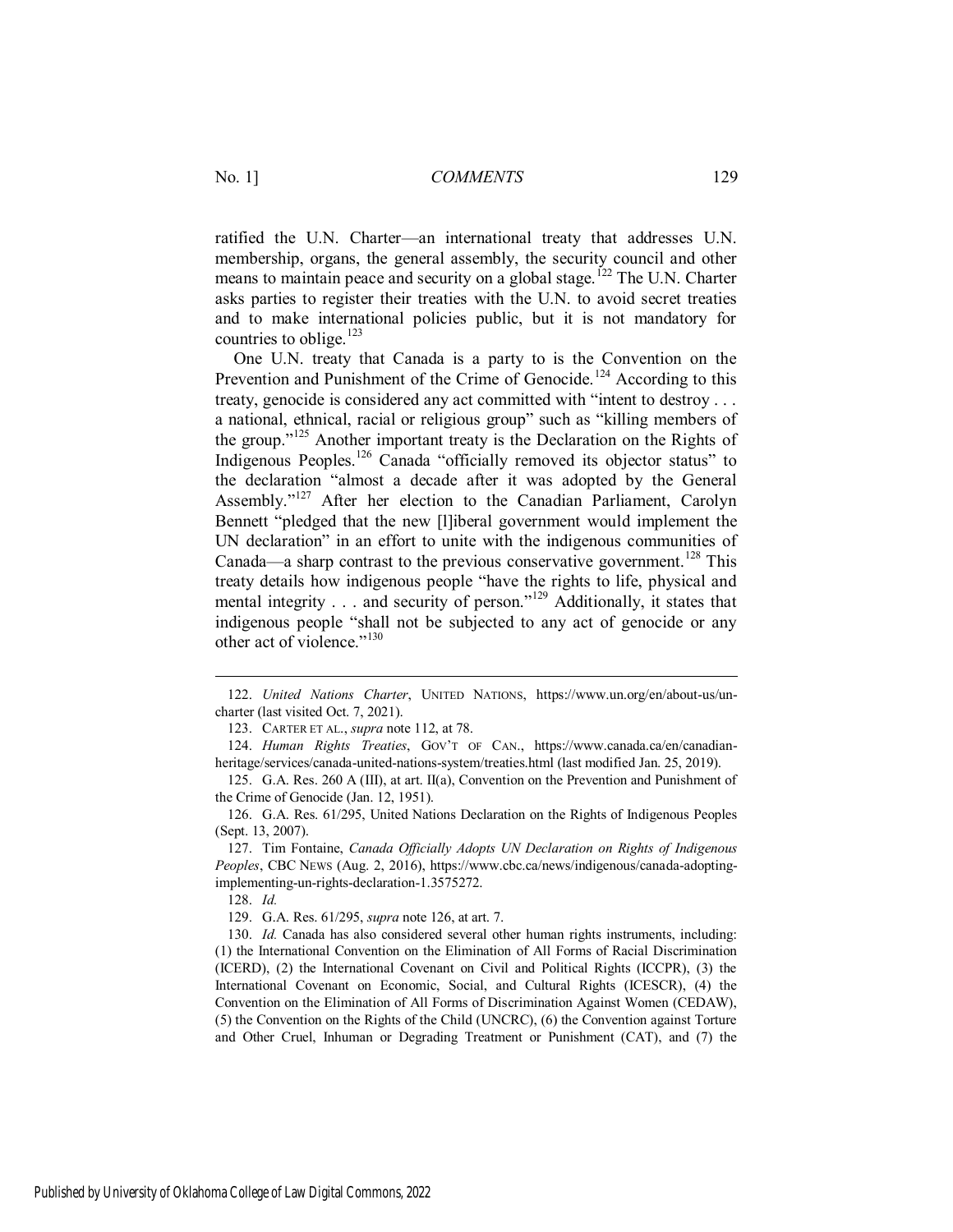#### *B. The Domestic Role of International Law*

In 1977, Canada passed the Canadian Human Rights Act, $^{131}$  which is one of the ways that Canada has worked to implement international treaties in its domestic law.<sup>132</sup> This Act prohibits discrimination based on "race, religion, and national origin."<sup>133</sup> Furthermore, the Canadian Human Rights Act "broke some new ground, including standards regarding sex, ethnic origin, age, marital status, physical disability, and pardoned conviction."<sup>134</sup> Over the years, the Canadian Human Rights Act has expanded to prohibit discrimination based on sexual orientation and gender identity or expression.<sup>135</sup>

This Act was utilized in the landmark case of *First Nations Child & Family Caring Society of Canada v. Canada*, which "engaged" with the previously-established "concept of Jordan's Principle."<sup>136</sup> Jordan's Principle was named in honor of Jordan River Anderson, a Cree member, who spent years in the hospital while the federal government and the province argued who would pay for his medical treatment.<sup>137</sup> After his passing, Jordan's Principle was established "to ensure First Nations children can access ALL public services normally available to other children on the same terms.<sup>5138</sup> Jordan's Principle "specifically" addressed medical access to First Nations children; however, to "respect the Canadian Human Rights Act" the petitioner argued that the principle should be "applicable to Inuit and Metis children, as well."<sup>139</sup>

A lobbying organization—the Missing Women Commission of Inquiry, which organized in 2010—started to inquire into recent homicides across British Columbia, Canada and making recommendations for change in how the government conducts their investigations.<sup>140</sup> Unfortunately, this

Convention on the Prevention and Punishment of the Crime of Genocide (PPCG). *Human Rights Treaties, supra* note 124.

<sup>131.</sup> RECLAIMING POWER AND PLACE, *supra* note 110, at 203; *see also* Canadian Human Rights Act, R.S.C., 1985, c H-6.

<sup>132.</sup> RECLAIMING POWER AND PLACE, *supra* note 110, at 202.

<sup>133.</sup> *Id.* at 203.

<sup>134.</sup> *Id.*

<sup>135.</sup> *Id.*

<sup>136.</sup> *Id.* at 206.

<sup>137.</sup> *Id.*

<sup>138.</sup> *Id.*

<sup>139.</sup> *Id.*

<sup>140.</sup> *About This Commission*, MISSING WOMEN COMM'N OF INQUIRY, https://missing women.library.uvic.ca/index.html (last visited Nov. 27, 2021).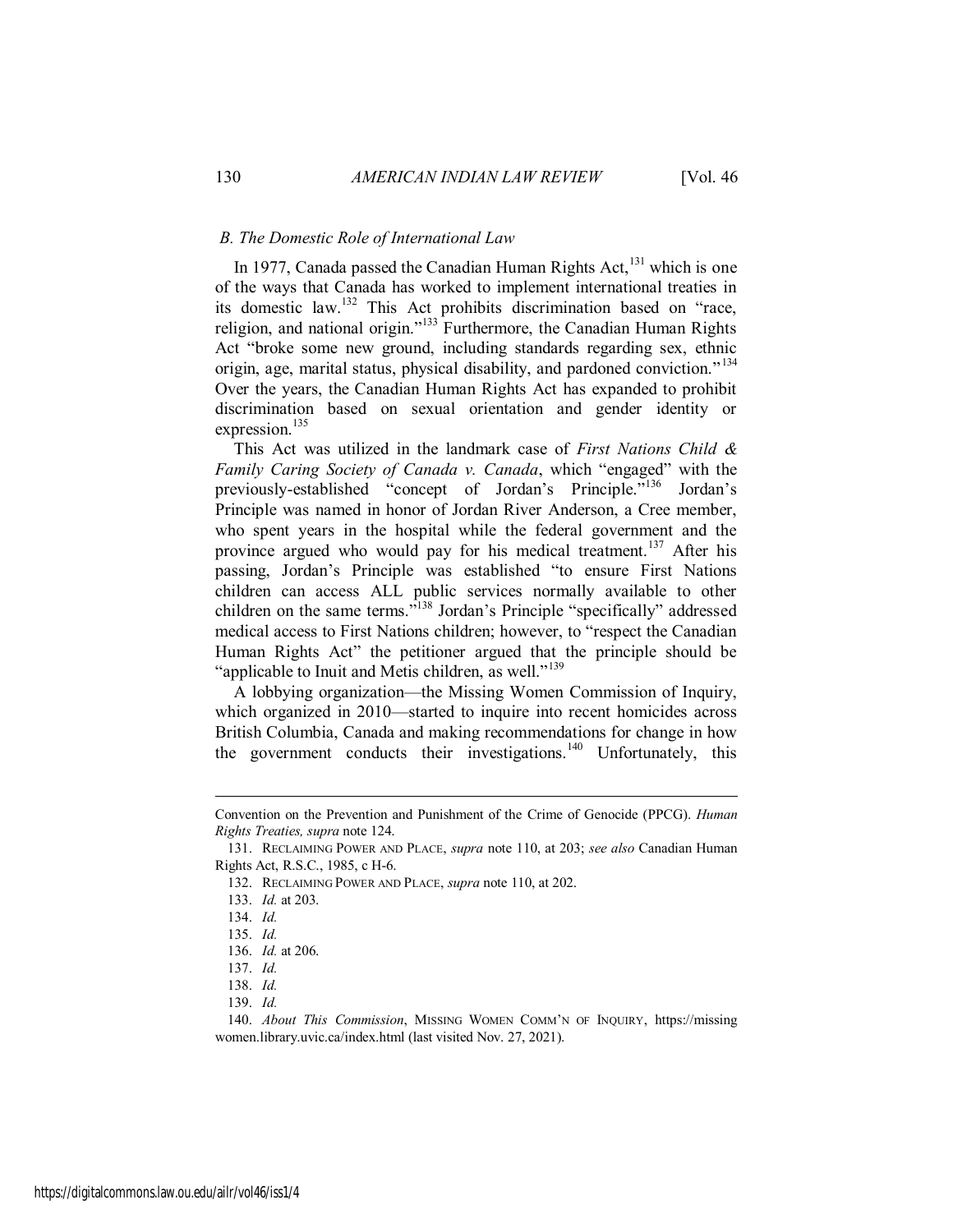Commission was officially closed in  $2013$ .<sup>141</sup> With the closing of the Commission, a "national commission of inquiry" began throughout Canada.<sup>142</sup> The Native Women's Association of Canada (NWAC) advocated for murdered and missing indigenous women by "building momentum for . . . [the] anti-violence movement in Canada . . . and [] laying the groundwork for the national inquiry."<sup>143</sup> Another key initiative was a 2004 report by Amnesty International, titled *Stolen Sisters: A Human Rights Response to Discrimination and Violence Against Indigenous*  Women in Canada.<sup>144</sup> This report has been significant "to raise awareness, and to guide their policy recommendations" by telling the "'life stories' of missing and murdered women."<sup>145</sup>

One of the stories that has been "retold in a range of commemorative anti-violence contexts" is the story of Anna Mae Pictou-Aquash.<sup>146</sup> Pictou-Aquash, a thirty-year old woman, participated in the American Indian Movement—an international movement that strived to restore tribal sovereignty and tribal rights—and engaged in renowned protests, such as the 1972 March on Washington, otherwise known as the Trail of Broken Treaties.<sup>147</sup> Pictou-Aquash is believed to have been murdered by another American Indian Movement member who suspected she was an FBI informant.<sup>148</sup> Another story frequently told is that of the murder of Helen Betty Osborne.<sup>149</sup> Osborne, a nineteen year old student, was murdered by four non-Native men who abducted her off the streets in Manitoba.<sup>150</sup> The random nature of her murder has advanced the narrative that "Indigenous women [are] disposable."<sup>151</sup> These stories are just two of thousands of cases involving murdered and missing indigenous women that have received neither the attention nor the justice they deserve. "Understanding how . . . human rights instruments can help promote the rights of Indigenous women" is crucial to address the "crisis of missing and murdered

- 150. *Id.*
- 151. *Id.*

<sup>141.</sup> *Id.*

<sup>142.</sup> ALLISON HARGREAVES, VIOLENCE AGAINST INDIGENOUS WOMEN: LITERATURE, ACTIVISM, RESISTANCE 65 (2017).

<sup>143.</sup> *Id.* at 66.

<sup>144.</sup> *Id.*; *see also* STOLEN SISTERS, *supra* note 102.

<sup>145.</sup> HARGREAVES, *supra* note 142, at 66.

<sup>146.</sup> *Id.* at 135.

<sup>147.</sup> *Id.* 

<sup>148.</sup> *Id.*

<sup>149.</sup> *Id.*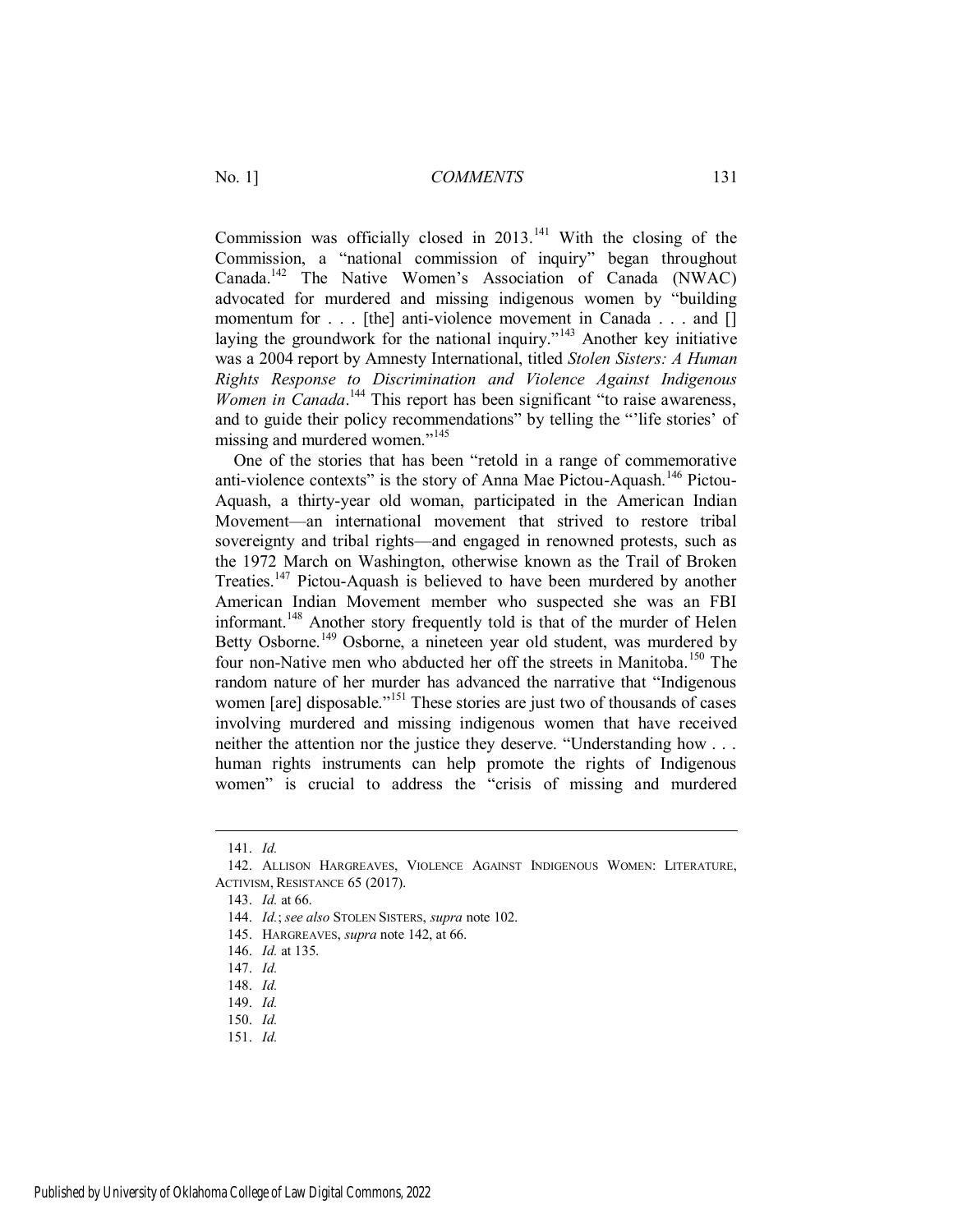Indigenous women<sup> $152$ </sup> to give them the justice they deserve once and for all.

#### *IV. This Epidemic Compared to the Rest of the World*

The epidemic of murdered and missing indigenous women is not limited to Canada. Native communities in Australia, Brazil, and the United States are all facing similar circumstances that create a hostile environment for native communities, and little is being done to address this problem. By highlighting that this issue is not isolated in Canada, but instead is an international issue, countries and international organizations can begin to work together to find collaborative solutions.

#### *A. Australia*

In Australia, indigenous women "experience domestic violence at significantly higher rates than non-Indigenous Australians."<sup>153</sup> In New South Wales, Australia, the rate of "domestic assault[s] against Indigenous women remains over six times higher than the rate . . . against non-Indigenous women."<sup>154</sup> There are several reasons for the prevalence of violence against indigenous women in Australia. It is important to explore those reasons with a "culturally sensitive understanding of the historical factors which have shaped the experiences of Indigenous Australians."<sup>155</sup> Similar to those in Canada, the indigenous communities in Australia faced brutal colonization, which inevitably impacted their communities and cultures. In cases where "native populations have suffered violent colonisation or dispossession . . . [they are] disempowered, which has resulted in increased social problems within communities."<sup>156</sup> The issues facing Indigenous Australians occur at "rates far higher than non-Indigenous Australians, contributing to increased stress within the home," which leads to unhealthy coping mechanisms, such as violence.<sup>157</sup>

These social issues are "consequence[s] of cultural dispossession and trauma, as well as ongoing experiences of discrimination" against

<sup>152.</sup> RECLAIMING POWER AND PLACE, *supra* note 110, at 182.

<sup>153.</sup> Emma Buxton-Namisnyk, *Does an Intersectional Understanding of International Human Rights Law Represent the Way Forward in the Prevention and Redress of Domestic Violence Against Indigenous Women in Australia?*, 18 AUSTRALIAN INDIGENOUS L. REV. 119, 120 (2014/2015).

<sup>154.</sup> *Id.*

<sup>155.</sup> *Id.*

<sup>156.</sup> *Id.*

<sup>157.</sup> *Id.* at 121.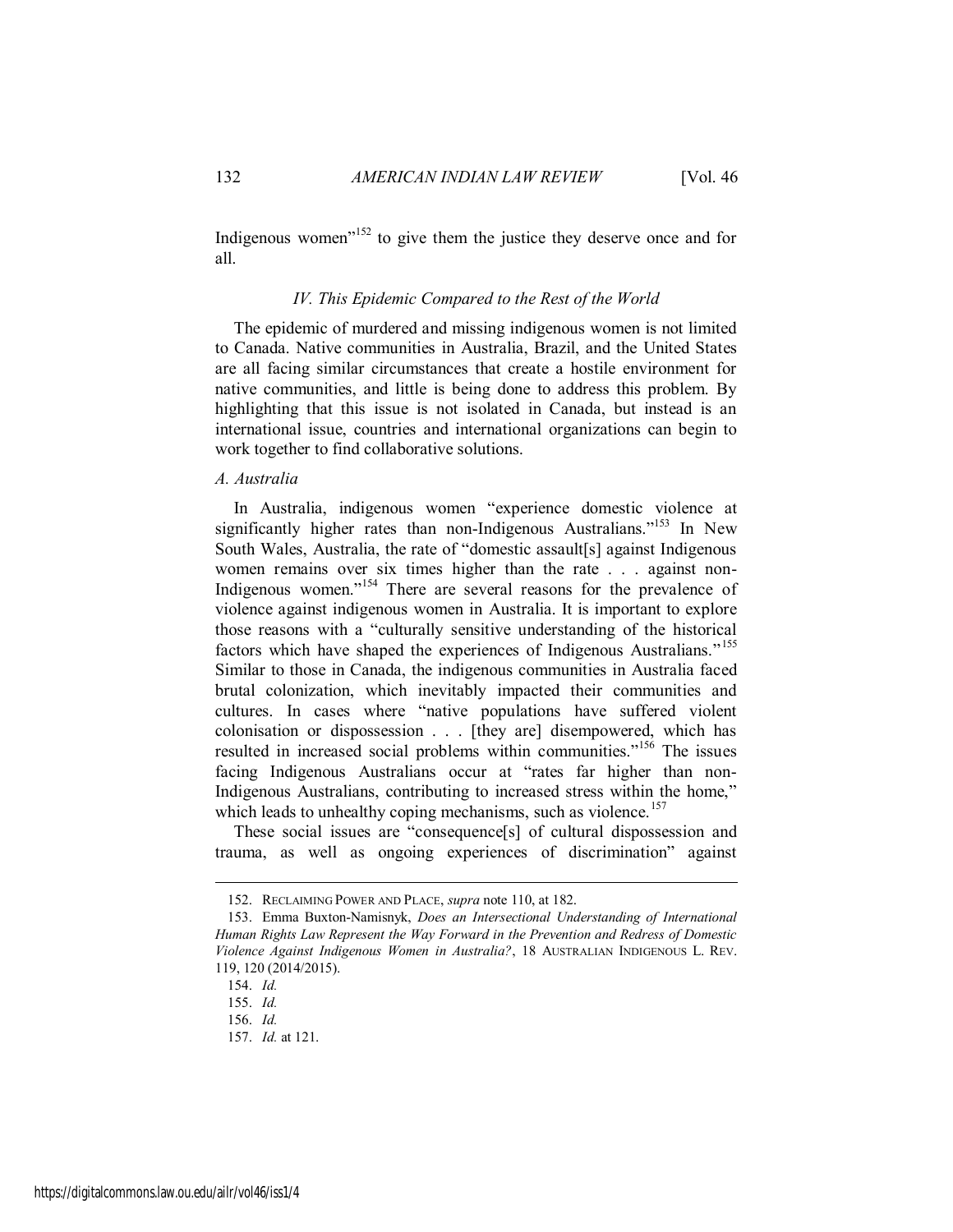indigenous people.<sup>158</sup> Unfortunately, Indigenous Australians do not trust local police or first responders to address domestic violence<sup>159</sup>, which is similar to the mistrust Canadian indigenous women living in Toronto have toward their police force. According to the U.N. Special Rapporteur for Violence Against Women, "[i]ndigenous women or women from racially or ethnically marginalized groups may fear State authority" due to the history of "coercive and violent means of criminal enforcement in their communities."<sup>160</sup> Furthermore, these apprehensions are heightened due to "concerns around police responses to domestic violence in Australia."<sup>161</sup>

Even with these bleak statistics, it is still "necessary to encourage the active involvement and participation . . . [for] justice solutions."<sup>162</sup> Similar to Canada, Australia has adopted U.N. incentives to end this violence against indigenous people. These include enacting the Committee on the Elimination of all Forms of Discrimination Against Women (CEDAW), and the International Convention on the Elimination of All Forms of Racial Discrimination (ICERD).<sup>163</sup>

It is important—especially in today's climate of police brutality—to highlight the story of Ms Dhu, a twenty-two year old woman who died in police custody.<sup>164</sup> At the time of her arrest, she was sick with pneumonia and had septicemia, which was caused by a broken rib suffered at the hands of her partner.<sup>165</sup> Ms Dhu was arrested for unpaid fines, and when her health began to deteriorate, police "ignored her and belittled her as an addict."<sup>166</sup> Her condition continued to decline, and "instead of calling an ambulance, [they] handcuffed her unconscious body and dragged her . . . into the . . . police van 'like a dead kangaroo.'"<sup>167</sup> By the time she received medical attention, Ms Dhu was pronounced dead.<sup>168</sup> This was not the first

 $\overline{a}$ 

<sup>158.</sup> *Id.*

<sup>159.</sup> *Id.* at 122.

<sup>160.</sup> *Id.*

<sup>161.</sup> *Id.*

<sup>162.</sup> *Id.*

<sup>163.</sup> *Id.* at 126–28.

<sup>164.</sup> Pauline Klippmark & Karen Crawley, *Justice for Ms Dhu: Accounting for Indigenous Deaths in Custody in Australia*, 27 SOC. & LEGAL STUD. 695, 696 (2017).

<sup>165.</sup> *Id.*

<sup>166.</sup> *Id.*

<sup>167.</sup> *Id.* (quoting Calla Walhquist, *Family Re-live Pain as Ms Dhu Inquest Searches for Answers over Death in Custody*, GUARDIAN (Dec. 4, 2015), https://www.theguardian. com/australia-news/2015/dec/05/family-re-live-pain-as-ms-dhu-inquest-searches-foranswers-over-death-in-custody).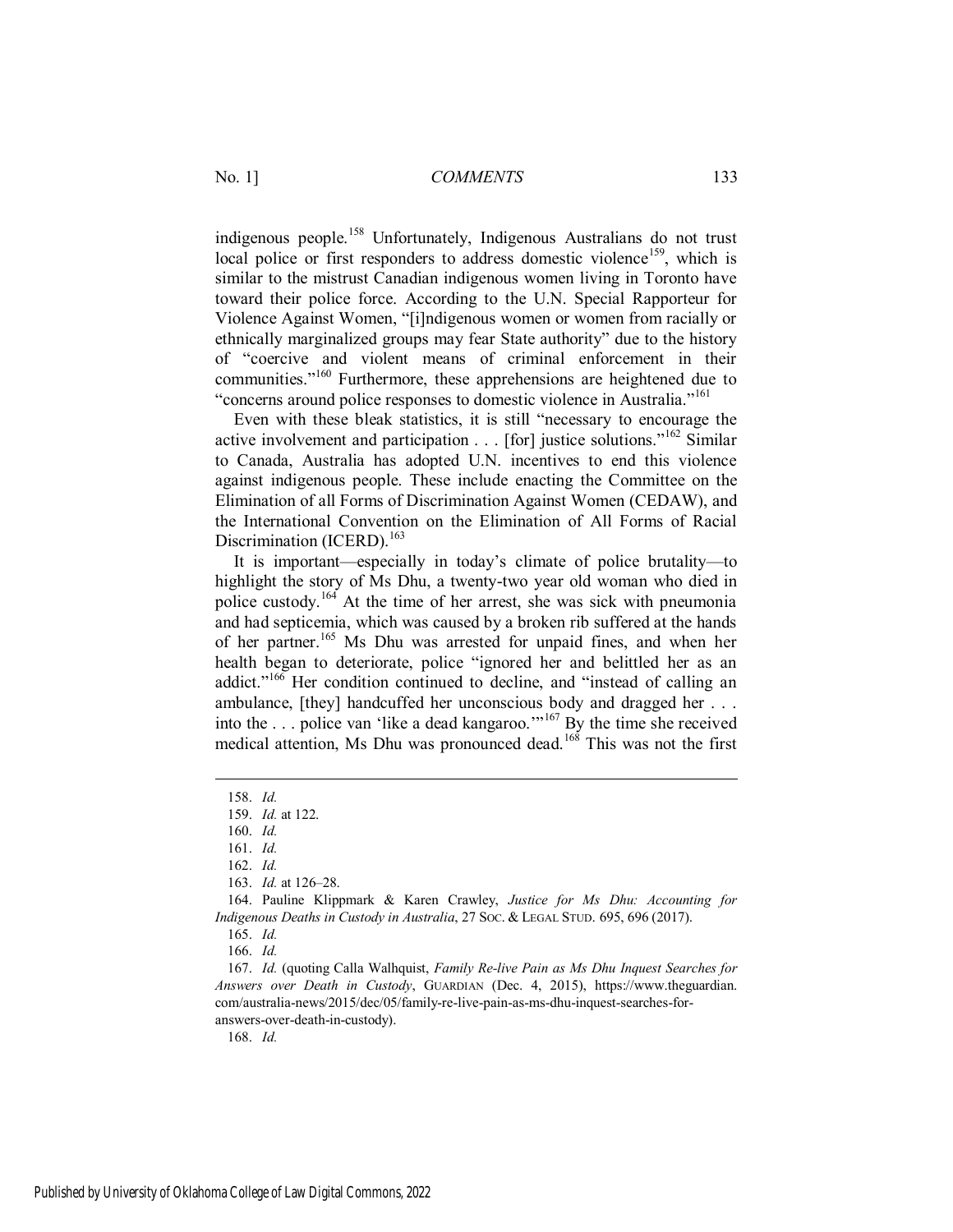occasion that an indigenous person perished in the custody of Australian police.<sup>169</sup> For instance, a 1991 Australian report reviewed "99 deaths from 1980-1989."<sup>170</sup> Since then over 400 more Australian aboriginals have died in police custody.<sup>171</sup>

Many solutions have been proposed to address the issue of domestic violence in indigenous communities. One solution suggested to reduce violence was the use of Alcohol Management Plans  $(AMPs)$ .<sup>172</sup> A study was done to analyze the impacts of alcohol restrictions, but the results were inconclusive because it is "not known [] whether assaults against women were . . . reduced and whether there was a corresponding reduction"<sup>173</sup> due to inaccurate criminal reports. Critics of AMPs argue that, according to the data, violence against indigenous women "remains at intolerable levels."<sup>174</sup> Thus, the effectiveness of reducing alcohol consumption to prevent violence against indigenous women remains unknown. Regardless of critiques of AMPs, it was "the first comprehensive evaluation . . . with respect to effects on interpersonal violence against Indigenous women."<sup>175</sup> Even though this study had some drawbacks, it was a step in the right direction for finding solutions to curtail the rise in violence among indigenous women in Australia.

#### *B. Brazil*

In Brazil, violence against indigenous women is not only widespread, but the whole population of indigenous communities, regardless of sex, are suffering from prejudiced violence.<sup>176</sup> According to Brazil's Indigenous Missionary Council, "135 indigenous peoples were killed in 2018," which was a 23% increase from the previous year.<sup>177</sup> "Violence against indigenous peoples has escalated in Brazil . . . making it one of the most dangerous

<sup>169.</sup> *Id.* at 697 (describing the death of Aboriginal Elder Mr. Ward, who was "'cooked to death' in a van while being transported between prisons").

<sup>170.</sup> Zuleyka Zevallos, *Police Violence in Australia*, OTHER SOCIOLOGIST (May 31, 2020), https://othersociologist.com/2020/05/31/police-violence-in-australia/.

<sup>171.</sup> *Id.*

<sup>172.</sup> Caryn West et al., *Have Alcohol Management Plans Reduced Violence Against Women in Cape York, Australia?*, 24 VIOLENCE AGAINST WOMEN 1658, 1659 (2018).

<sup>173.</sup> *Id.* at 1660.

<sup>174.</sup> *Id.* at 1674.

<sup>175.</sup> *Id.*

<sup>176.</sup> Clarissa Beretz, *Violence Against Indigenous Peoples Explodes in Brazil*, MONGABAY NEWS (Oct. 17, 2019), https://news.mongabay.com/2019/10/violence-againstindigenous-peoples-explodes-in-brazil/.

<sup>177.</sup> *Id.*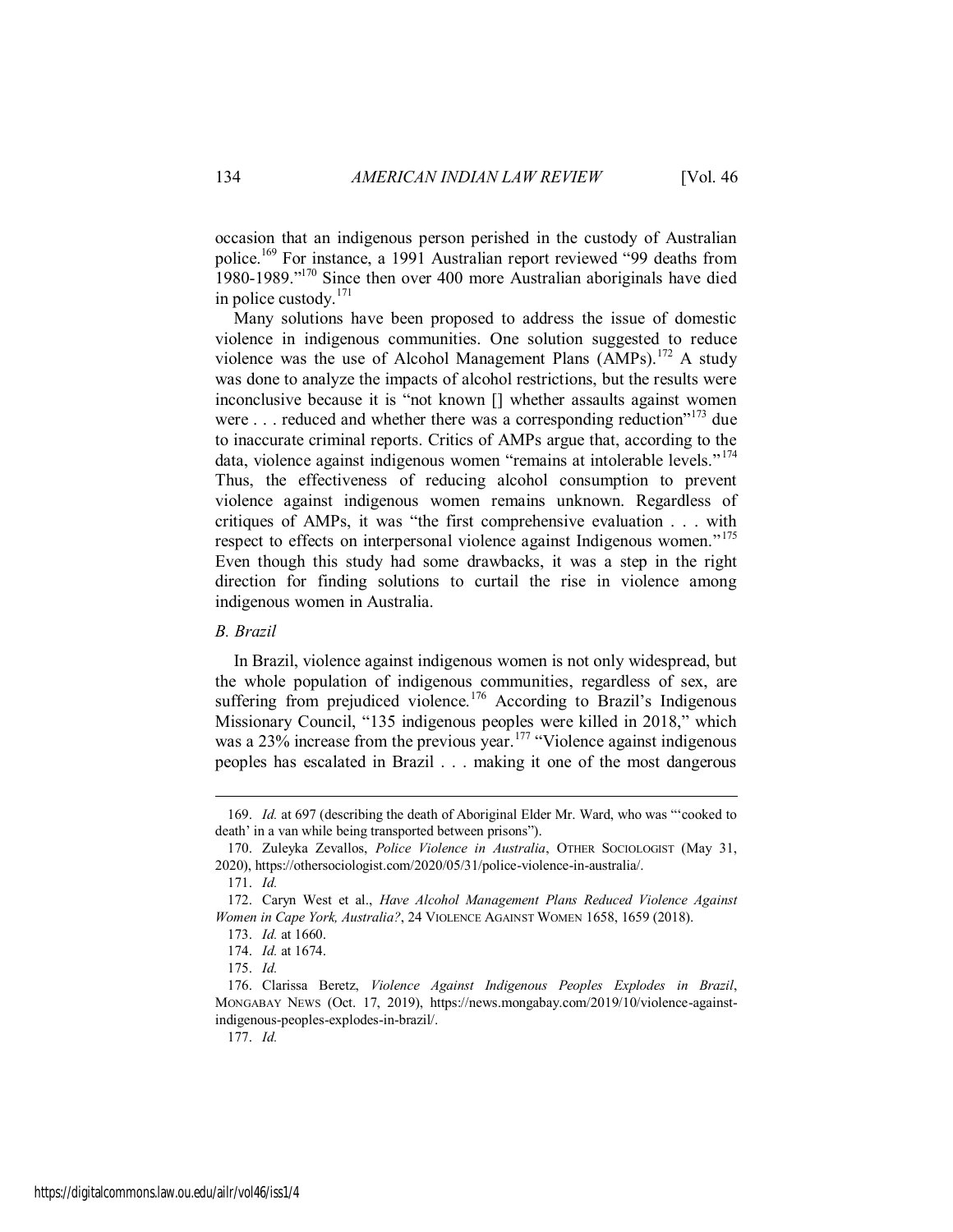nations . . . for indigenous  $[people]$ ."<sup>178</sup> Conflicts with indigenous communities in Brazil have been ongoing for the past century, as the indigenous population has faced "physical, psychological and cultural violence."<sup>179</sup>

Critics of the new Brazilian president, Jair Bolsonaro, blame him for the current surge in violence toward indigenous communities.<sup>180</sup> In the first nine months of his presidency, there were "already . . . reports of 160 cases of land invasion, illegal exploitation of natural resources, and damage to property in 153 indigenous territories."<sup>181</sup> Furthermore, in 2019, President Bolsonaro spoke at the U.N. General Assembly to address the Amazonian wildfires that tore through Brazil.<sup>182</sup> He has been accused of purposely starting the fires to clear land for agricultural purposes, which he blamed on the indigenous culture.<sup>183</sup> Further, President Bolsonaro asserted that "opening land up for mining—rather than expanding land rights for Indigenous people—would translate into economic development for Indigenous communities."<sup>184</sup> However, indigenous rights advocates continue to condemn Bolsonaro, claiming that he is placing mining interests ahead of indigenous land rights.<sup>185</sup>

This clear communication from the Brazilian President is a sign to all Brazilians that the government is putting its interests ahead of these native communities' wellbeing and encouraging other Brazilians to do the same. The rise in violence in Brazil is contributing to the Brazilian government's lack of respect for the aboriginal people. In 2019, a twenty-six year-old man "was shot in the head and killed in an ambush" by loggers in the Arariboia Indigenous Reserve.<sup>186</sup> This senseless murder caused an uproar among

<sup>178.</sup> Karla Mendes, *'Guardian of the Forest' Ambushed and Murdered in Brazilian Amazon*, MONGABAY (Nov. 2, 2019) https://news.mongabay.com/2019/11/guardian-of-theforest-ambushed-and-murdered-in-brazilian-amazon/.

<sup>179.</sup> INDIGENOUS MISSIONARY COUNCIL ET AL., JOINT REPORT FOR THE THIRD CYCLE OF ASSESSMENT OF BRAZIL UNDER THE UN'S UNIVERSAL PERIODIC REVIEW MECHANISM: THE HUMAN RIGHTS SITUATION OF INDIGENOUS PEOPLES 4 (Oct. 2016), https://www.uprinfo.org/sites/default/files/documents/2017-04/js7\_upr27\_bra\_e\_main.pdf.

<sup>180.</sup> *See* Beretz, *supra* note 176.

<sup>181.</sup> *Id.*

<sup>182.</sup> *See* Indra Ekmanis et al., *At UN, Bolsonaro's Nationalist Rhetoric Clashes with Indigenous Leaders*, WORLD (Sept. 24, 2019), https://www.pri.org/stories/2019-09-24/unbolsonaro-s-nationalist-rhetoric-clashes-indigenous-leaders.

<sup>183.</sup> *Id.*

<sup>184.</sup> *Id.*

<sup>185.</sup> *Id.*

<sup>186.</sup> Mendes, *supra* note 178.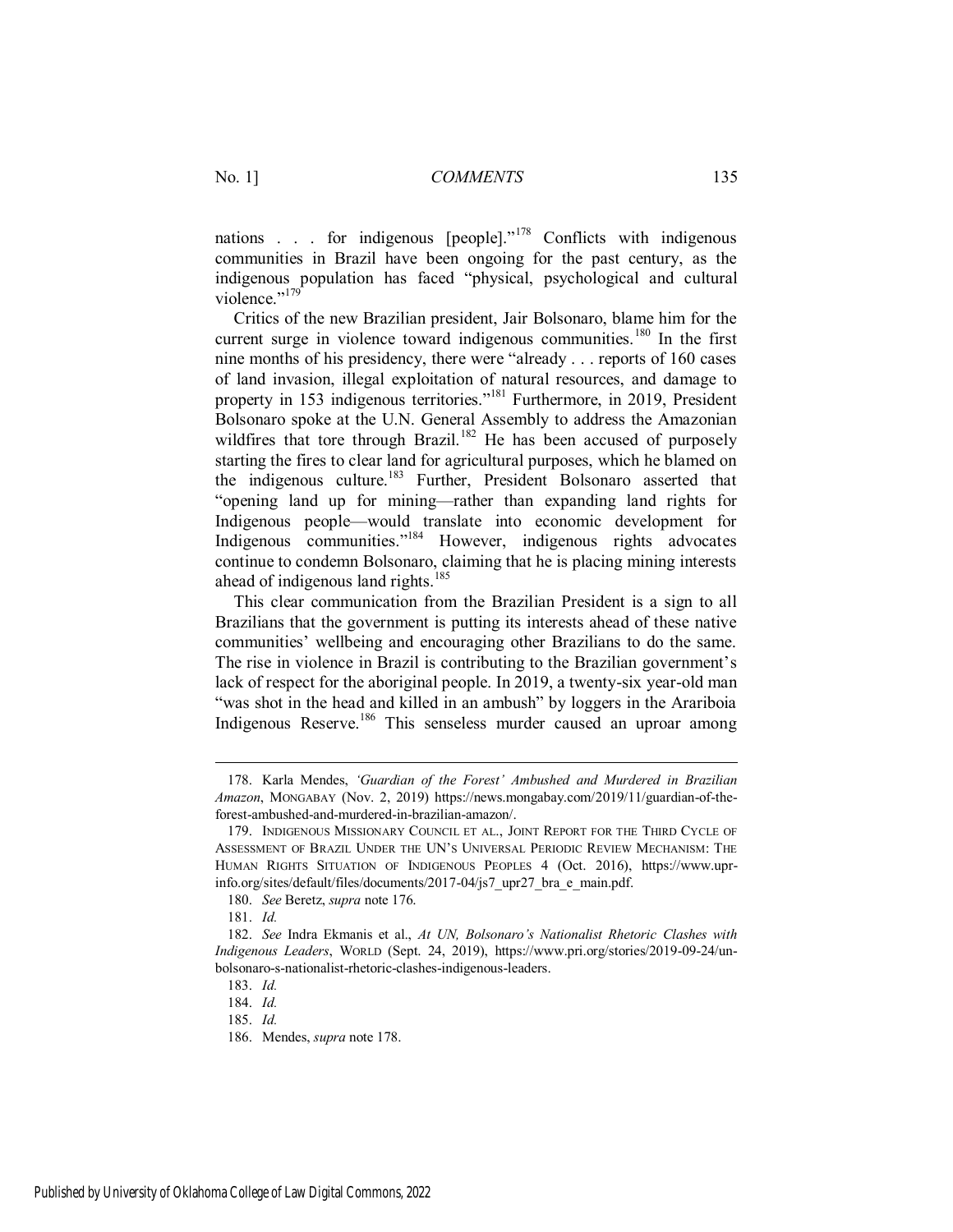indigenous groups and international non-governmental organizations (NGOs), who labelled it as "authorized genocide."<sup>187</sup> In 2020, President Bolsonaro continued his push for mining in the Amazon by introducing a bill to Congress that would "eliminate illegal mining by simply legalizing it."<sup>188</sup> The Bolsonaro administration claims that this new bill would "benefit Indigenous people"; however, there is no indication that the administration even consulted indigenous peoples.<sup>189</sup> This demonstrates the continuing trend of encouraging violence against indigenous communities and a push for decriminalizing certain acts that are known to hurt the native population. Discrimination against the native populations in Brazil is not going to stop unless a change is made within the Brazilian administration.

#### *C. United States*

Lastly, indigenous people in the United States have been no exception to this global trend of violence and murder perpetrated against their communities. A report made by the Sovereign Bodies Institute on missing and murdered indigenous women, titled "To'Kee Skuy' Soo Ney-Wo-Check: I will see you again in a good way," revealed that there are 2,306 missing women in the United States.<sup>190</sup> Of this number, "over half  $(58%)$ are homicide cases, 713 of victims are girls ages 18 and under, and the average victim age is 27 years old."<sup>191</sup> Additionally, "nearly three-quarters of the cases had victims who were living within the foster care system when they went missing," with a majority of their cases remaining unsolved.<sup>192</sup>

Research has shown that out of "105 cases of missing and murdered Indigenous women . . . 62 percent of cases were never included in any official missing persons database."<sup>193</sup> Additionally, in 2016 the National Institute of Justice reported an estimated "1.5 million American Indian and Alaskan Native women have experienced violence, including sexual

 $\overline{a}$ 

<sup>187.</sup> *Id.*

<sup>188.</sup> Maria Laura Canineu & Andrea Carvalho, *Bolsonaro's Plan to Legalize Crimes Against Indigenous Peoples*, HUMAN RIGHTS WATCH (Mar. 1, 2020), https://www.hrw. org/news/2020/03/01/bolsonaros-plan-legalize-crimes-against-indigenous-peoples.

<sup>189.</sup> *Id.*

<sup>190.</sup> YUROK TRIBAL CT. & SOVEREIGN BODIES INST., TO'KEE SKUY' SOO NEY-WO-CHEK: I WILL SEE YOU AGAIN IN A GOOD WAY 13 (July 2020).

<sup>191.</sup> *Id.* at 13–14.

<sup>192.</sup> Erik Ortiz, *Lack of Awareness, Data Hinders Cases of Missing and Murdered Native American Women*, NBC NEWS (July 30, 2020), https://www.nbcnews.com/news/usnews/lack-awareness-data-hinders-cases-missing-murdered-native-american-womenn1235233.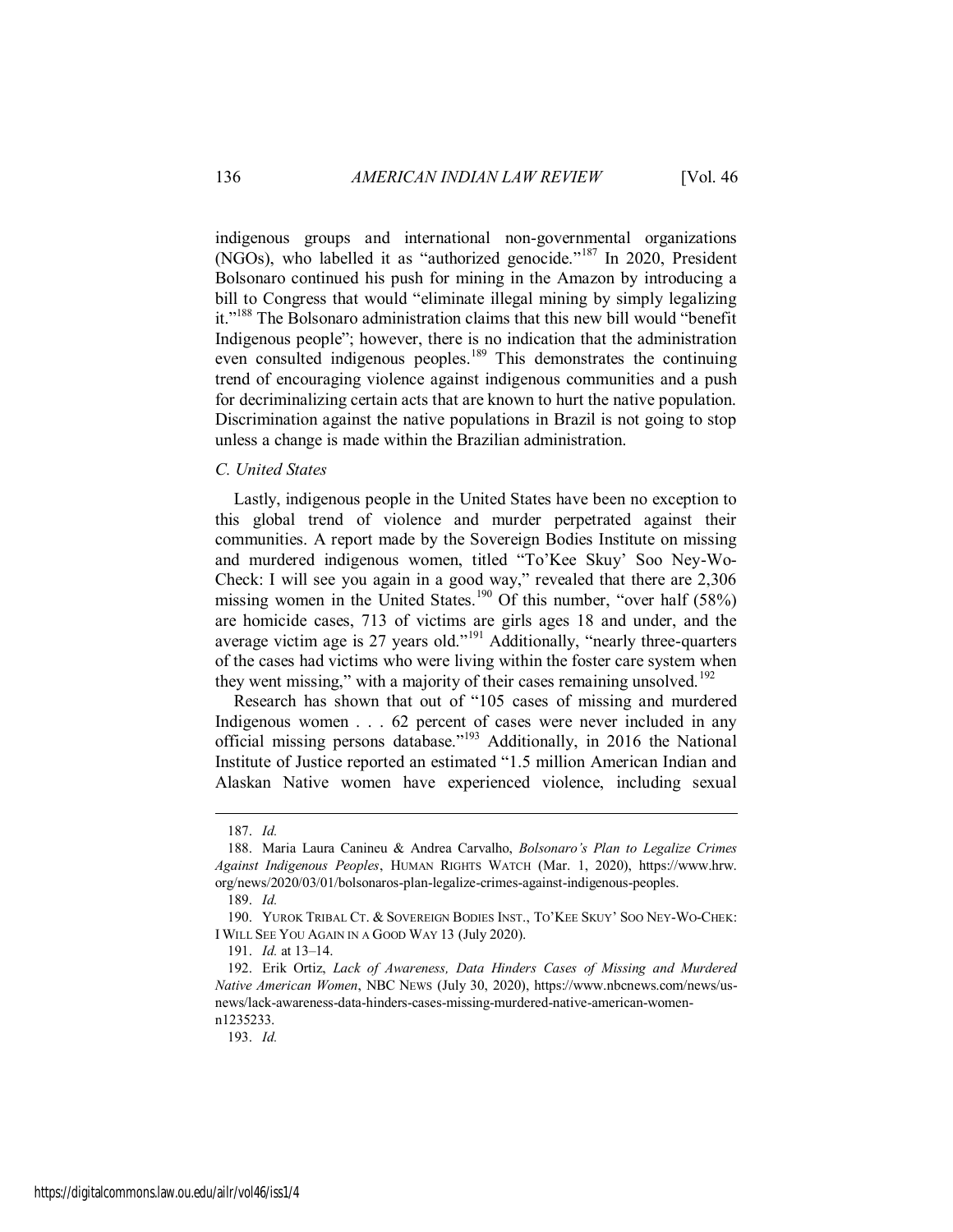abuse."<sup>194</sup> Furthermore, the United States Department of Justice found that "women on some reservations have been killed at a rate more than 10 times the national average."<sup>195</sup> However, this number is likely much higher due, in part, to authorities "mistakenly list[ing] the victims as Latina or white."<sup>196</sup>

Recently, positive steps have been taken toward finding justice for the indigenous communities who have suffered from this epidemic. In 2019, President Trump issued Executive Order 13898, which created a task force on murdered and missing American Indians and Alaska Natives—known as Operation Lady Justice.<sup>197</sup> The goals of Lady Justice are to "enhance the operation of the criminal justice system and address the legitimate concerns of American Indian and Alaska Native communities."<sup>198</sup> Lady Justice introduced new practices to improve law enforcement responses, increase the use of data sharing and database usage, and "establish a multidisciplinary and multi-jurisdictional team  $\ldots$  to review cold cases.<sup> $199$ </sup> One of the most impactful aspects of Lady Justice is that the Department of Justice is working alongside tribal governments, which enables it to understand the "scope and nature of the issues" through consultations.<sup>200</sup> Additionally, as of 2020, Savanna's Act has become law in the United States.<sup>201</sup> This Act was named after Savanna Greywind, a twenty-two-yearold member of the Spirit Lake Nation.<sup>202</sup> Greywind was lured into the house of a neighbor, where she was killed and her unborn baby was cut out from her womb.<sup>203</sup> Savanna's Act, introduced by U.S. Senator Lisa Murkowski, directs the Department of Justice "to review, revise, and develop law enforcement and justice protocols to address missing and murdered" Native

 $\overline{a}$ 

<sup>194.</sup> *Id.*

<sup>195.</sup> *Id.*

<sup>196.</sup> Kurtis Lee, *Native Women Are Vanishing Across the U.S.: Inside an Aunt's Desperate Search for Her Niece*, L.A. TIMES (Jan. 31, 2020), https://www.latimes.com/ world-nation/story/2020-01-31/murdered-missing-native-american-women.

<sup>197.</sup> *The Presidential Task Force on Missing and Murdered American Indians and Alaska Natives*, OPERATION LADY JUST., https://operationladyjustice.usdoj.gov/ (last visited Nov. 22, 2021) [hereinafter *Presidential Task Force*].

<sup>198.</sup> *Executive Order*, OPERATION LADY JUST. (Feb. 23, 2021), https://operationlady justice.usdoj.gov/about/executive-order.

<sup>199.</sup> *Id.*

<sup>200.</sup> *Id.*

<sup>201.</sup> Savanna's Act, Pub. L. No. 116-165, 134 Stat. 760 (2020).

<sup>202.</sup> Dan Gunderson, *Fargo Women Gets Life for Killing Pregnant Greywind, Stealing Baby*, MPR NEWS (Feb. 2, 2018), https://www.mprnews.org/story/2018/02/02/life-forwoman-who-killed-savanna-greywind-stole-baby.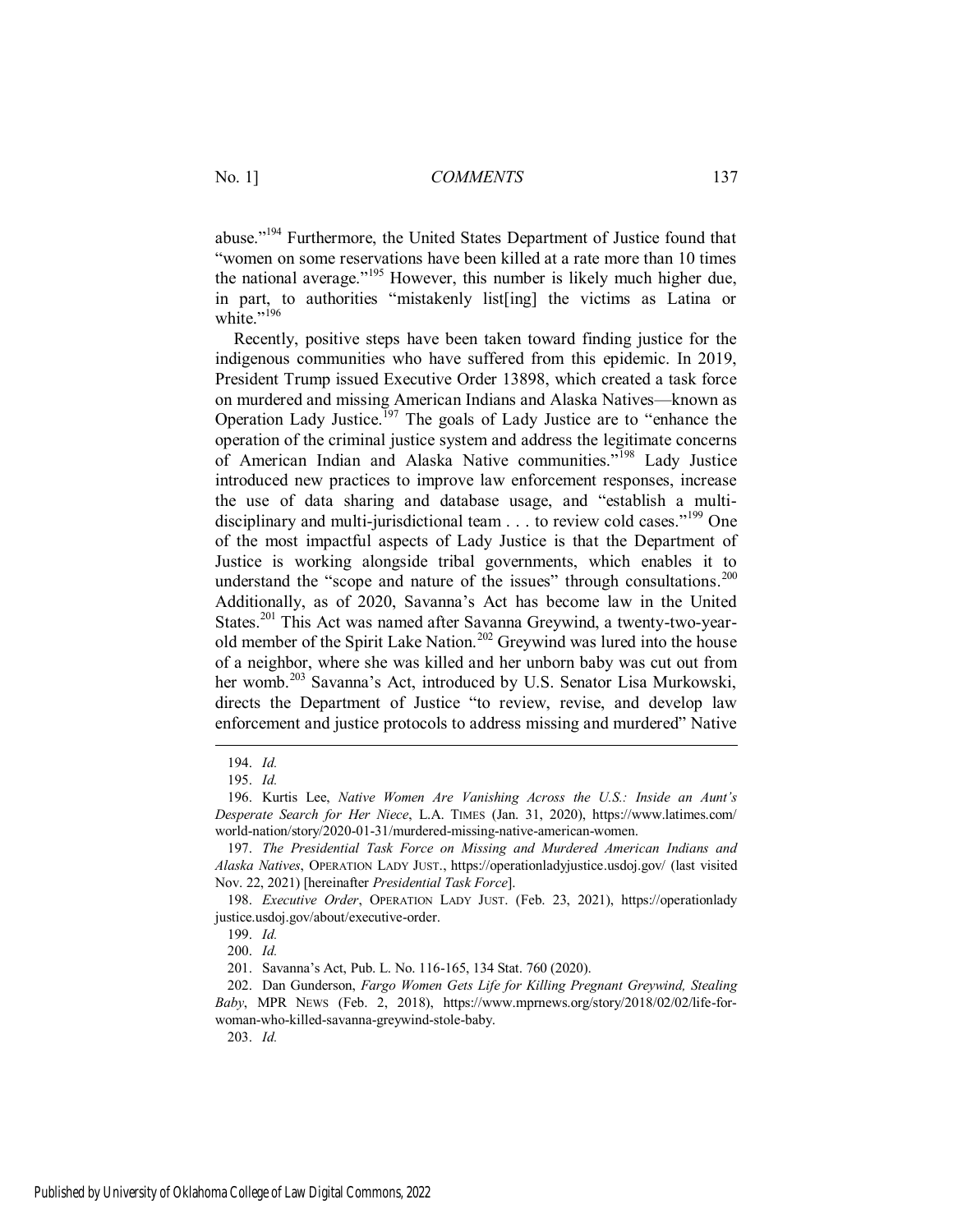Americans.<sup>204</sup> Both the Trump administration and the U.S. Congress have taken many positive steps in addressing the epidemic of murdered and missing indigenous women.

Oklahoma, which has the "sixth-highest number" of missing indigenous women in the United States,<sup>205</sup> has proposed a measure to create a "state" liaison office to work with tribal and federal law enforcement agencies on missing persons and homicide cases."<sup>206</sup> This new measure—Ida's Law—is named after Ida Beard, who, at the age of twenty-nine, disappeared from Oklahoma City and has never been found.<sup>207</sup> Beard's family testified at an Oklahoma state legislator committee hearing stating that they "felt ignored by law enforcement or treated as an afterthought."<sup>208</sup> They believe that this issue of missing indigenous women is "bigger than Beard . . . alone."<sup>209</sup> In addition to legislative attempts for justice, "Cherokee Nation officials have paid for billboards along major highways in Tulsa seeking tips and volunteer[s]. $^{210}$  Collectively, these efforts represent a movement among native communities across Oklahoma to search for justice and have their voices heard by legislators and law enforcement agencies alike.

The Lady Justice task force, however, does not have direct authority to review or investigate cases or provide support to victims' families.<sup>211</sup> Annita Lucchesi, a member of the Cheyenne Tribe who founded the Sovereign Bodies Institute, has called for more than "opening an office."<sup>212</sup> Lucchesi believes there needs to be a meeting with victims' families to truly understand the "systematic racial and economic disparities that foster cycles of violence, poverty and crime" in indigenous communities across America.<sup>213</sup> Abby Abinanti, the first Native American woman to be admitted to the California State Bar, believes that attitudes toward indigenous women can be traced back to decades of discrimination and assimilation programs, which severed cultural connections across generations.<sup>214</sup> Abinanti stated that "a lot of mostly rural communities are struggling to respond with adequate resources, and many don't have the

 $\overline{a}$ 

<sup>204.</sup> Savanna's Act, 134 Stat. at 760.

<sup>205.</sup> Lee, *supra* note 196.

<sup>206.</sup> *Id.*

<sup>207.</sup> *Id.*

<sup>208.</sup> *Id.*

<sup>209.</sup> *Id.*

<sup>210.</sup> *Id.*

<sup>211.</sup> *Presidential Task Force*, *supra* note 197.

<sup>212.</sup> Ortiz, *supra* note 192.

<sup>213.</sup> *Id.*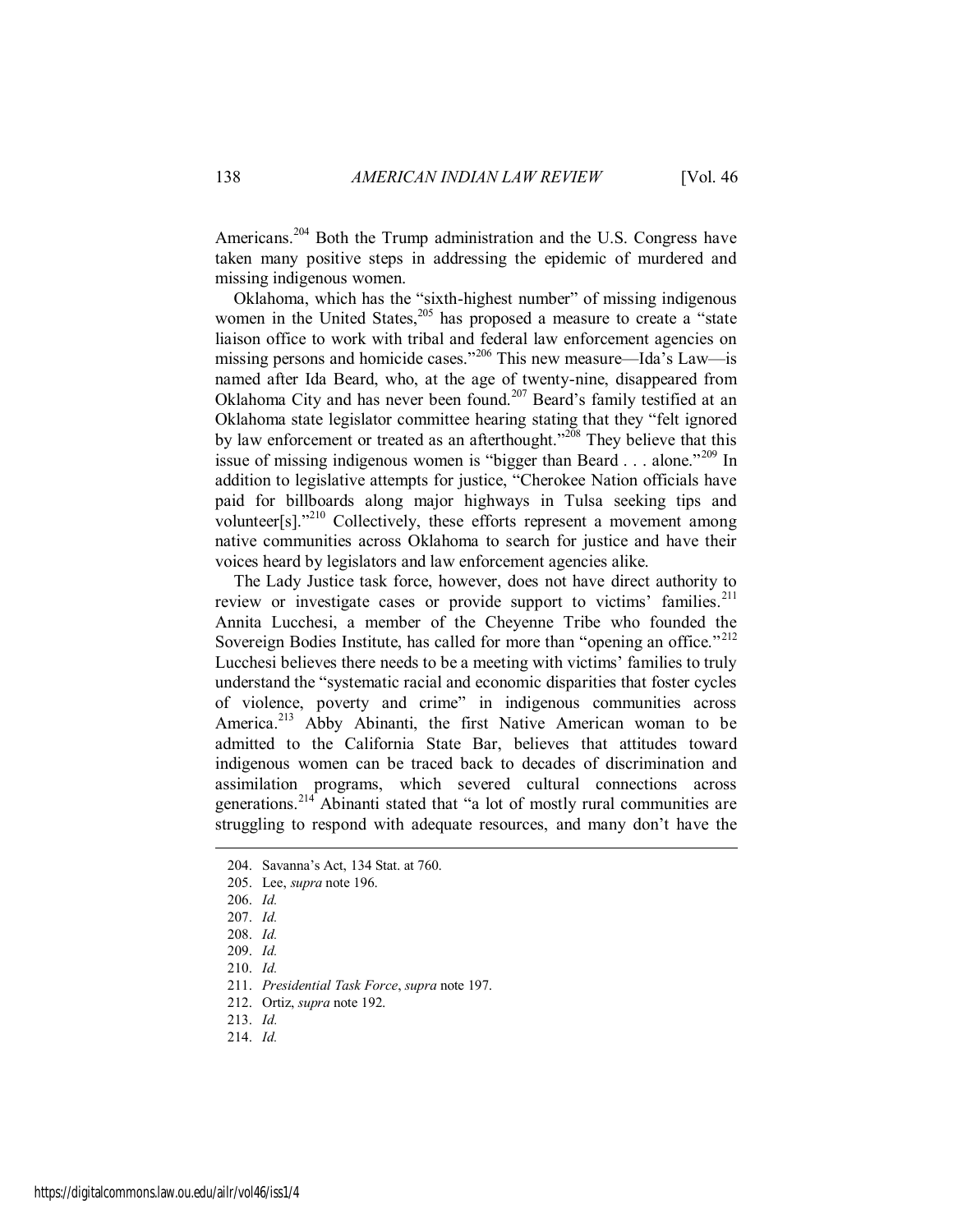staff with the cultural competency in working with Indigenous communities."<sup>215</sup> Many indigenous women believe that they have been silenced and forced to believe that much of what has happened to them over the years is a product of their own doing.<sup>216</sup>

It is important to highlight the epidemic of murdered and missing indigenous women across the globe. In most areas, there are common, historical themes of colonialism, racism, and destruction of cultural identities in native communities. These historical themes have impacted the way native people are treated in the modern era. By understanding that these are global issues, countries can work together to end this epidemic and obtain justice for murdered and missing indigenous women in Canada and all over the world. By collaborating on a global level, countries will show a united front to give native communities the justice they deserve and to end this cycle that dates back to colonization.

#### *V. Current Legislation Set in Place to Combat This Issue*

It is pertinent to highlight that Canada has enacted some legislation to protect individuals in Canada. This legislation addresses freedom of religion, anti-discrimination, gender equality and violence against women, hate crimes, national human rights institutions, and human-trafficking. Moreover, this legislation was enacted to protect the general population in Canada. However, it also highlights the need for specific legislation protecting indigenous people's rights because of the extensive history of discrimination toward indigenous communities. Additionally, there is no existing legislation that addresses criminal acts against the indigenous population.

#### *A. Freedom of Religion*

The 1982 Constitution Act of Canada lists the guarantee of rights and freedoms granted by the Canadian Charter of Rights and Freedom.<sup>217</sup> The Canadian Charter of Rights and Freedom "guarantees the right and freedoms . . . to such reasonable limits . . . justified in a free and democratic

<sup>215.</sup> *Id.*

<sup>216.</sup> *Id.*

<sup>217.</sup> Constitution Act, 1982, *being* Schedule B to the Canada Act, 1982, c 11, foreword (U.K.); *see also* OFF. OF RELIGIOUS FREEDOM, THE IMPORTANCE OF RELIGIOUS FREEDOM (n.d.), https://www.legislationline.org/download/id/5770/file/Canada\_Importance\_religious\_ freedom\_fact\_sheet-eng.pdf.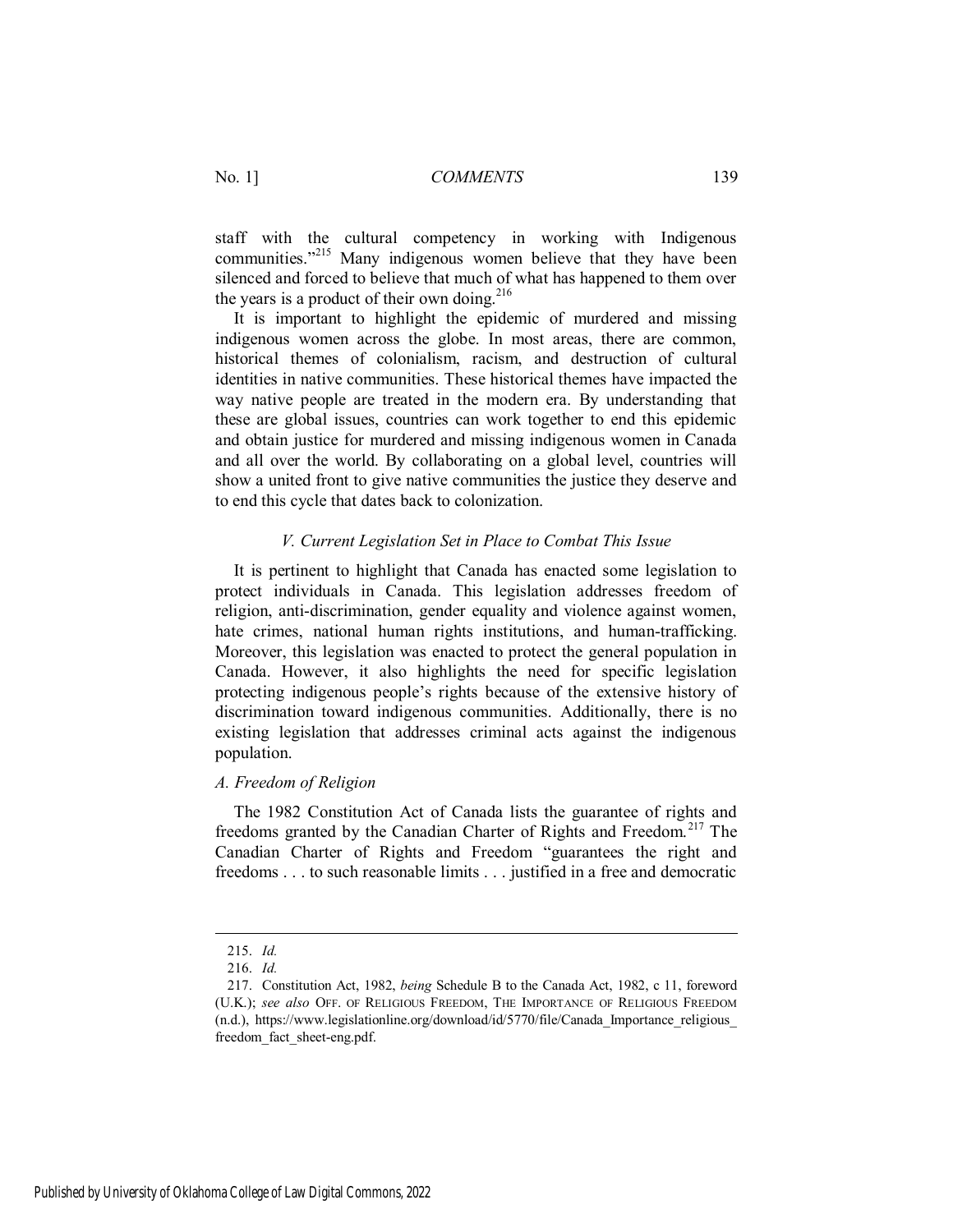society.<sup>218</sup> The Constitution Act of Canada goes on to list the fundamental freedoms guaranteed to Canadian citizens. This includes "freedom of conscience and religion" and "freedom of thought, belief, opinion and expression."<sup>219</sup> Lastly, the Constitution Act of Canada lists equality rights guaranteed by the Act. For instance, "[e]very individual is equal before and under the law and has the right to the equal protection and equal benefit of the law without discrimination . . . based on race, national or ethnic origin, colour, religion, sex, age or mental or physical disability." $220$ 

#### *B. Anti-Discrimination*

In 2014, Canada amended the Canadian Human Rights Act, which was originally passed in  $1985$ <sup>221</sup> The purpose of the Canadian Human Rights Act is to extend:

[T]he principle that all individuals should have an opportunity equal with other individuals to make for themselves the lives that they are able and wish to have . . . without being hindered in or prevent from doing so by discriminatory practices based on race, national or ethnic origin, colour, religion, age, sex, sexual orientation, marital status, family status, disability.<sup>2</sup>

The Canadian Human Rights Act clarifies that the Canadian government is still committed to the "protection provided for existing aboriginal or treaty rights of the aboriginal peoples of Canada" that was recognized in section  $35$  of the Constitution Act of 1982.<sup>223</sup> However, this is all that is mentioned in the Constitution Act of 1982 regarding aboriginal people in Canada. In 2014, Canadian legislature also amended the Canadian Multiculturalism Act of 1985.<sup>224</sup> This Act is important because it specifically addresses the aboriginal peoples of Canada in its preamble.<sup>225</sup> The Canadian Multiculturalism Act "provides that every individual is equal before and under the law and has the right to the equal protection and benefit of the law without discrimination."<sup>226</sup> This Act specifically "recognizes rights of

<sup>218.</sup> Canadian Charter of Rights and Freedoms, s 1, Part I of the Constitution Act, 1982, *being* Schedule B to the Canada Act, 1982, c 11 (U.K.).

<sup>219.</sup> *Id.*

<sup>220.</sup> *Id.*

<sup>221.</sup> Canadian Human Rights Act, R.S.C., 1985, c H-6.

<sup>222.</sup> *Id.* at c H-6, s 2.

<sup>223.</sup> *Id.* at c 30, s 1.2.

<sup>224.</sup> Canadian Multiculturalism Act, R.S.C. 1985 (4th Supp.).

<sup>225.</sup> *Id.* at c 24, pmbl.

<sup>226.</sup> *Id.*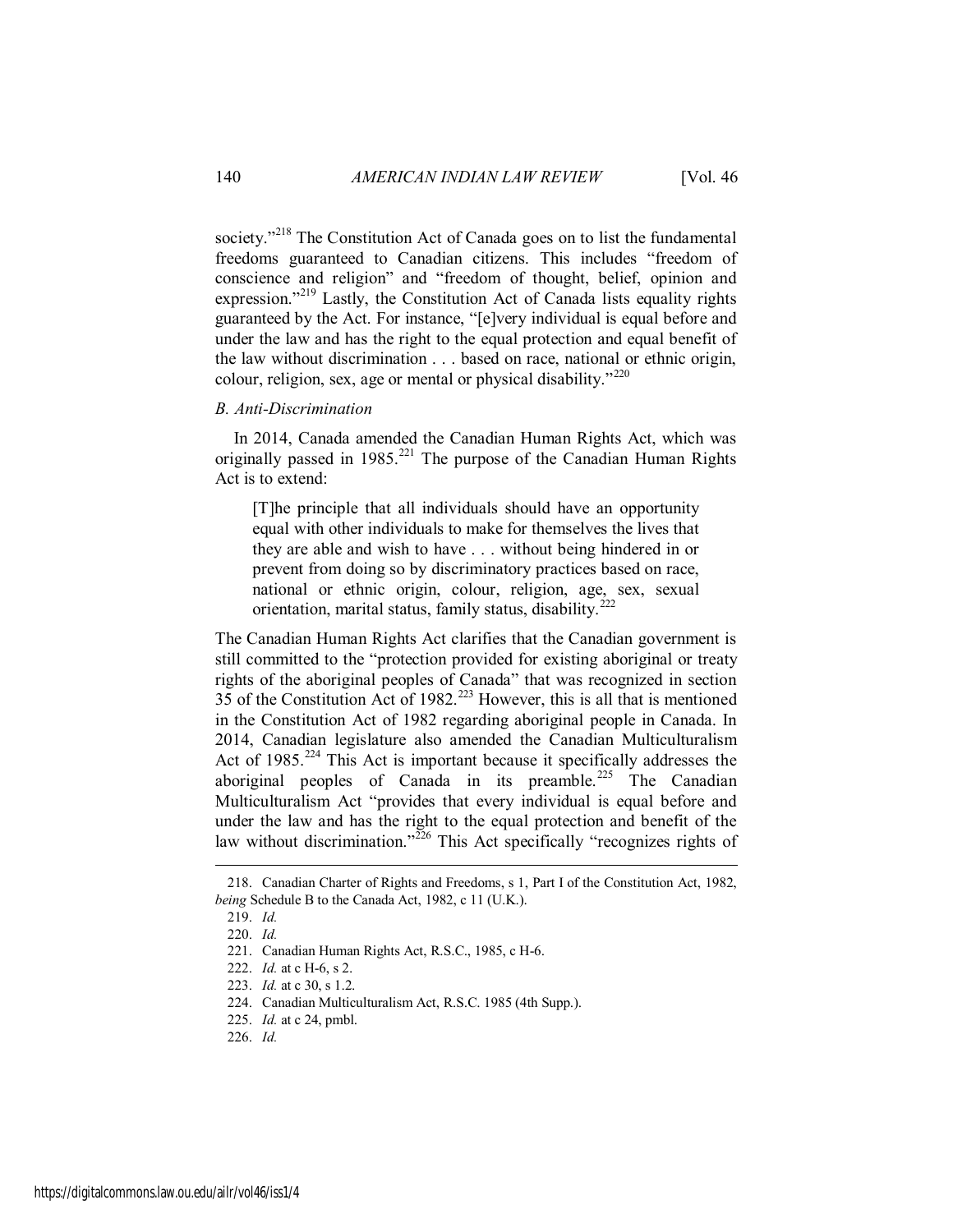the aboriginal peoples of Canada."<sup>227</sup> The Canadian Multiculturalism Act stressed the "understanding that multiculturalism reflects the cultural and racial diversity of Canadian society," and the role that indigenous communities play in Canada's cultural and social landscape.<sup>228</sup>

#### *C. Gender Equality, Violence Against Women, and Domestic Violence*

When it comes to criminal procedure, it is important to understand that Canada is a civil law and common law legal system.<sup>229</sup> The origin of civil law can be traced back to the Roman Empire, with Germany and France being two of the largest civil law countries in modern times.<sup>230</sup> Civil law focuses on codification, which creates a uniform system of codes that address criminal or civil procedures.<sup>231</sup> In contrast, common law, which is used in the United States' legal system, focuses on case law or judge-made law.<sup>232</sup> With common law, lawyers are trained to avoid generalizations and come up with patterns and structures based on facts from previous court cases.<sup>233</sup> Thus, in Canada's legal system, lawyers rely on criminal codes as well as previous court decisions as precedent. In the context of criminal punishment for violence committed against women, Canada created a criminal code specifying punishments for "sexual offences, public morals and disorderly conduct." $2^{34}$  In addition to the Canadian Criminal Code addressing sexual offenses, Canada also implemented the Canadian Charter of Rights of Freedoms.<sup>235</sup> The Charter further emphasizes "everyone<sup>['s]</sup>... right to life, liberty and security of the person," including insulation from fear of harm to your person.<sup>236</sup>

 $\overline{a}$ 

233. *Id.*

234. Part V of the Criminal Code, R.S.C., 1985, c C-46 (Can.).

236. *Id*. s 7.

<sup>227.</sup> *Id.*

<sup>228.</sup> *Id.* at c 24, s 3(1)(a)–(b).

<sup>229.</sup> *Where Our Legal System Comes From*, GOV'T OF CAN., https://www.justice.gc.ca/ eng/csj-sjc/just/03.html (last modified Sept. 9, 2021).

<sup>230.</sup> *See* MARY A. GLENDON ET AL., COMPARATIVE LEGAL TRADITIONS: TEXT, MATERIALS AND CASES ON WESTERN LAW 65–66, 73–82 (4th ed. 2014); *see also* MATHIAS SIEMS, COMPARATIVE LAW 43 (2014) ("With respect to civil law, French and German law are said to have influenced all countries regarded as civil law countries today . . . .").

<sup>231.</sup> *Id.* at 73–76.

<sup>232.</sup> SIEMS, *supra* note 230, at 46 ("[S]ince previous cases are regarded as binding precedent, judges apply law made by themselves.").

<sup>235.</sup> Canadian Charter of Rights and Freedom, s 1, Part I of the Constitution Act, 1982, *being* Schedule B to the Canada Act 1982, c 11 (U.K.).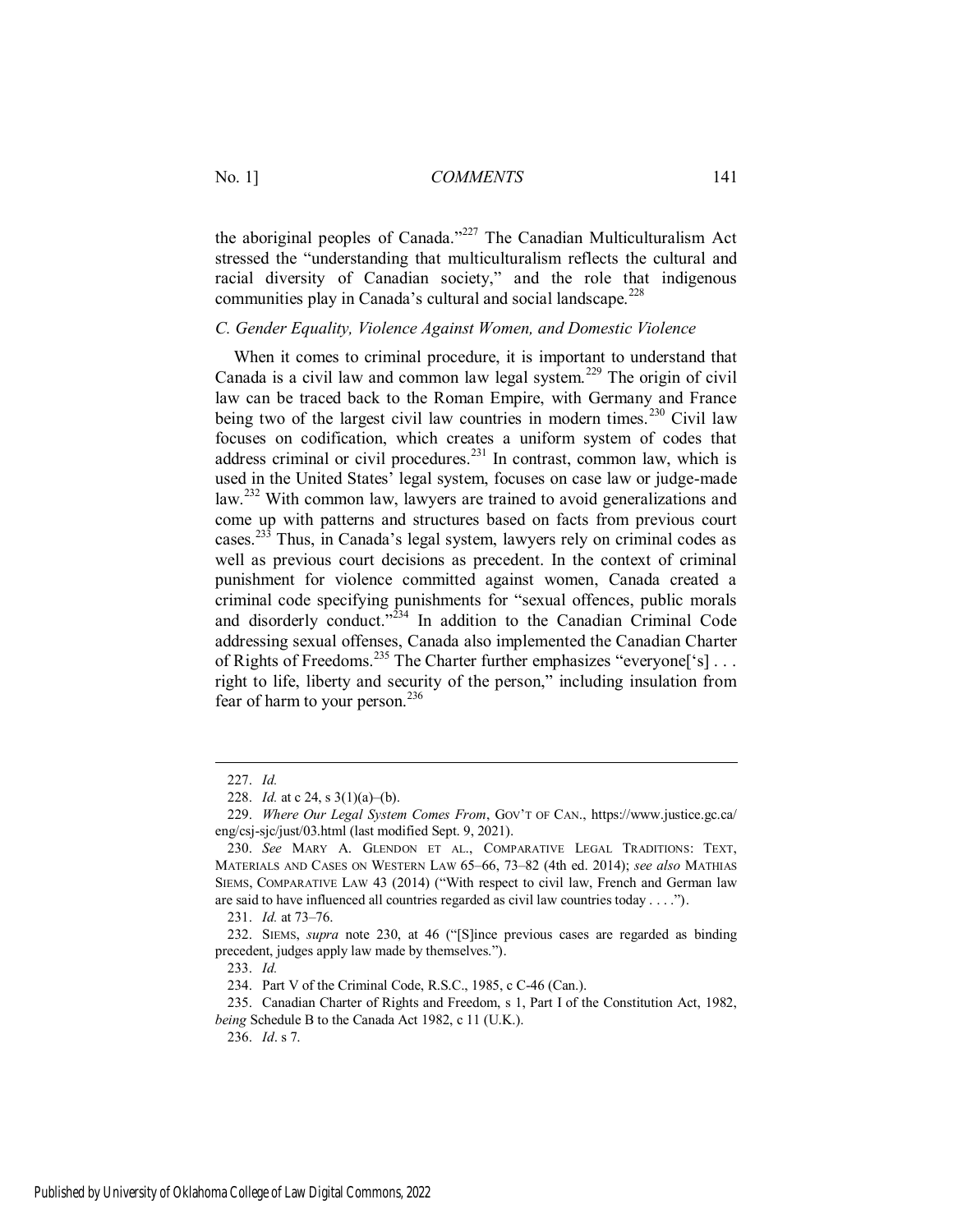#### *D. Hate Crimes*

Canada's criminal code includes a provision for hate crimes. However, most of the hate crimes listed in the criminal code, focus exclusively on "communicating statements of crime" rather than a physical action manifested by hate. $237$  This gap in the criminal code received criticism across Canada, especially in the aftermath of the George Floyd murder in Minnesota.<sup>238</sup> In Canada, the death of George Floyd "has shone a light on police brutality against Black and Indigenous people in Canada."<sup>239</sup> Additionally, with COVID-19 running rampant throughout the world, there has "been a spike in attacks against Asian-Canadians" throughout the country.<sup>240</sup> Avvy Go, a critic of hate crime prosecutions in Canada, says, "There's a lot of issues as to how seriously our criminal justice system sees hate crimes" and "[w]hat is even more disheartening . . . is that a lot of these cases are not even investigated as hate crimes."<sup>241</sup> There is significant oversight in the legislation and legal systems regarding hate crimes committed in Canada. Without properly codifying hate crimes—exclusive of hate speech—the infractions committed against indigenous people based on their affiliation with the native communities will go unnoticed.

#### *E. National Human Rights Institutions*

In addition to the Canadian Human Rights Act of  $1985$ ,<sup>242</sup> the province of Alberta passed the Alberta Human Rights Act of 2000.<sup>243</sup> The Act of 2000 addresses the "inherent dignity and the equal and inalienable rights of all persons  $\dots$  of freedom, justice and peace in the world."<sup>244</sup> Furthermore, the Act acknowledges the ethnic makeup of Alberta by stating that "all Albertans should share in an awareness and appreciation of the diverse racial and cultural composition of society . . . whereby those equality rights and that diversity may be protected."<sup>245</sup> This highlights the positive steps are being taken on both a national and individual provincial level to

<sup>237.</sup> Part VIII of the Criminal Code, c C-46, s 319(1).

<sup>238.</sup> Jason Proctor, *The Difficult History of Prosecuting Hate in Canada*, CBC NEWS (Jun. 13, 2020), https://www.cbc.ca/news/canada/british-columbia/racists-attacks-court-hatecrimes-1.5604912.

<sup>239.</sup> *Id.*

<sup>240.</sup> *Id.*

<sup>241.</sup> *Id.*

<sup>242.</sup> Canadian Human Rights Act, R.S.C., 1985, c H-6.

<sup>243.</sup> Alberta Human Rights Act, R.S.A., c A-25.5.

<sup>244.</sup> *Id.*

<sup>245.</sup> *Id.*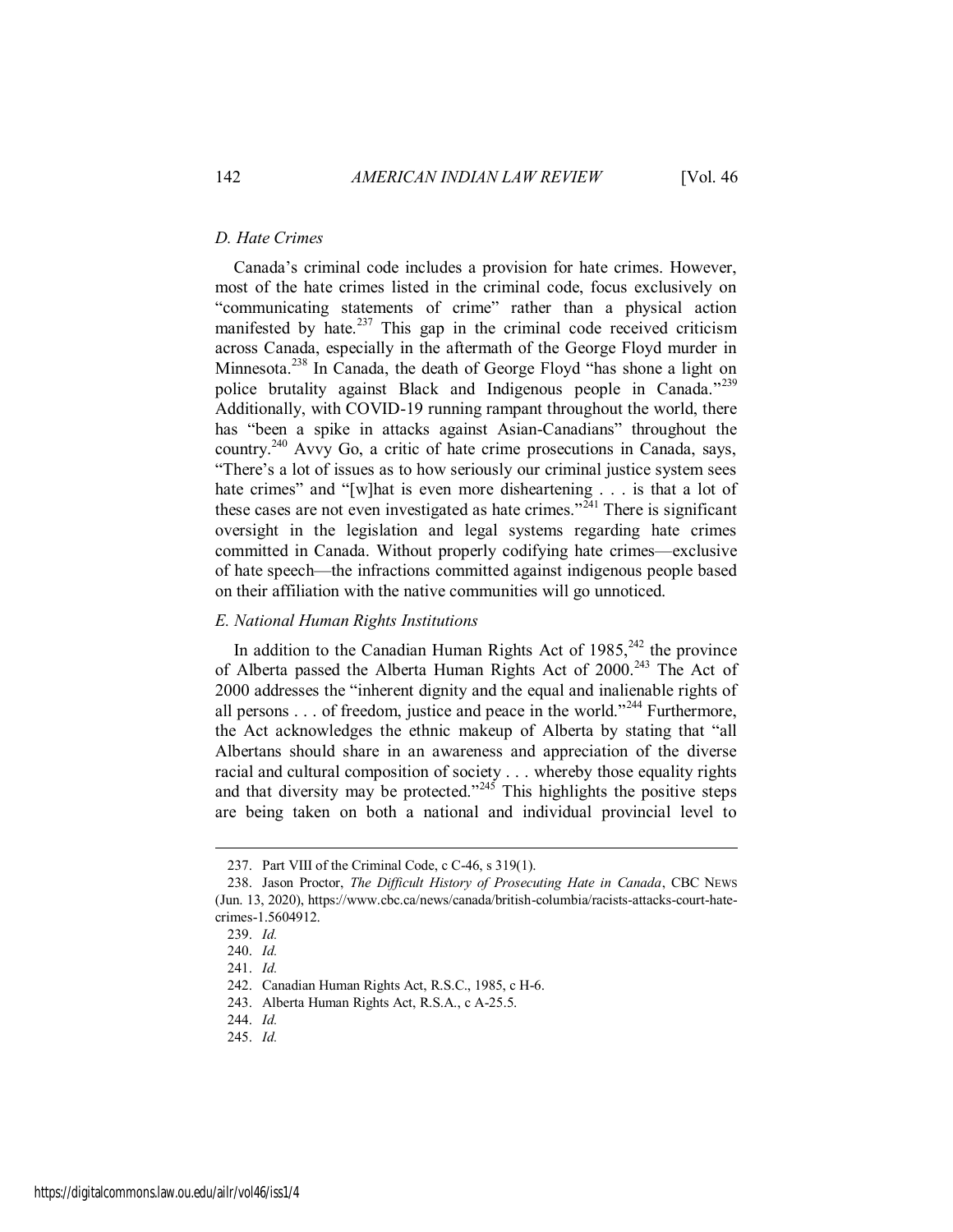recognize equality in society and to appreciate the diversity of Canada's population.

#### *F. Trafficking in Human Beings*

Canada also codified its stance on human trafficking within its borders.<sup>246</sup> In the Canadian criminal code, Canada's legislation included criminal offenses for kidnapping, trafficking in person, hostage taking and abduction.<sup>247</sup> In addition to legislation, the Canadian Department of Justice created the National Strategy to Combat Human Trafficking (National Strategy).<sup>248</sup> "[The] *National Strategy* will strengthen Canada's response to human trafficking and support broader Government of Canada commitments, including preventing and addressing gender-based violence, and supporting the safety and security of Indigenous peoples."<sup>249</sup> Due to "historic and ongoing gendered discrimination [toward Indigenous women] . . . which in turn has made them more vulnerable to different kinds of violence" Indigenous women have been placed in "situations of exploitation and human trafficking."<sup>250</sup> However, because of initiatives taken by the legislature and other institutions in Canada, the government is beginning to recognize the injustices that native communities face and is beginning to take steps to address this epidemic.

#### *VI. Question of Jurisdictional Issues?*

Canada is split into multiple provinces. This can present a unique jurisdictional issue regarding whether criminal offenses are prosecuted by the regional province or the federal government of Canada.<sup>251</sup> Like the United States, Canada's government is set up with separation of powers, through judicial, executive, and legislative branches.<sup>252</sup> In Canada, "[e]ach province and territory has its own courts," with "[t]he Supreme Court of

 $\overline{a}$ 

252. *Id.* at 1.

<sup>246.</sup> *Canadian Legislation*, GOV'T OF CAN., https://www.justice.gc.ca/eng/cj-jp/tp/legisloi.html (last modified July 7, 2021).

<sup>247.</sup> Part VIII of the Criminal Code, R.S.C., 1985, c C-46, s 279, 279.01, 279.1, 280.

<sup>248.</sup> GOV'T OF CAN., NATIONAL STRATEGY TO COMBAT HUMAN TRAFFICKING 2019-2024 (2019).

<sup>249.</sup> *Id.* at 3.

<sup>250.</sup> Arina Roudometkina & Kim Wakeford, *Trafficking of Indigenous Women and Girls in Canada*, NATIVE WOMEN'S ASS'N. OF CAN. (June 15, 2018), https://www.ourcommons.ca/ Content/Committee/421/JUST/Brief/BR10002955/br-external/NativeWomensAssociation OfCanada-e.pdf.

<sup>251.</sup> *See* DEP'T OF JUST. CAN., CANADA'S COURT SYSTEM 1–7 (2015), https://canada. justice.gc.ca/eng/csj-sjc/ccs-ajc/pdf/courten.pdf.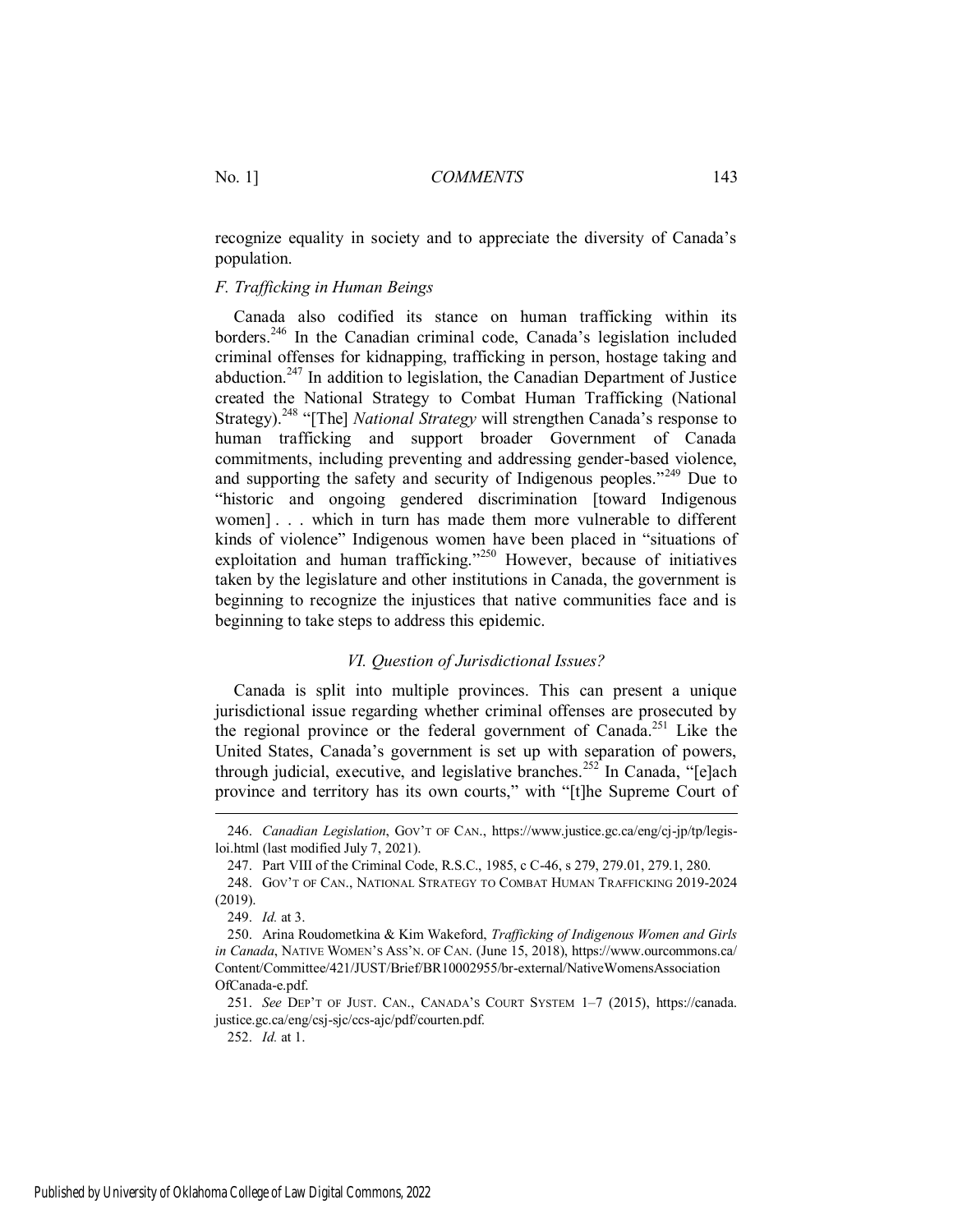Canada presid [ing] over the entire system.<sup>253</sup> Canada has four federal court systems within the larger system. First, there are provincial and territorial courts that handle "most cases that come into the system."<sup>254</sup> Second, the provincial and territorial superior courts, which have plenary power vested through "section 96 of the Constitution Act, 1867" and which are tasked with handling more serious crimes, such as murder.<sup>255</sup> Third, there are provincial and territorial courts of appeal and the Federal Court of Appeal.<sup>256</sup> Lastly, the final appellate court in Canada is the Supreme Court of Canada.<sup>257</sup>

"The federal court system runs parallel to the provincial and territorial court systems."<sup>258</sup> Canada's parliament determined the disputes that are assigned to federal jurisdiction, such as claims against the government, review of decisions from federal tribunals, immigration, and refugee matters.<sup>259</sup> The Constitution Act of 1867 lists both the powers of the federal government and the powers of the provinces.<sup>260</sup> The provinces' powers include taxation, hospitals, prisons, education, marriage and property, and civil rights.<sup>261</sup> Additionally, the Constitution Act of 1867 states that the federal and provincial governments hold dual "power over agriculture and immigration."<sup>262</sup>

Unlike in the United States, where there have long been jurisdictional battles between the tribal, state, and federal courts, in Canada, the government has "both exclusive and broad" jurisdiction over tribes.<sup>263</sup> Under section 91(24) of the Constitution Act of 1867, the "exclusive Legislative Authority of the Parliament of Canada extends to all matters coming within the classes of subjects . . . [over] Indians, and lands reserved

<sup>253.</sup> *Id.*

<sup>254.</sup> *Id.* at 3.

<sup>255.</sup> *Id.*

<sup>256.</sup> *Id.*

<sup>257.</sup> *Id.*

<sup>258.</sup> *Id.* at 8.

<sup>259.</sup> *Id.*

<sup>260.</sup> *Our Country, Our Parliament: The Division of Powers*, PARLIAMENT OF CAN., https://lop.parl.ca/about/parliament/education/ourcountryourparliament/html\_booklet/divisio n-powers-e.html (last visited Sept. 19, 2021).

<sup>261.</sup> *Id.*

<sup>262.</sup> *Id.*

<sup>263.</sup> *American Indian Tribes and Canadian First Nations: The Impact of Gaming Law and Policy on the Industry*, ABA (Sept. 20, 2016), https://www.americanbar.org/groups/ business\_law/publications/blt/2016/09/04\_rand/.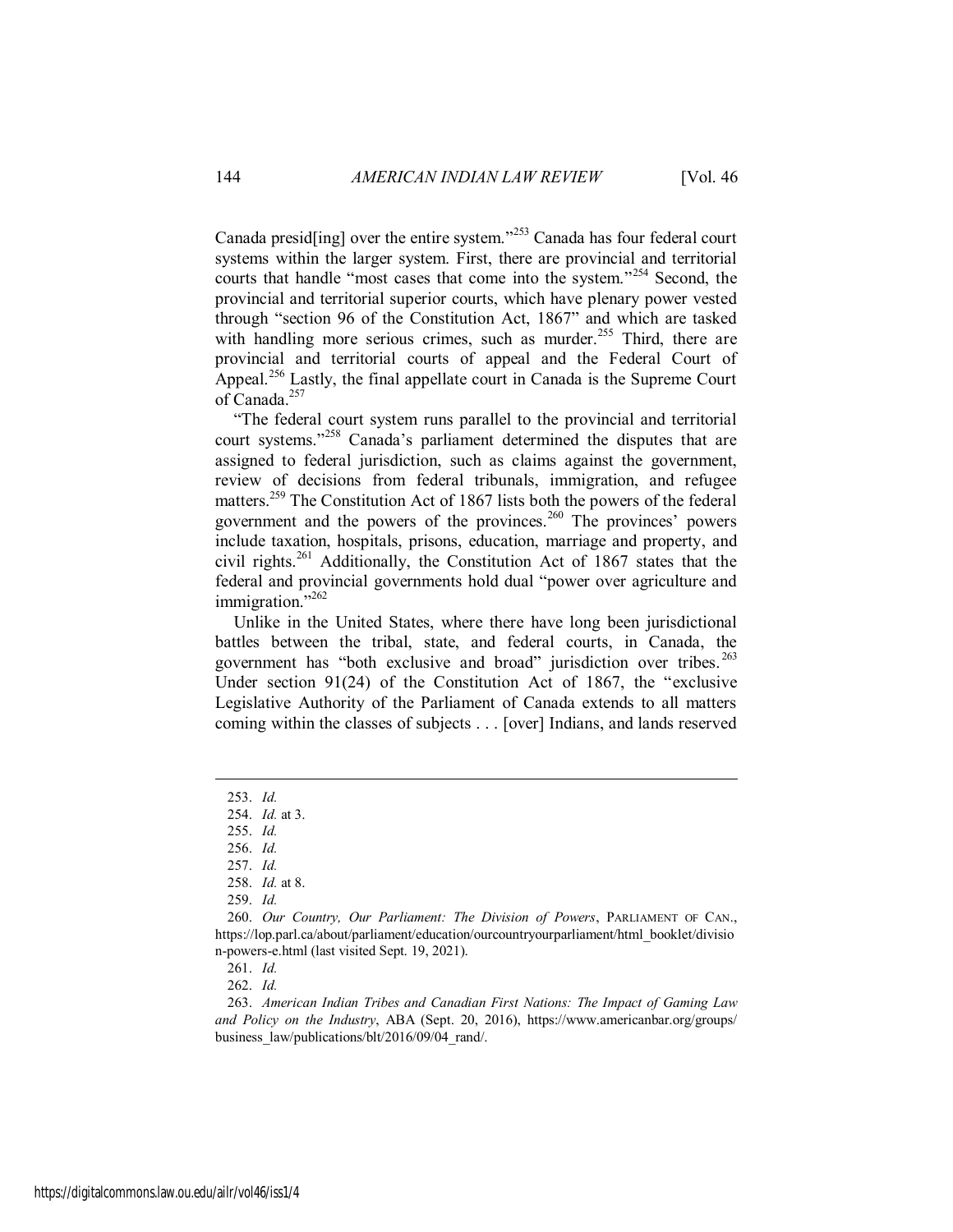for the Indians."<sup>264</sup> Thus, criminal jurisdiction in Canada is exclusively federal, and native groups, including First Nations, do not have any jurisdiction over crimes committed on their land.<sup>265</sup>

Additionally, under section 35 of the Constitution Act of 1982, "existing aboriginal and treaty rights of Indian, Inuit, and Metis peoples are recognized and affirmed."<sup>266</sup> Furthermore, the Supreme Court of Canada historically found aboriginal rights to "include a range of cultural, social, political, and economic rights, including land rights, hunting and fishing rights, and the right to practice one's own culture."<sup>267</sup> However, the Supreme Court of Canada did not "include any aboriginal rights that had been extinguished by the federal government prior to 1982."<sup>268</sup> The fact that native communities do not have criminal jurisdiction over crimes committed against them on their land highlights the total reliance that native communities have on the Canadian government to aid them in their fight against the injustices against their communities. Canadian tribes are at the mercy of the federal government to address these injustices. With a change in jurisdictional authority, tribal governments could regain power and ensure justice gets served.

#### *VII. Solutions*

The epidemic of murdered and missing indigenous women is a substantial issue; therefore, no single solution is sufficient and there needs to be a collaborative process to aid all Canadian indigenous communities. One solution is a greater inclusion of native communities in higher education, giving indigenous people the opportunity to enter the legal field. As lawyers, they would have the ability and the duty to advance the law in ways that help communities that are not in positions of power. Additionally, hate crimes in Canada are hard to define within the legal system; therefore, an emphasis on codification could aid in prosecuting those who murder or injure native people. Lastly, in the international realm, stricter monitoring and classification of this epidemic as a human rights violation may put pressure on Canada to vigorously prosecute those who have committed crimes against native communities. It is crucial that these changes are

<sup>264.</sup> *Id.*

<sup>265.</sup> *Id.*

<sup>266.</sup> *Id.*

<sup>267.</sup> *Id.*

<sup>268.</sup> *Id.*; *see also* R. v. Sparrow, [1990] 1 S.C.R. 1075 (Can.).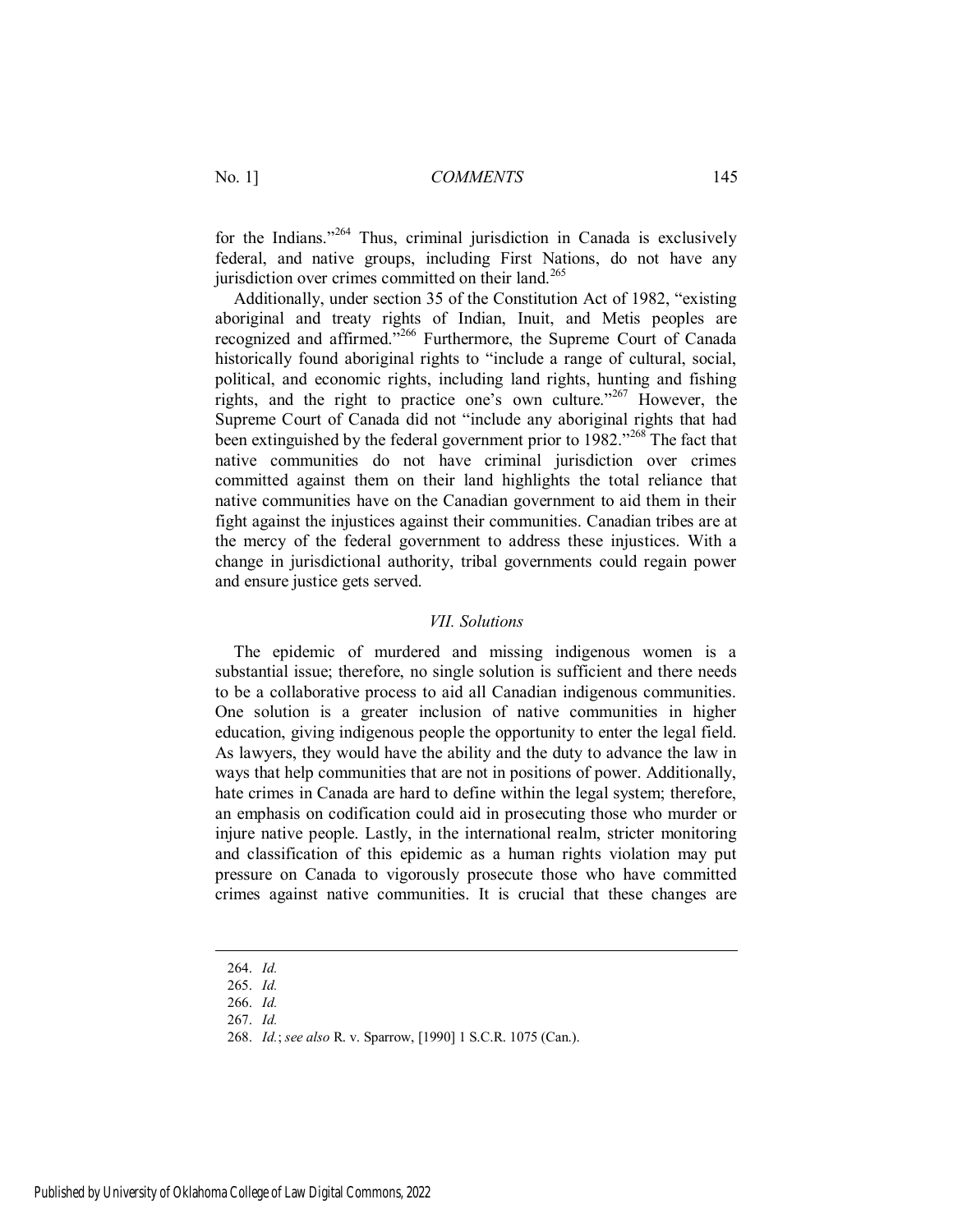implemented to combat the issues that native communities are facing in Canada.

#### *A. Native Americans in the Legal Landscape*

One solution to combat the Canadian epidemic of murdered and missing indigenous women is to create better channels for indigenous members to enter into the legal profession. Currently, "[t]he relationship between the Native People of Canada and the legal system has received far too little attention." $2\delta$ <sup>9</sup> At an early age, native children face an uphill battle for basic primary education due to their remote geographical locations.<sup>270</sup> For example, in Ontario, "[m]any aboriginal students face barriers in becoming equipped to enter law school when they are in remote communities" prohibiting such students from continuing their education.<sup>271</sup> The lack of affordable and available transportation for indigenous students to travel farther distances for school is also a barrier to those students pursuing higher education or professional school, such as law school.<sup>272</sup> Furthermore, in native communities, "[t]he likelihood of knowing a lawyer socially or having one as a relative is quite small when there is only . . . a handful of Indian lawyers in all of Canada."<sup>273</sup> Tribes in Canada have "frequently been seriously disadvantaged through poor negotiations and contracts with either Provincial or Federal governments or with private interests."<sup>274</sup> If there was a greater push for native members to have access to higher education and mentorship opportunities, they could help not only themselves, but others in their community.

In the United States, the few native American students attending law school are still experiencing discrimination. In 2020, The Center for Women in Law and the National Association for Law Placement Foundation released "Women of Color – A Study of Law Student Experiences."<sup>275</sup> While this study focused on "Asian/Pacific Islander,

<sup>269.</sup> Bradford W. Morse, *Native People and Legal Services in Canada*, 22 MCGILL L.J. 504, 504 (1976).

<sup>270.</sup> *See* Alex Robinson, *More Aboriginal Students Needed in Ontario Law Schools: Academics*, LAW TIMES (May 23, 2016), https://www.lawtimesnews.com/news/general/ more-aboriginal-students-needed-in-ontario-law-schools-academics/262142.

<sup>271.</sup> *Id.*

<sup>272.</sup> *See id.*

<sup>273.</sup> Morse, *supra* note 269, at 517.

<sup>274.</sup> *Id.*

<sup>275.</sup> Angelique EagleWoman, *Native Women Law Students Excluded from So-Called "Women of Color in Law Schools" Study*, INDIAN COUNTRY TODAY (Jun. 26, 2020),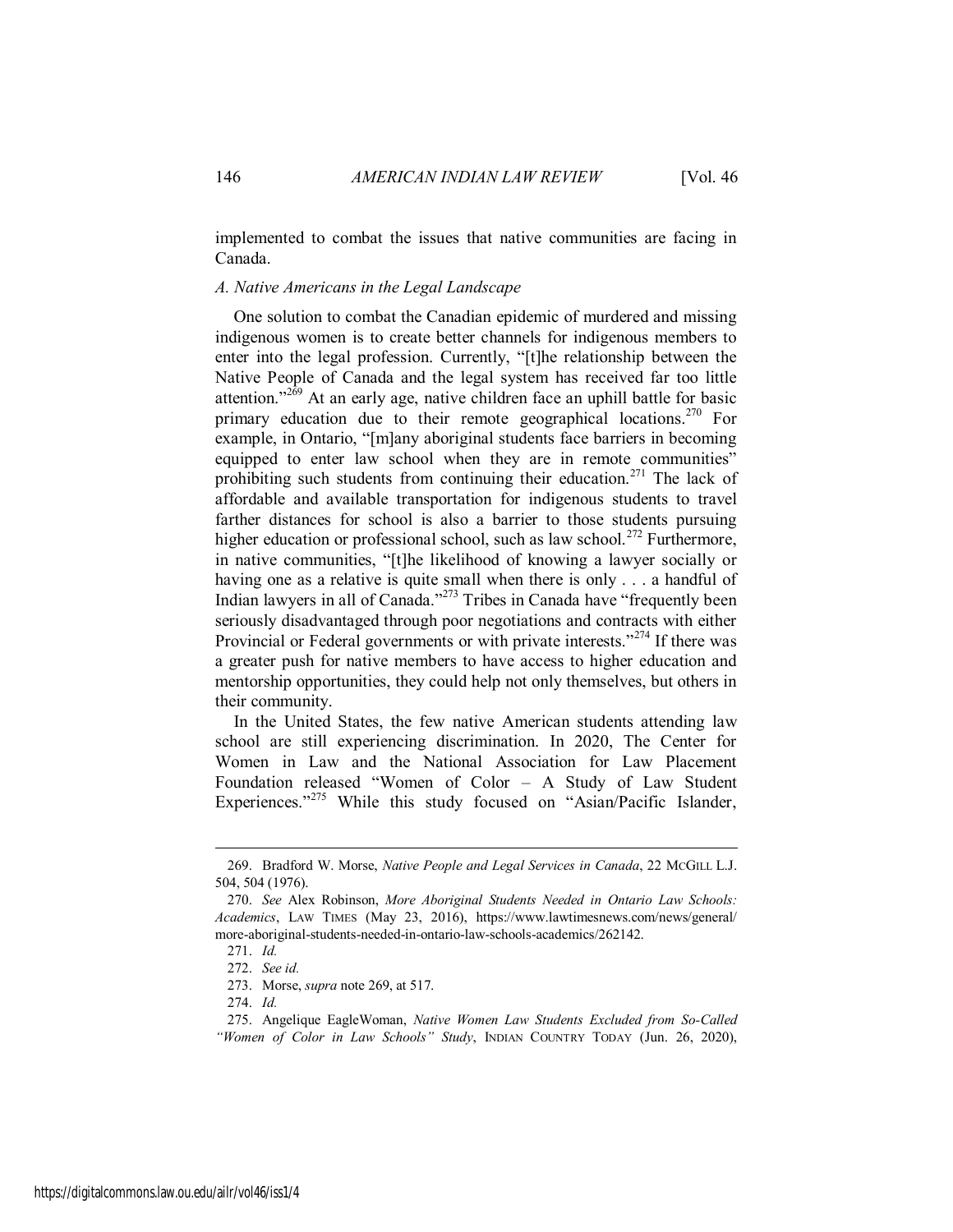Black/African-American and Hispanic women/Latinas,<sup>2276</sup> the study omitted statistics for "Native American/American Indian/Alaskan Native women" from the study.<sup>277</sup> This lack of inclusion in a study designed to increase "inclusion" further highlights the ways in which indigenous women are consistently "marginalized, invisible and regularly excluded."<sup>278</sup>

Native American women feel their voices are not heard because not only are they women of color, but also because they are "political beings with the status of citizenship/membership in Tribal Nations in a government-togovernment relationship with the United States."<sup>279</sup> Furthermore, Native American women "often experience isolation and depression in dealing with the lack of understanding, course offerings or representation of . . . legal issues in law school curricula" that represent native needs.<sup>280</sup> There are many obstacles native women face when entering the legal profession. However, entering the legal profession is even more difficult when legal institutions do not acknowledge the existence, struggles, and difficult journey that Native women, as women of color, face when entering the legal profession. Studies that attempt to emphasize minority struggles, but instead ignore one of the most marginalized societies, is something that needs to change. These studies need to practice due diligence to represent all minorities that attend law school.

The coronavirus pandemic forced society to adapt and learn to be connected virtually through online communication. This experience can serve the dual purpose of protecting people while also connecting native students to educational institutions that traditionally would be too far away for students to attend in person. Creating online programs and connecting through streaming services, such as Zoom, could be a way for students to continue their education and inspire them to attend law school. Additionally, if law schools in Canada offered more online courses, not only would students be able to cut down on the cost of travel, but they might also save money by staying at home, taking care of their families, and not having to dedicate extra resources to pay rent or other law-schoolrelated living expenses.

https://indiancountrytoday.com/opinion/native-women-law-students-excluded-from-socalled-women-of-color-in-law-schools-study.

<sup>276.</sup> *Id.*

<sup>277.</sup> *Id.*

<sup>278.</sup> *Id.*

<sup>279.</sup> *Id.*

<sup>280.</sup> *Id.*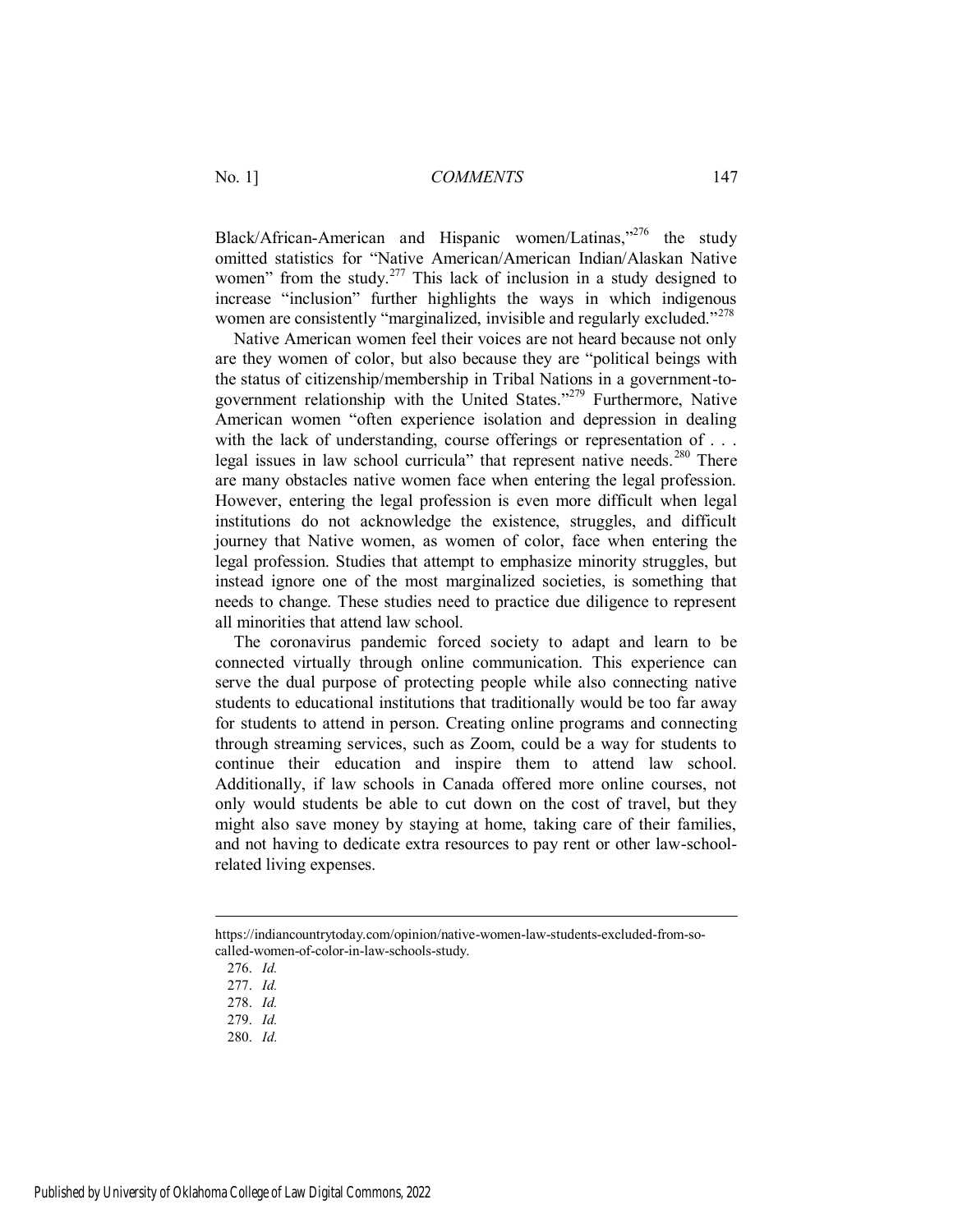If there were an increase in Native American lawyers, judges, and other legal professionals, the amount of murdered and missing indigenous people, especially women, would likely decrease. By having lawyers and judges who share the same background and understanding of the victims, there may be an incentive to pursue these cases more rigorously. Additionally, natives who are victims of sex trafficking or other crimes may be more comfortable in sharing their story and more willing to prosecute if they feel they have a support system that fully understands them and will fight for their rights.

#### *B. Prosecuting Crimes Committed Against Indigenous Communities*

A huge obstacle that stands in the way of prosecuting defendants is the lack of data collection by the Canadian government. According to Amnesty International, there needs to be a call for "systematic, publicly available data on the Aboriginal identity of both the victims and perpetrators of violence."<sup>281</sup> Amnesty International believes that this "data can be crucial to better understand and eliminate violence."<sup>282</sup> If there were "comprehensive and accurate reporting" on missing and murdered indigenous women, positive steps could be taken to "understand and address violence against women."<sup>283</sup> As recently as 2014, the Royal Canadian Mounted Police released their "*first* national report" on missing and murdered indigenous women and girls.<sup>284</sup> This step was important, but it was insufficient. Amnesty International expressed concern about the "incomplete reporting" of the data and believes that the "true extent of the violence faced by Indigenous women and girls remains unknown."<sup>285</sup> By collecting and keeping accurate data on the crimes that are committed against the indigenous communities in Canada, the Canadian government acknowledges that there is a problem. If governments do not keep accurate statistics, the epidemic of murdered and missing issues facing Canadian indigenous women are easily overshadowed because the public does not know that this is something happening in their own backyard. If Canada

<sup>281.</sup> *New Statistics on Violence Against Aboriginal People Released*, AMNESTY INT'L BLOG (Nov. 6, 2015), https://www.amnesty.ca/blog/new-statistics-violence-againstaboriginal-people-released/.

<sup>282.</sup> *Id.*

<sup>283.</sup> *Missing and Murdered Indigenous Women and Girls: Every Life Should Matter,*  AMNESTY INT'L BLOG (June 19, 2015), https://www.amnesty.ca/blog/no-more-stolensisters/missing-and-murdered-indigenous-women-and-girls-every-life-should-matter/.

<sup>284.</sup> *Id.* (emphasis added).

<sup>285.</sup> *Id.*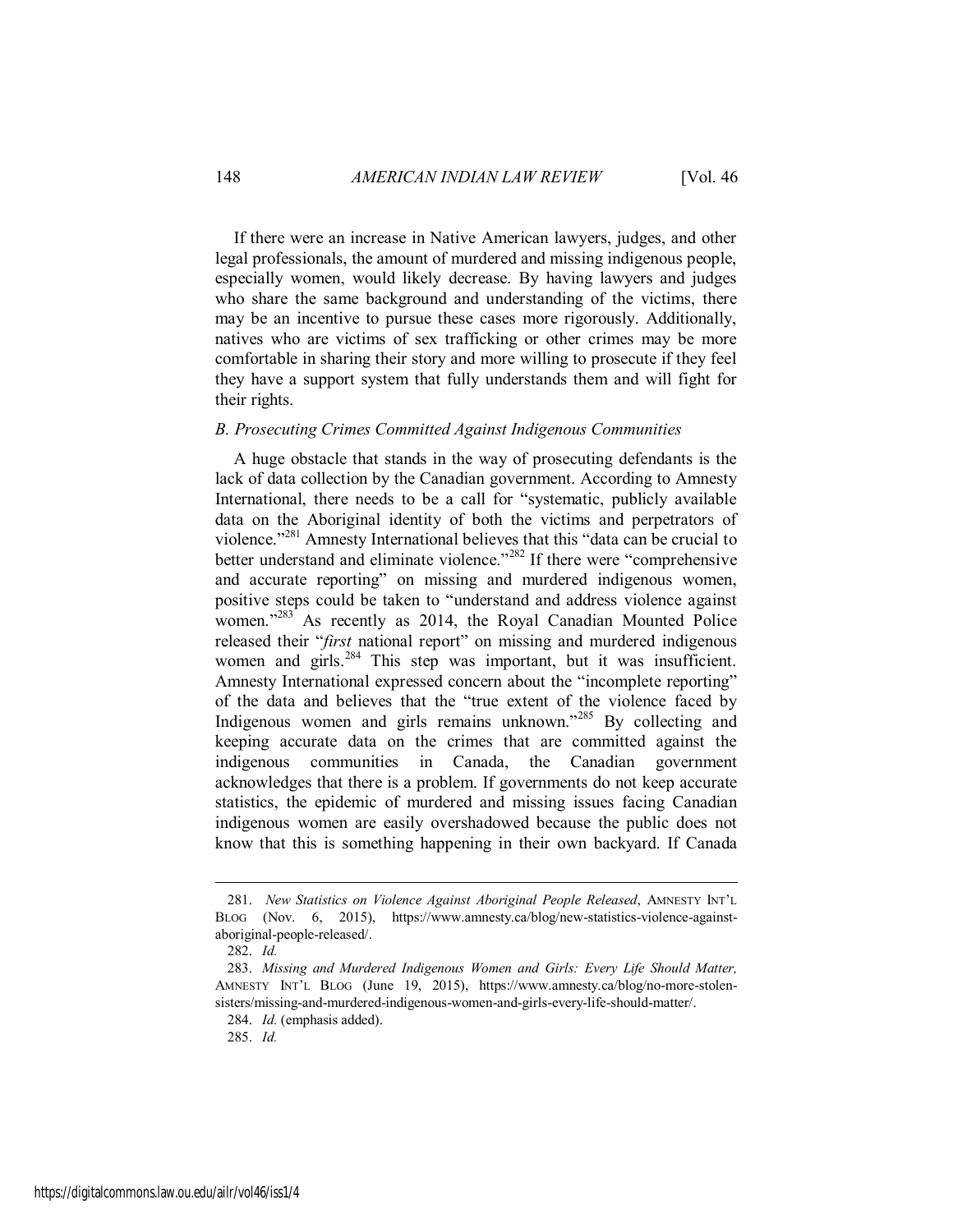released an annual report with the rising numbers of women found murdered or reported missing, awareness would continue to keep attention on the issue. Publishing this data could aid in pushing these women's stories to the top of political and legal so that prosecutors might finally charge the perpetrators of these crimes.

In addition to accurate data reporting, law enforcement plays an important role in prosecuting defendants who commit crimes against the indigenous communities in Canada. Currently, "[t]he failure of law enforcement authorities to deal effectively with the problem of missing and murdered indigenous women and girls in Canada is just one element of the dysfunctional relationship between the Canadian police and Indigenous communities."<sup>286</sup> Law enforcement in Canada "need[s] to understand the specific needs of Indigenous communities, be able to communicate with Indigenous people without barriers of fear and mistrust, and ultimately be accountable to Indigenous communities.<sup> $287$ </sup> With this lack of understanding by the Canadian law enforcement, victims might find it difficult to speak out about their experience due to their fear that nothing will come of it. Furthermore, indigenous people have historically attempted to report that their loved ones have gone missing, but police failed to launch an extensive investigation for a majority of these cases. Passing legislation that would require the Royal Canadian Mounted Police to receive special training to deal with indigenous communities and to fully understand their customs and background could provide better and more complete investigations of murdered and missing indigenous women. Another solution could be to have tribal members accompany Canadian law enforcement officials during their investigations to make tribal members feel more comfortable with the process. By passing legislation that requires increased investigation training and evidence collecting, prosecutors will develop more comprehensive and solid cases to bring justice for the indigenous female victims.

Another obstacle in prosecuting crimes against indigenous women comes from the lack of a definition for hate crimes in Canada. According to Canada's Department of Justice, "the central problem in the classification and recording of hate crimes is the issue of definition."<sup>288</sup> When the

<sup>286.</sup> *Those Who Take Us Away*, HUM. RTS. WATCH (Feb. 12, 2013), https://www.hrw. org/report/2013/02/13/those-who-take-us-away/abusive-policing-and-failures-protectionindigenous-women.

<sup>287.</sup> STOLEN SISTERS, *supra* note 102, at 17.

<sup>288.</sup> Julian V. Roberts, *Disproportionate Harm: Hate Crime in Canada* 6 (Dep't of Just. Can., Working Paper No. WD1995-11e, 1995), https://www.justice.gc.ca/eng/rp-pr/csjsjc/crime/wd95\_11-dt95\_11/wd95\_11.pdf.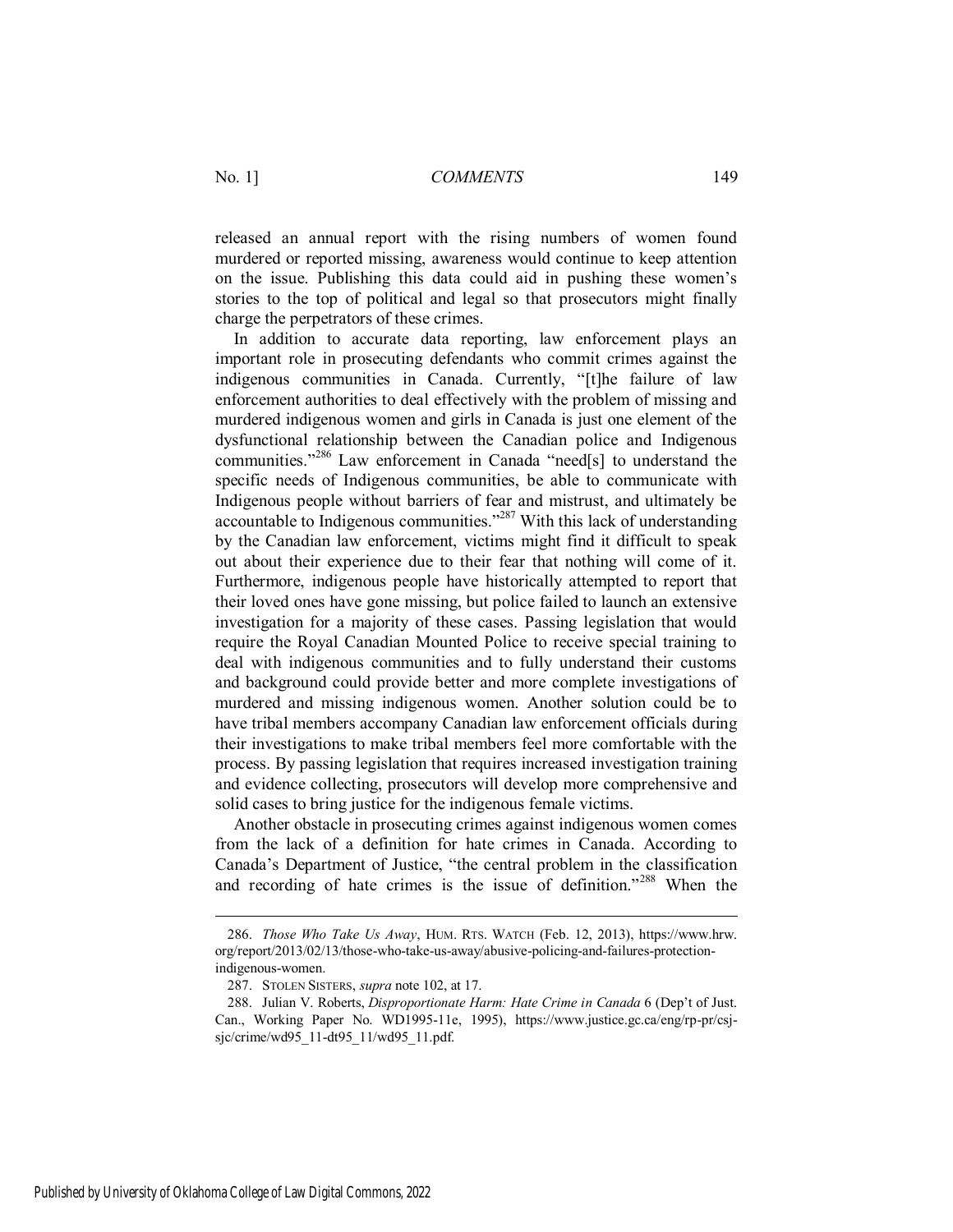definition of a hate crime is "highly variable," it "will generate inconsistency in statistics purporting to measure the activity."<sup>289</sup> Moreover, different jurisdictions in Canada have different definitions of what constitutes a hate crime.<sup>290</sup> If there were a "standard definition of a hate or bias crime" across all Canadian jurisdictions, better "statistics [could] be collected in a systematic way."<sup>291</sup> However, developing a solid definition of what constitutes a hate crime can be somewhat tricky. If the definition of a hate crime becomes too general, there will likely be a "larger number[] of hate crimes recorded by the police across Canada."<sup>292</sup> As a result, this could result in overcharging people and not focusing on the issue at hand—the epidemic that is inflicted on indigenous women. On the other hand, if the definition is "overly restrictive," then "almost no crime is committed solely for one reason or another."<sup>293</sup> Regardless of the pros and cons of which type of definition to use, it is crucial to create a uniform definition that applies across Canada, "or else hate crime statistics will present a distorted picture."<sup>294</sup> With a uniform definition of hate crime, legislation could push to increase sentencing for hate crimes, because prosecutors can clearly define which crimes fall into that category. A better definition of a hate crime and harsher sentencing for perpetrators of hate crimes may serve as a deterrent to those committing crimes against the indigenous community in Canada.

#### *C. Increasing International Monitoring*

Lastly, an increase of international monitoring will push indigenous women's stories forward and pressure Canada to act. The United Nation's Universal Declaration of Human Rights, adopted in 1948, develops international human rights law.<sup>295</sup> One of the fundamental goals of the United Nations is to "support[] human rights . . . in providing accountability for serious violations of humanitarian law and gross human rights violations."<sup>296</sup> Addressing human rights violations "through the rule of law strengthens peace and security and development."<sup>297</sup>

 $\overline{a}$ 

<sup>289.</sup> *Id.*

<sup>290.</sup> *Id.*

<sup>291.</sup> *Id.* at 9.

<sup>292.</sup> *Id.*

<sup>293.</sup> *Id.*

<sup>294.</sup> *Id.*

<sup>295.</sup> *Human Rights Law*, UNITED NATIONS, https://www.un.org/ruleoflaw/thematic-areas/ international-law-courts-tribunals/human-rights-law/ (last visited Sept. 21, 2021).

<sup>297.</sup> *Id.*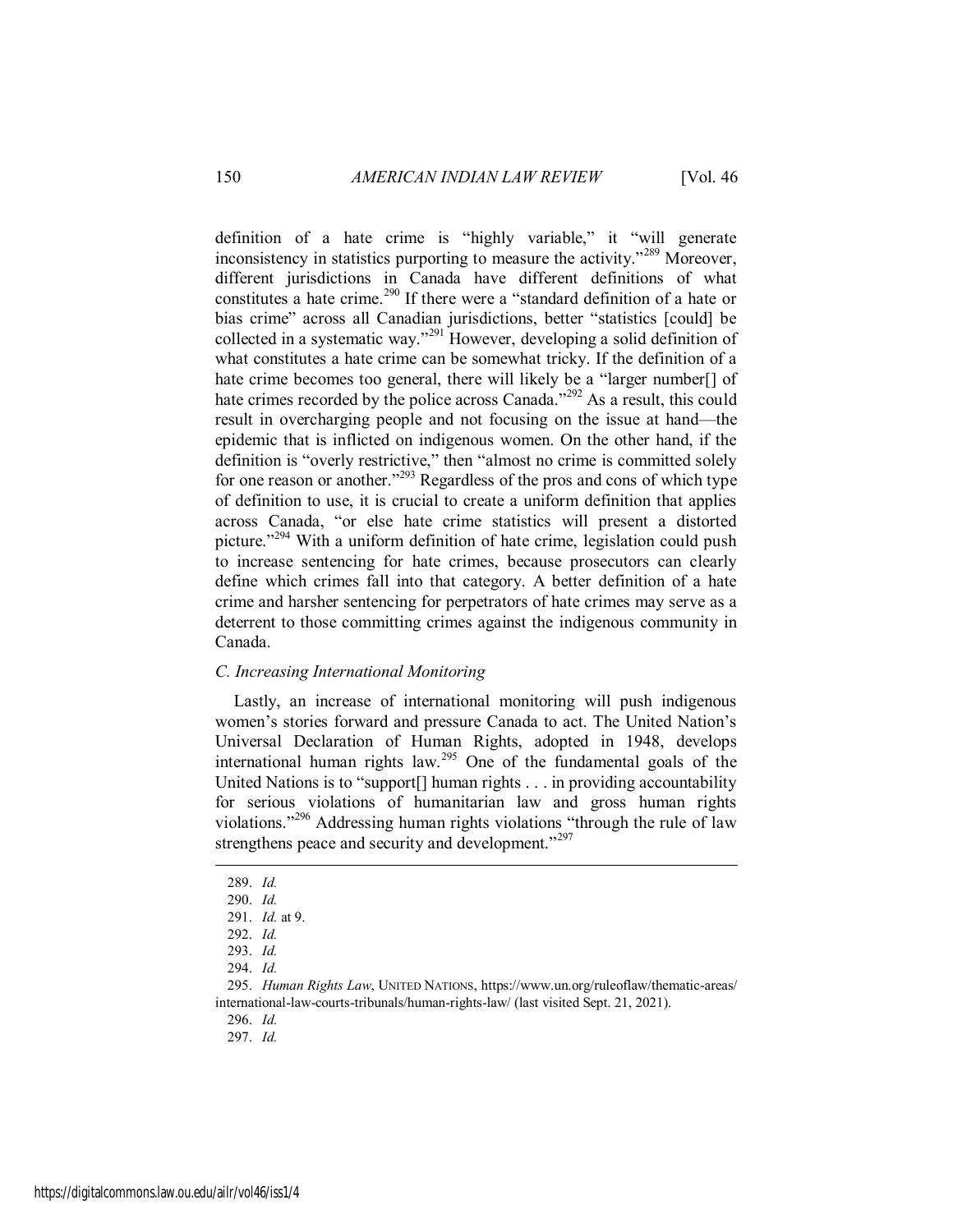Human rights are "not granted by any state" but defined as "universal rights" that are "inherent to us all, regardless of nationality, sex, national or ethnic origin, color, religion, language, or any other status."<sup>298</sup> The range of fundamental human rights goes from "right to life," to other rights such as "rights to food, education, work, health, and liberty."<sup>299</sup> Currently, Canada has ratified seven of the nine major U.N. human rights treaties.<sup>300</sup> According to the United Nations Human Rights, Office of the High Commissioner, when a country has ratified one of the core human rights treaties, the "[s]tates have obligations and duties under international law to respect, protect and fulfill human rights."<sup>301</sup> This means the states have an "obligation to . . . refrain from interfering with or curtailing the enjoyment of human rights."<sup>302</sup> Second, the states have an "obligation . . . to protect individuals and groups against human rights abuses.<sup> $303$ </sup> Lastly, the states have an "obligation to . . . take positive action to facilitate the enjoyment of basic human rights."<sup>304</sup>

The epidemic of murdered and missing women plaguing the Canadian indigenous community can and should be considered a human rights violation. Furthermore, this attack on indigenous women is a human rights violation that is happening in Canada's backyard with a lack of justice being served by the Canadian government. Canada has an obligation to prevent human rights violations, which is evidenced by its international treaties. However, Canada fails to provide basic human rights to the indigenous community by not taking steps to end the epidemic of murdered and missing indigenous women once and for all. Canada must respect the indigenous communities' human rights, meaning that they must not interfere with the enjoyment of human rights.

Canadian law enforcement has not respected the indigenous communities because they have interfered with the enjoyment of their human rights. For instance, historically, indigenous women have been discriminated against

<sup>298.</sup> *What Are Human Rights?*, UNITED NATIONS HUMAN RTS. OFF. HIGH COMM'R, https://www.ohchr.org/EN/Issues/Pages/WhatareHumanRights.aspx (last visited Sept. 21, 2021).

<sup>299.</sup> *Id.*

<sup>300.</sup> *Reports on United Nations Human Rights Treaties*, GOV'T OF CAN., https://www. canada.ca/en/canadian-heritage/services/canada-united-nations-system/reports-unitednations-treaties.html (last modified Dec. 23, 2020); *see also Human Rights Law*, *supra* note 295.

<sup>301.</sup> *Human Rights Law*, *supra* note 295.

<sup>302.</sup> *Id.*

<sup>303.</sup> *Id.*

<sup>304.</sup> *Id.*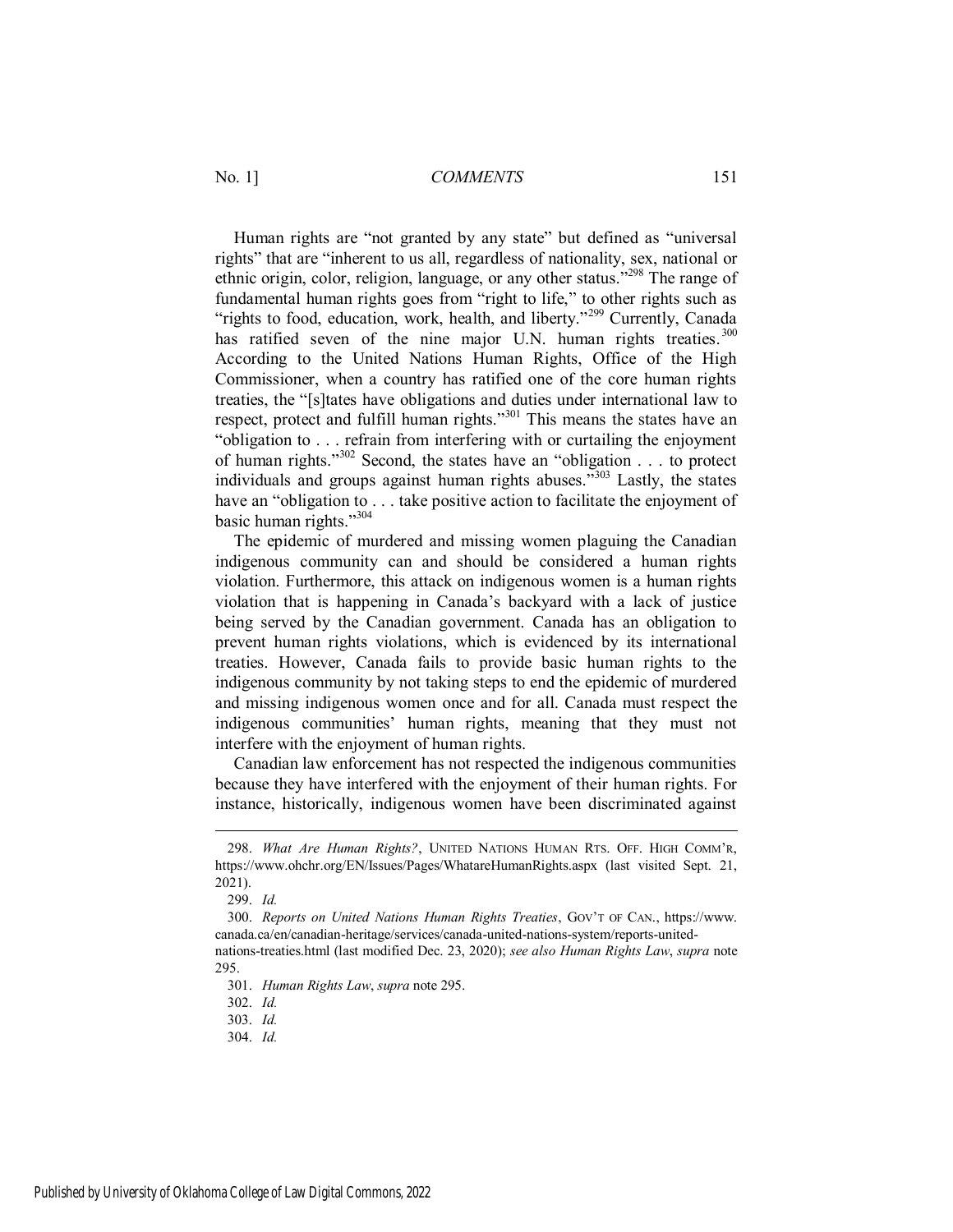by law enforcement. Canada has the duty to protect individuals and groups against human rights abuses. With the surge of murdered and missing women in Canada, it is apparent that Canadian law enforcement and the legal system fail to protect indigenous rights. A majority of the cases demonstrate an inadequate investigation due to the Canadian law enforcement's erroneous belief that it is a runaway situation or something of victims' own volition, as opposed to foul play.<sup>305</sup>

Lastly, Canada has an obligation to take affirmative steps to protect the indigenous communities' basic human rights. Even though some steps have been taken, it has not been enough because there is still a trend of indigenous women found murdered or gone missing each year. Therefore, it is clear that this epidemic of murdered and missing indigenous women should be considered a human rights violation. Further, the United Nation's Office of the High Commissioner should increase its monitoring and look at imposing sanctions to incentivize Canada to take even more steps to protect the indigenous community. There are already international watchdogs, such as International Amnesty; however, if Canada received even more pressure from the United Nations and international groups that monitor human rights violations, these pressures may push Canada to finally take the step to put precautions in place to protect the indigenous community and push prosecutors to help bring justice for the victims.

This problem within the Canadian indigenous community is not going to go away on its own. Canada needs to take positive steps and put safeguards in place to begin to address these issues. There will never be one solution that will fix all, but, by collaborating together and working toward a common goal, the faceless and voiceless victims of this epidemic will finally be seen and heard.

#### *VIII. Conclusion*

The current epidemic of murdered and missing indigenous women in Canada should be considered a human rights violation, for which Canada needs to create proper solutions to address. The history of the Canadian indigenous communities' interaction with the European settlers was turbulent. Tribes in Canada created treaties and statutes with settlers, developing indigenous peoples' legal statuses within the newly forming country. In conjunction with statutes and treaties, major court cases

<sup>305.</sup> *Indigenous Women's Group Say Police Too Quick to Label Missing Girls as Runaways*, CTV NEWS (Aug. 26, 2020), https://www.ctvnews.ca/canada/indigenous-womens-group-says-police-too-quick-to-label-missing-girls-as-runaways-1.5079963.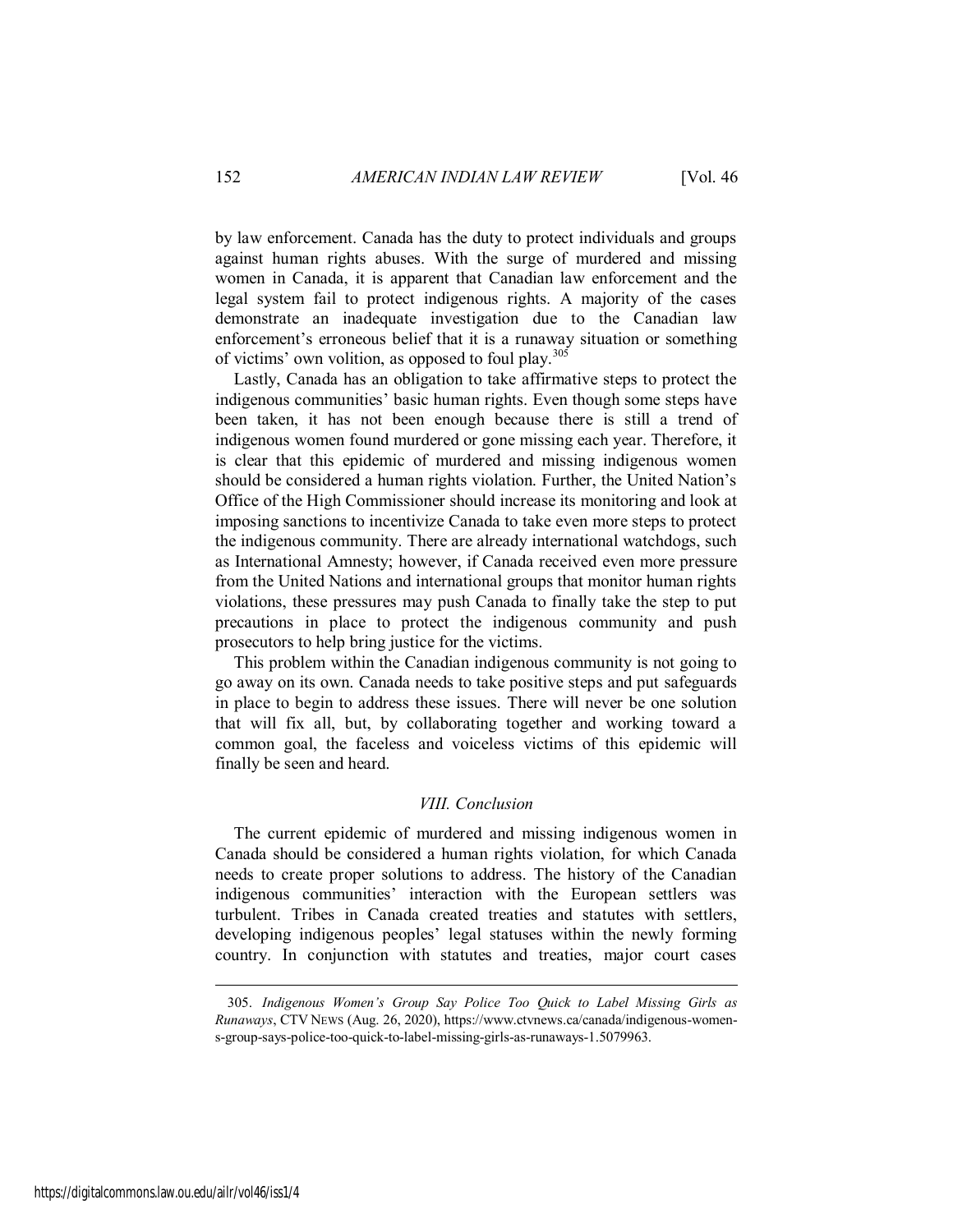developed that provided property rights to indigenous people in Canada. The recognition of indigenous rights in Canada was a step in the right direction; however, there is still a lack of recognition for the criminal violations against the indigenous people.

There are several systematic reasons that this epidemic has developed to the level it has in Canada. One of these reasons is domestic violence and human trafficking issues within indigenous communities. In major cities, such as Toronto, indigenous women tend to live in poverty, creating a hunting ground for human trafficking. Due to discrimination, victims are less likely to discuss these crimes with the police because they do not feel comfortable speaking on their issues. Unless there is change, the true ramifications of sex trafficking and reporting will never be known. The lack of accurate reporting affects the murdered and missing indigenous women epidemic that is ongoing in Canada. Studies show that indigenous women are murdered or gone missing at an alarming rate, especially when compared to non-indigenous women. MWCI tried to push Canadian police to investigate this epidemic. However, due to the lack of trust in the legal system by indigenous women, it is difficult to get women to speak about what is happening to them and others in their community. Campaigns, such as Sisters in Spirit, attempt to raise awareness of this violence committed against indigenous women. Sisters in Spirit highlighted the fact that there is no safe space for women and there are no procedures in place to protect these women.

This epidemic should be considered an international human rights violation against the indigenous women in Canada. There are two main sources of international law—treaties and customary international law that comprise human rights. The U.N. dictates the development of treaties and already set forth multiple human rights treaties. On the domestic front, Canada passed human rights legislation to address issues facing the indigenous community. Advocacy groups push for more investigation into murdered and missing women. Even though some steps have been taken, there still needs to be affirmative action to put this issue at the top of the political and legal agendas and catapult it to international attention. Canada is not the only country facing issues of missing and murdered women; indigenous communities in Australia, Brazil, and the United States are as well. It is important to recognize that this is not something that is solely happening in Canada. This is an international problem that the international community needs to be made aware of. Global awareness will lead to collaborative solutions on an international scale, hopefully yielding effective results.